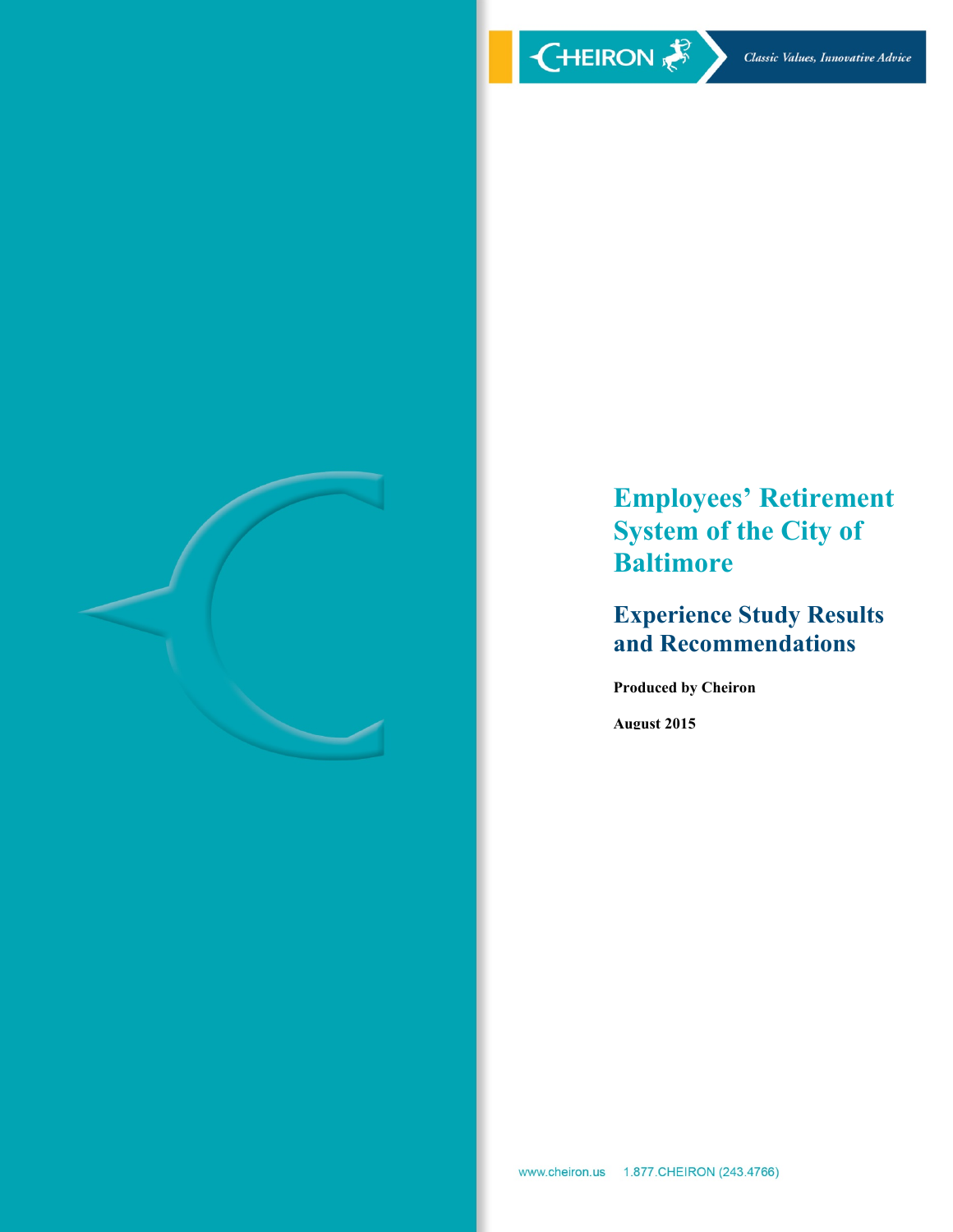# **TABLE OF CONTENTS**

| <b>Section</b>    | <u>Page</u> |
|-------------------|-------------|
|                   |             |
| Section I         |             |
| Section II        |             |
| Section III       |             |
| Section IV        |             |
| <b>Appendices</b> |             |
|                   |             |
|                   |             |
|                   |             |

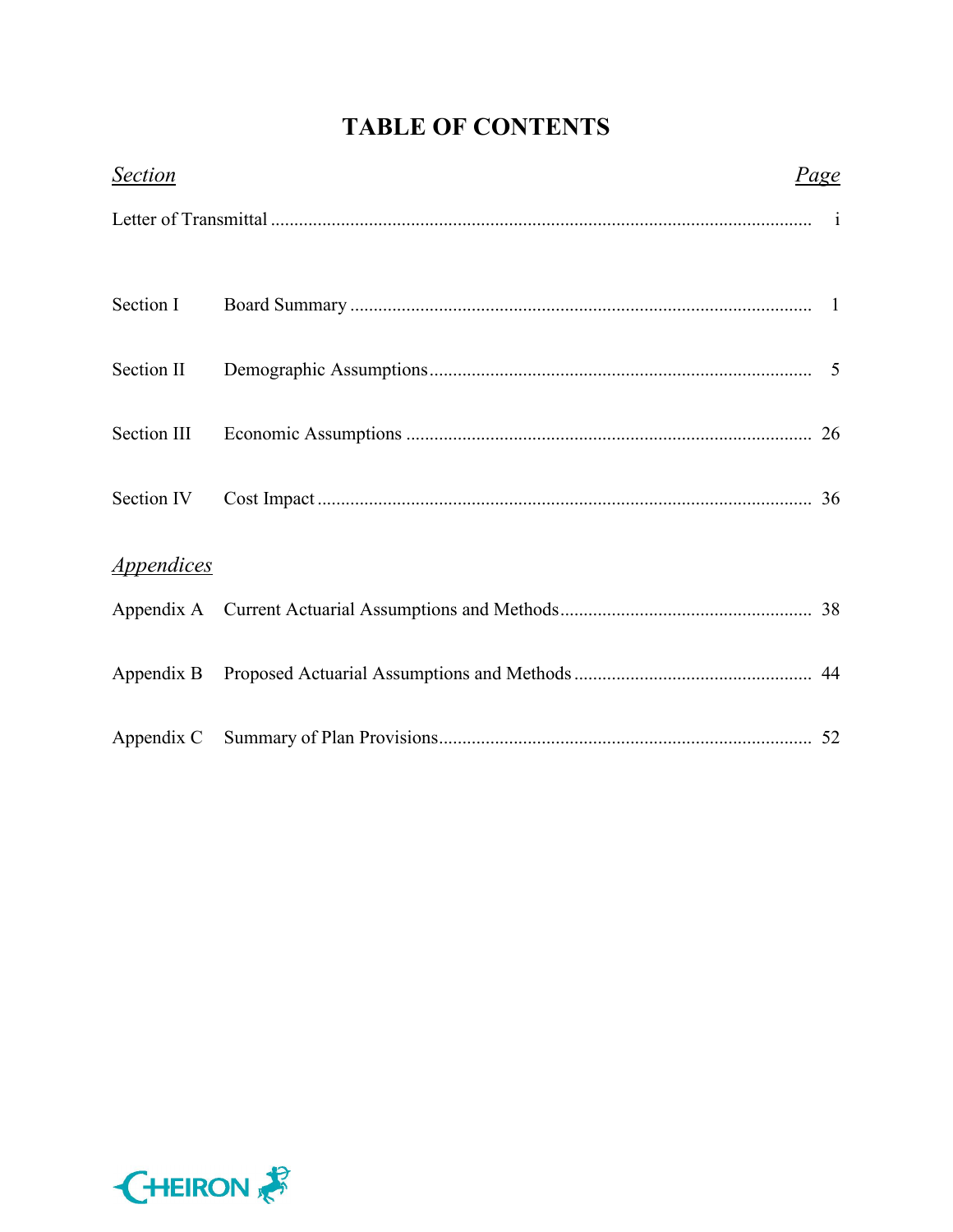

#### **LETTER OF TRANSMITTAL**

August 20, 2015

Board of Trustees Employees' Retirement System Of the City of Baltimore 7 East Redwood Street  $12^{th}$  Floor Baltimore, Maryland 21202-3470

Dear Board Members:

At your request, we have completed an experience study of the Employees' Retirement System of the City of Baltimore. Our study compares assumed versus actual experience with respect to all demographic and economic assumptions used in the preparation of the Actuarial Valuations for the four year period from July 1, 2010 through June 30, 2014.

This report presents the results of our study as well as alternative assumptions for consideration for changes to several of the actuarial assumptions to be employed for the July 1, 2015 Actuarial Valuation. It also includes the estimated cost impact of these assumption changes.

In preparing our report, we relied on information (some oral and some written) supplied by the System's staff. This information includes, but is not limited to, plan provisions, employee data, and financial information. We performed an informal examination of the obvious characteristics of the data for reasonableness and consistency in accordance with Actuarial Standard of Practice #23.

This actuarial valuation report was prepared exclusively for the Employees' Retirement System of the City of Baltimore for the purposes as stated above. Other users of this experience study report are not intended users as defined in the Actuarial Standards of Practice, and Cheiron assumes no duty or liability to such other users.

We hereby certify that, to the best of our knowledge, this experience study and its contents, which are work products of Cheiron, Inc., are complete and accurate and have been prepared in accordance with generally recognized and accepted actuarial principles and practices which are consistent with the Code of Professional Conduct and applicable Actuarial Standards of Practice set out by the Actuarial Standards Board. Furthermore, as credentialed actuaries, we meet the Qualification Standards of the American Academy of Actuaries to render the opinion contained in this report. This experience study does not address any contractual or legal issues. We are not attorneys and our firm does not provide any legal services or advice.

Sincerely, Cheiron

 $2276.70$ 

Kenneth Kent, FSA, FCA, MAAA Anu Patel, FSA, MAAA, EA Principal Consulting Actuary Consulting Actuary

Patil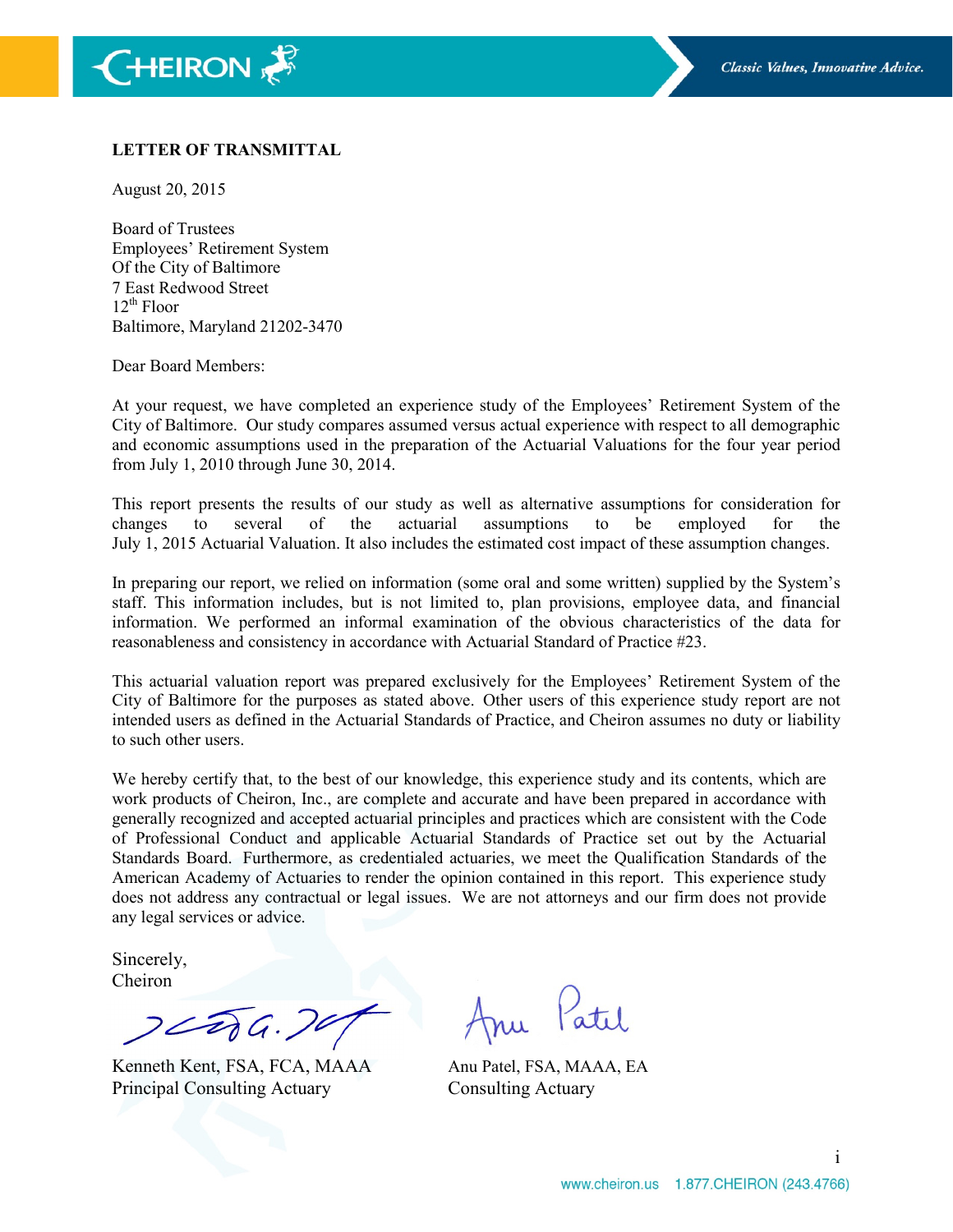# **SECTION I BOARD SUMMARY**

At the request of the Board, Cheiron has performed a study of experience of the Employees' Retirement System of the City of Baltimore (ERS). This experience study examines the System's experience during the four year period from July 1, 2010 through June 30, 2014. This report presents the results of our study and alternative assumptions for the Board's consideration.

We studied the System's experience with respect to both "demographic" and "economic" assumptions. Demographic assumptions are those that predict the behavior of the individual members. These include the retirement rates, withdrawal rates, disability rates, mortality, and salary increases due to merit/seniority.

In our study, we classify economic assumptions as investment return, salary increase rates, inflation and administrative expenses.

The key finding of this experience study is that, in the aggregate, the actuarial assumptions employed in the valuation process may not be sufficiently conservative enough to avoid producing on-going experience losses. This is supported by consistent losses experienced on the assets, which has continued to be impacted by the significant 2008 market decline. On the liability side, there have been both gains and losses in the past four years. The alternative assumptions and methods presented in this report address a specific variance between the expectations of results and actual past experience.

The alternative assumptions presented are supported by the aggregate experience gains and losses that occurred during the four year period shown in the following table, which demonstrates losses on the asset side and gains and losses on the liability side for each of the past four years with net losses in the aggregate for each of the years covered in the study. The losses on the assets side are reflective of the slow recognition of the 2008 market losses.

| <b>Year End</b><br>June 30 | <b>Liability</b><br>Gain/(Loss)<br>(\$ millions) |   | <b>Asset</b><br>Gain/(Loss)<br>(\$ millions) | <b>Aggregate</b><br>Gain/(Loss)<br>(\$ millions) |         |  |
|----------------------------|--------------------------------------------------|---|----------------------------------------------|--------------------------------------------------|---------|--|
| 2011                       | \$<br>13.3                                       | S | $(37.8)$ \$                                  |                                                  | (24.5)  |  |
| 2012                       | (3.0)                                            |   | (49.1)                                       |                                                  | (52.1)  |  |
| 2013                       | 7.0                                              |   | (40.1)                                       |                                                  | (33.1)  |  |
| 2014                       | (14.0)                                           |   | (10.3)                                       |                                                  | (24.3)  |  |
| Total                      | 3.3                                              |   | (137.3)                                      |                                                  | (134.0) |  |

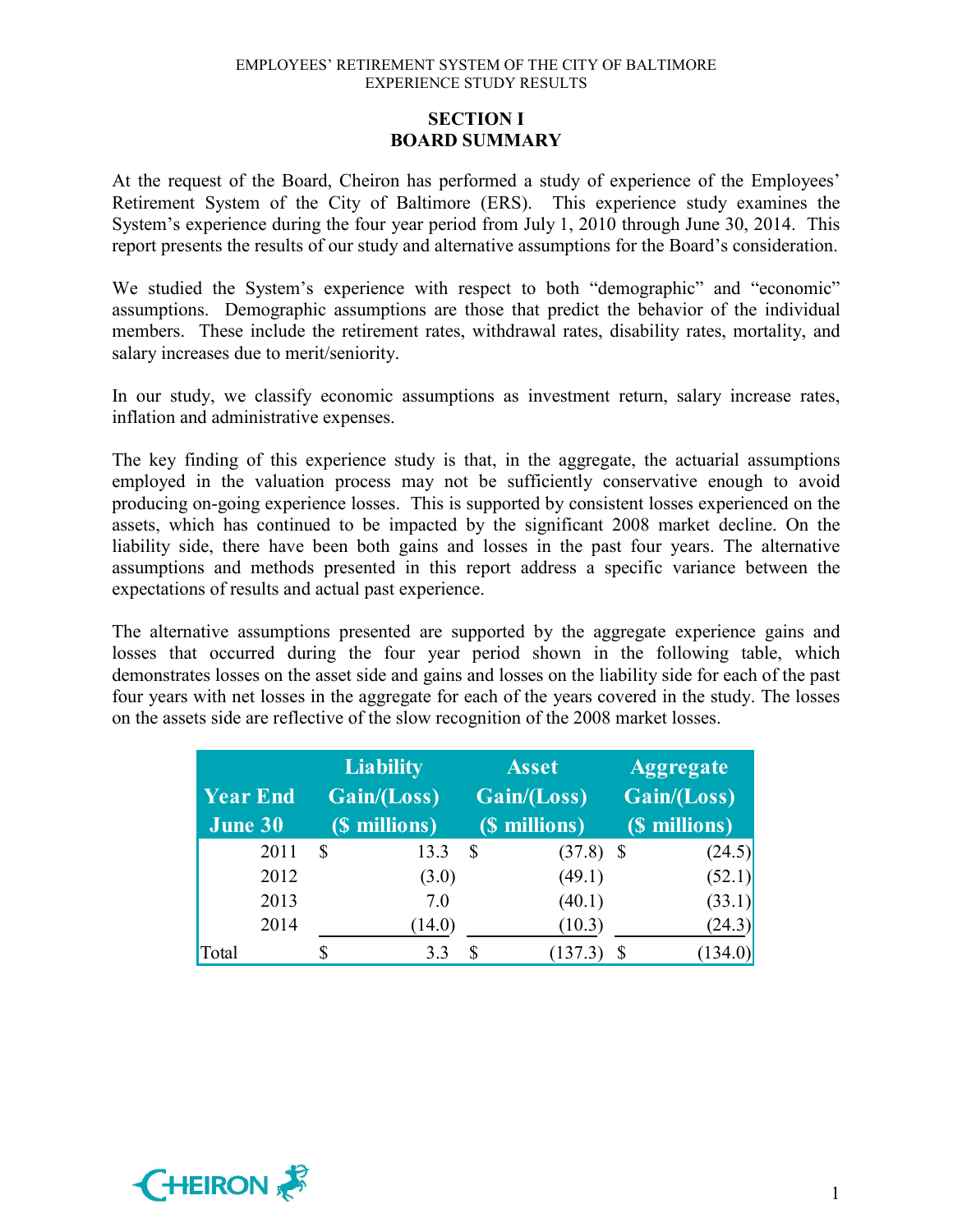# **SECTION I BOARD SUMMARY**

#### **Demographic Assumptions**

The following table shows the liabilities losses by source as presented in the respective valuation reports.

| <b>Liability Gain/(Loss)</b>     | 2011                   | 2012             | 2013             | 2014              | <b>Total</b>   |
|----------------------------------|------------------------|------------------|------------------|-------------------|----------------|
| Age and Service Retirements      | \$<br>$(9,939,721)$ \$ | $(3,885,183)$ \$ | $(6,585,053)$ \$ | 963,930<br>S      | (19, 446, 027) |
| Disability Retirements           | (6,647,043)            | (3,942,459)      | (1,689,395)      | (4,668,904)       | (16, 947, 801) |
| Death in Service Benefits        | (3,001,208)            | (2,907,223)      | (3,095,908)      | (3,591,175)       | (12, 595, 514) |
| Withdrawal from Employment       | 2,992,364              | (2,806,133)      | (2,795,786)      | (7,667,343)       | (10, 276, 898) |
| Pay Increases                    | 20,996,088             | 11,617,298       | 18,090,584       | 5,589,217         | 56,293,187     |
| Death after Retirement           | 8,631,152              | 1,350,246        | 3,619,987        | 3,717,110         | 17,318,495     |
| New Entrants                     | (4,431,250)            | (4,455,648)      | (2,011,170)      | (8,231,690)       | (19, 129, 758) |
| Other                            | 4,722,567              | 2,069,894        | 1,419,950        | (67, 599)         | 8,144,812      |
| <b>Total Actuarial Liability</b> | \$<br>13,322,949       | $(2,959,208)$ \$ | 6,953,209        | $(13,956,454)$ \$ | 3,360,496      |

During the four years of the study, the net gain/loss on liabilities relative to our assumptions was approximately \$3.36 million which would be considered immaterial to the aggregate liability during this period. However, if we examine gains/losses by assumption, it is clear that there are specific assumptions which produce consistent gains or losses. For example, there have been consistent gains on salary increases which means participants are receiving a smaller increase than anticipated under our assumptions each year. Similarly, we see consistent losses on inservice deaths which indicate that we are expecting more deaths than actual. While in aggregate the annual gains and losses from the demographic assumptions are immaterial, we believe several of these assumptions could be revised to reduce the consistent gains and losses on the individual sources.

In summary, the results of this study lead us to present the following demographic assumption changes:

- 1. Given the lower than expected retirements, we present an alternative set of retirement assumptions to capture the recurring loss which better reflects the patterns seen during the study period. This involves a general reduction in all assumed retirements regardless of years of service.
- 2. Change the current withdrawal rates for service larger than one to reflect the larger than expected withdrawals for service at or below seven years and smaller than expected withdrawals for service greater than seven years.
- 3. Change to disability rates to reflect smaller than expected disabilities among active participants.

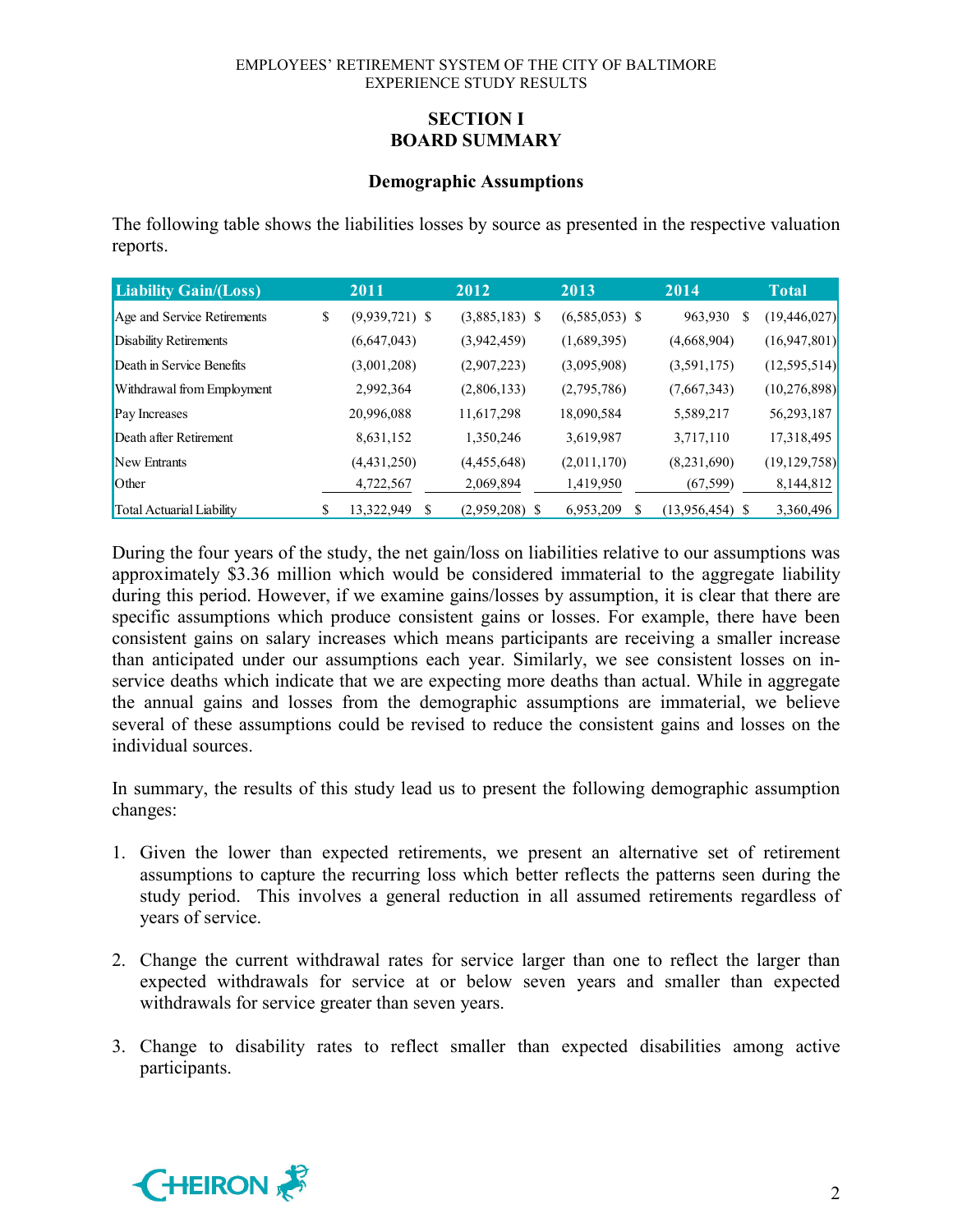# **SECTION I BOARD SUMMARY**

- 4. Change the current mortality rates from the 1994 Uninsured Pensioners Generational Mortality Table to the Retired Pensioners 2000 (RP 2000) Combined Healthy mortality table as published by the Society of Actuaries with variations on projection years using Scale AA and set forwards.
- 5. Add an assumption for future new entrants in the System who may have previous years of service restored or transferred into the System. We propose adding a load of 0.5% of liabilities for active participants to account for this.

The net financial implications of the presented demographic assumption changes based on the June 30, 2014 valuation are an increase of the System costs from 21.67% to 22.48% as a percent of pay, an increase of 0.80%, and an increase in actuarial liabilities resulting in a decrease of the funded status from 69.7% to 69.2%, a decrease of 0.5%.

The current and alternative assumptions can be found in Appendices A and B.

# **Economic Assumptions**

Since the last experience study, the markets continue to demonstrate a heightened degree of volatility with interest rates and inflation rates continuing to be at historic lows. The underlying inflation assumption of 2.75% influences the direction of a number of different assumptions and benefit provisions. These include the salary growth rate or salary scale, and the long-term investment assumptions and discount rate.

Currently investment and administration expenses are covered by investment returns. We are suggesting adding an administrative expenses assumption, based on the previous year's actual expenses rounded up to the next whole hundred thousand value be explicitly included in the annual normal cost instead of charging them against the net investment gain or loss. Based on the 2014 administrative expenses this would at \$3.8 million to the total cost.

Because inflation has remained low and long-term bond rates are relatively flat signaling the market expectation that inflation may stay low, we suggest the Board consider the implications of a 0.10% reduction in inflation and a 0.25% reduction in the regular interest rates and salary growth rate. Listed below are a summary of the assumptions that would be impacted.

| <b>Description</b>                           | <b>Current</b><br><b>Assumption</b> | <b>Alternative</b><br><b>Assumption</b> |
|----------------------------------------------|-------------------------------------|-----------------------------------------|
|                                              |                                     |                                         |
| Inflation                                    | 2.75%                               | 2.65%                                   |
| Regular Interest Rate Pre Retirement         | 7.75%                               | $7.50\%$                                |
| <b>Regular Interest Rate Post Retirement</b> | $6.55\%$                            | $6.30\%$                                |
| <b>Salary Growth Rate</b>                    | $4.00\%$                            | 3.75%                                   |

Application of these changes on top of the demographic changes listed above would further increase the System costs from 22.48% to 24.32% or an additional 1.84%. The impact on the

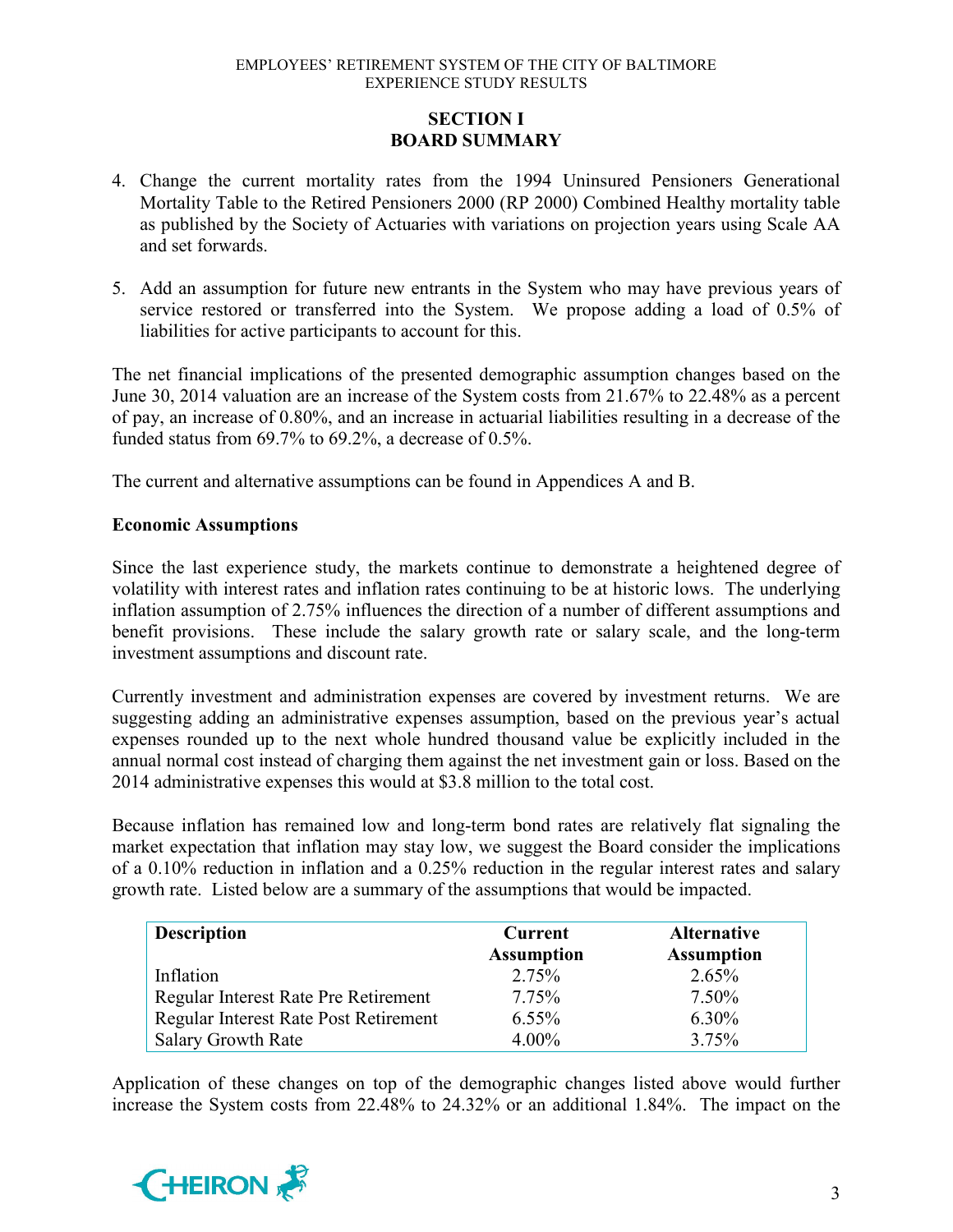# **SECTION I BOARD SUMMARY**

liabilities would be such that the funded ratio would decline from 69.2% after the demographic changes, to 67.9% or an additional decrease of 1.3%.

Because the *Regular Interest Rates* are defined in the City Code, changing the Regular Interest Rate assumptions will require legislative action.

### **Aggregate Assumption Change Implications**

In aggregate the changes in demographic and economic assumptions would result in a 2.6% increase in the System's cost as a percent of covered payroll. If applied to the 2014 valuation results, the funded ratio resulting from these changes would decrease by a net 1.8%.

The balance of this report presents the rationale for these alternative assumptions. In Section II, we present comments and exhibits supporting the alternative assumptions with respect to the demographic assumptions. In Section III, we present comments and exhibits supporting the various changes to the economic assumptions.

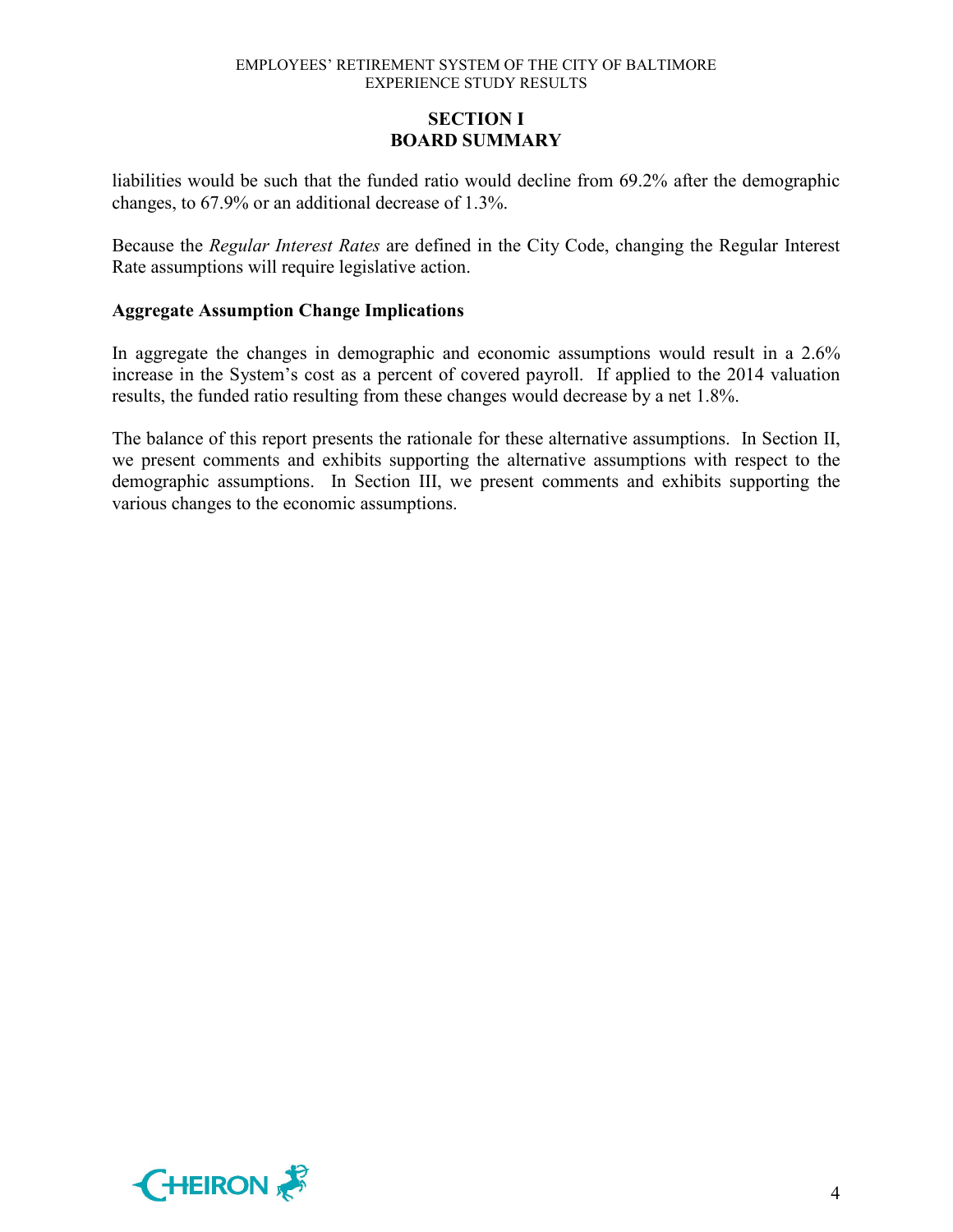# **SECTION II DEMOGRAPHIC ASSUMPTIONS**

In this section, we summarize the key findings of our demographic experience review of the System, provide alternatives for consideration, and present several graphs and tables comparing current assumptions, actual experience and alternative assumptions.

As discussed in the Board Summary, the "demographic" actuarial assumptions include the following:

- 1. Retirement Rates
- 2. Rates of Termination of Employment (Other than Death, Disability, or Retirement)
- 3. Disability Rates
- 4. Mortality Rates (Active, Retired Healthy, and Retired Disabled)
- 5. New Entrant assumption

To study the "rates of decrement" (i.e., retirement, termination, death, and disability), we calculate the expected number of participants whose status is expected to change using our actuarial assumptions and measure these against the appropriate actual participant population. For example, if there are 1,000 40-year olds during the study period and we expect one-half of one percent of them to become disabled, we would anticipate five disabilities. We then look at how many 40 year old lives became disabled.

To test the validity of our assumptions, we calculate the ratio of actual decrements to those expected. If the ratio is less than one, the assumed rate is too high. For example, two actual disabilities versus five expected disabilities produces a ratio of 0.4 implying rates can be reduced.

The study of decrements was based on the four year period from July 1, 2010 through June 30, 2014.

In the following sections, we discuss the results of our study of demographic experience, explain any limitations in the study procedures, and provide alternatives for the Board's consideration.

The tables and graphs in each section compare three items:

- 1. the number of people eligible to have the occurrence (such as retirement),
- 2. the number of people expected to have the occurrence (such as retire) based on the current assumptions (illustrated in red), and,
- 3. the number of people expected to have the occurrence based on the alternative assumptions (illustrated in green)
- 4. The "actual to expected" ratios for items 2 and 3.

The alternative assumptions bring the ratios closer to one, which means the number of people we expect for an occurrence under the alternative assumptions is closer to the actual number of people who had the occurrence. By using color shading of the ratio values, we illustrate when the ratios vary from 100%. The darkest cells illustrate when the ratios are greater from 100% for the assumptions. The lightest cells illustrate when the ratios are less than 100%.

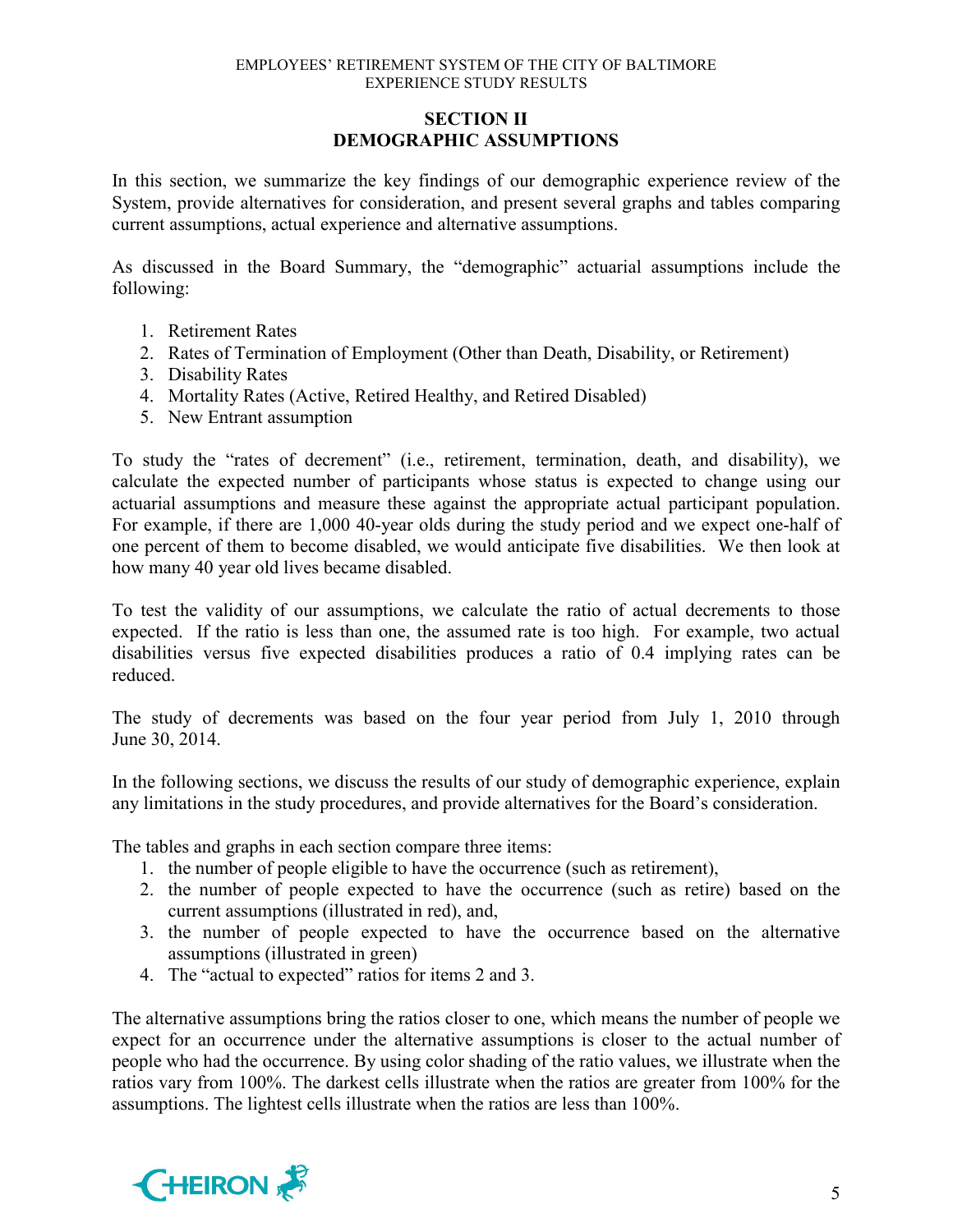# **SECTION II DEMOGRAPHIC ASSUMPTIONS**

In addition to reviewing the ratios of actual versus expected, the credibility of the data at each study period is also reviewed. When we refer to credibility we are measuring if there is enough data available to be able to judge if there is truly a change in the experience to consider a change or if there is insufficient data to conclude anything. The credibility of the data is illustrated by the *confidence interval* (See description below) at each study period. The wider the confidence interval is, then the greater the variability of the data and the less credible is the analysis due to fewer participants exposed to the event being analyzed. The narrower the confidence interval, the more credible is the analysis due to more participants exposed to the event being analyzed.

*Confidence intervals – in any trend statistical analysis the question has to be considered is the experience sufficient to believe a true change is occurring over what was expected in the past. For example if you flipped a coin twice and both times it came up heads is that sufficient information to conclude both sides of the coin are heads. If you flipped it 100 times and they all came up heads you would have more confidence in believing both sides of the coin had heads on it. The more incidences that occur at any date point like an age, the greater the confidence that the experience is real and will continue to occur at the rate being observed. So we give more credence to high confidence intervals. The narrower the band shown in the graphs then the tighter the expectations and more reliable the data. The graphs within this study show 90% confidence intervals (grey bars). This implies a range where 90% of the time the actual experience is expected to fall within this range.* 

In addition, we aggregate participants for the demographic assumption review when the data at individual ages is no longer credible. For example, for the retirement assumption review, participants over age 70 are aggregated because analyzing the retirement trends for active participants 70 and older at each age would not provide credible data. By aggregating the data at 70+, there are more participants in this group which creates a smaller confidence interval.

Typically, we would like the assumptions to fall within the confidence interval, especially if this confidence interval is narrow. At the same time, it is important not to change an assumption too much from the previous assumption because anomalies in the data that occurred for one or two years could skew the results. Therefore, suggested alternative assumptions are updated by reviewing the prior assumptions and the current confidence intervals as well as participant behavior that is believed to be inconsistent with the past and future behavior due to external factors at the time.

When applying the assumptions to the data at the end points (for example, age 70+ for retirement assumption review), the current assumptions and alternative assumptions will often fall outside the confidence interval. This is to be expected due to the aggregation of the data at these points and is the one exception to the general goal of choosing assumptions that will be within the confidence interval.

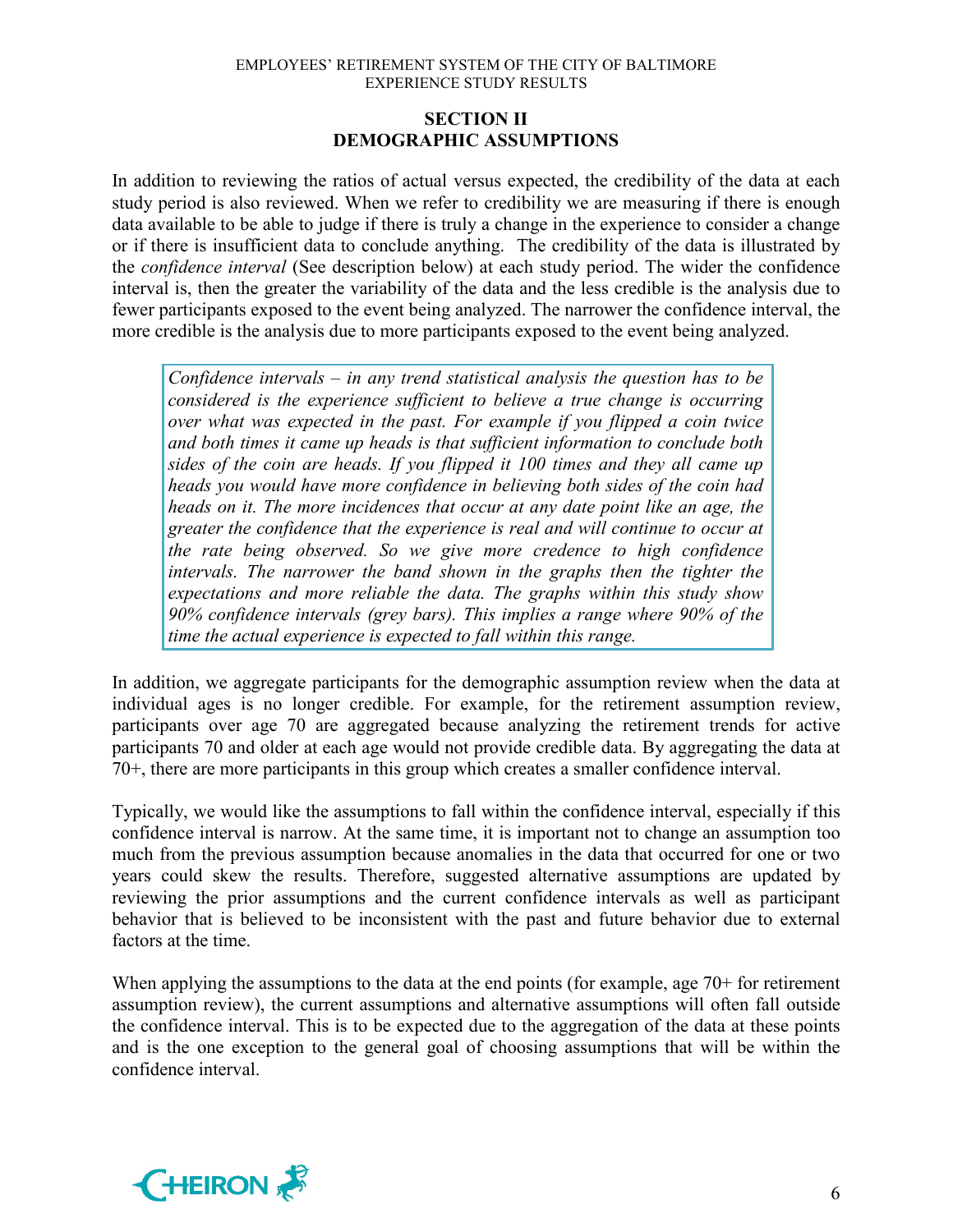# **SECTION II DEMOGRAPHIC ASSUMPTIONS**

# **1. Retirement Rates**

### A. Current Assumptions

Normal Retirement assumptions for the System start at the later of age 60 and eligibility for Normal Retirement (earlier of age 65 with five years of service or 30 years of service).

The Early Retirement assumptions are defined for retirement prior to age 60 provided a participant meets one of the two Normal Retirement eligibility requirements (earlier of age 65 with five years of service or 30 years of service).

Once a member reaches age 70, we assume 100% probability of retirement.

### B. Experience

The current assumptions vary based on age and service. Overall, the actual retirements during the study period were lower than expected (see the Results section outlined in item D below). The experience shows lower ratios of actual to expected retirements at most ages regardless of service.

#### C. Alternative

We propose modifying the rates for most ages. The alternative retirement rates are provided in the next section.

### D. Results

The following tables and graphs compare three items; the number of people eligible for retirement, the number of people expected to retire based on the current assumptions, and the number of people expected to retire based on the alternative assumptions. They also illustrate how decreasing the retirement assumptions for all participants the assumptions are more inline with the confidence intervals. For participant retirements above or below 30 years of service, the confidence intervals are relatively narrow at most ages.

The current assumption is separated into those who have less than 30 years of service, those with 30 years of service and those with more than 30 years of service.

In general, retirements over the period of the study have been less than anticipated. We recommend a reduction in most of the retirement rate assumptions to better match expected experience with what has been observed. However, we recognize that retirements during the period of this study continued to be impacted by the market downturn in 2008 and 2009 and have taken this into consideration in the development of our proposed retirement rate assumptions.

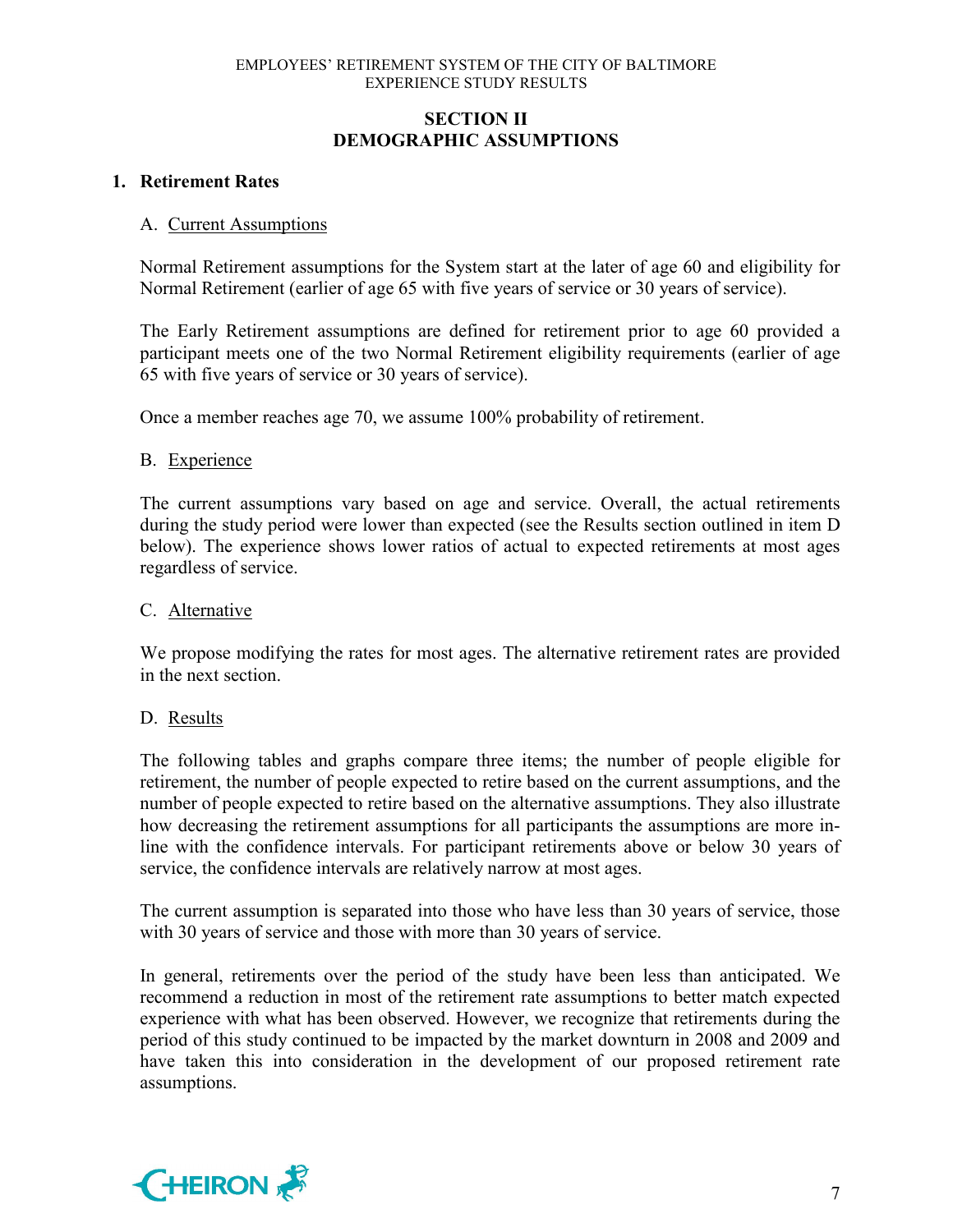### **SECTION II DEMOGRAPHIC ASSUMPTIONS**

In addition, over the four year period of this study there continue to be a number of job removal programs which provide for immediate retirement. This provision allows for retirement on an unreduced basis prior to age 55 and has been a source of experience losses. Since these retirements cannot be assumed based on eligibility, we suggest continuing to assume a load of 1.75% on the active retirement liability.

|        |                |                     |                                            |             |         |                 |                    | <b>Ratio:</b>                  | <b>Ratio:</b>      |
|--------|----------------|---------------------|--------------------------------------------|-------------|---------|-----------------|--------------------|--------------------------------|--------------------|
|        |                | <b>Total Actual</b> | <b>Expected</b>                            | Alternative | Actual  | <b>Expected</b> | <b>Alternative</b> | <b>Actual over Actual over</b> |                    |
| Age    | <b>Exposed</b> |                     | <b>Retirements Retirements Retirements</b> |             | Rates   | Rates           | Rates              | <b>Expected</b>                | <b>Alternative</b> |
| $<$ 55 | 16             | 3                   | $\bf{0}$                                   | 0.0         | 18.8%   | $0.0\%$         | $0.0\%$            | $0\%$                          | $0\%$              |
| 55     | 486            | 13                  | 29                                         | 14.6        | 2.7%    | $6.0\%$         | $3.0\%$            | 45%                            | 89%                |
| 56     | 918            | 30                  | 55                                         | 36.7        | 3.3%    | $6.0\%$         | $4.0\%$            | 55%                            | 82%                |
| 57     | 852            | 33                  | 51                                         | 34.1        | $3.9\%$ | $6.0\%$         | $4.0\%$            | 65%                            | 97%                |
| 58     | 775            | 35                  | 47                                         | 38.8        | $4.5\%$ | $6.0\%$         | $5.0\%$            | <b>74%</b>                     | 90%                |
| 59     | 722            | 31                  | 43                                         | 36.1        | $4.3\%$ | $6.0\%$         | 5.0%               | 72%                            | 86%                |
| 60     | 673            | 28                  | 47                                         | 33.7        | $4.2\%$ | $7.0\%$         | $5.0\%$            | 60%                            | 83%                |
| 61     | 621            | 45                  | 62                                         | 43.5        | $7.2\%$ | $10.0\%$        | $7.0\%$            | 73%                            | 104%               |
| 62     | 555            | 82                  | 94                                         | 83          | 14.8%   | 17.0%           | 15.0%              | 87%                            | 98%                |
| 63     | 458            | 51                  | 69                                         | 50          | 11.1%   | 15.0%           | 11.0%              | <b>74%</b>                     | 101%               |
| 64     | 403            | 56                  | 60                                         | 56          | 13.9%   | 15.0%           | 14.0%              | 93%                            | 99%                |
| 65     | 324            | 59                  | 65                                         | 65          | 18.2%   | 20.0%           | 20.0%              | 91%                            | 91%                |
| 66     | 260            | 54                  | 52                                         | 52          | 20.8%   | 20.0%           | 20.0%              | 104%                           | 104%               |
| 67     | 208            | 38                  | 35                                         | 35          | 18.3%   | 17.0%           | 17.0%              | 109%                           | 107%               |
| 68     | 156            | 20                  | 27                                         | 23          | 12.8%   | 17.0%           | 15.0%              | 74%                            | 85%                |
| 69     | 127            | 25                  | 25                                         | 25          | 19.7%   | 20.0%           | 20.0%              | <b>100%</b>                    | 98%                |
| $70+$  | 446            | 89                  | 446                                        | 446         | 20.0%   | 100.0%          | 100.0%             | 20%                            | 20%                |
| Total  | 8,000          | 692                 | 1,207                                      | 1,074       | $8.7\%$ | 15.1%           | 13.4%              | 57%                            | 64%                |

#### **Table II - 1 Baltimore ERS Active Members Retirement: Less than 30 years of service**

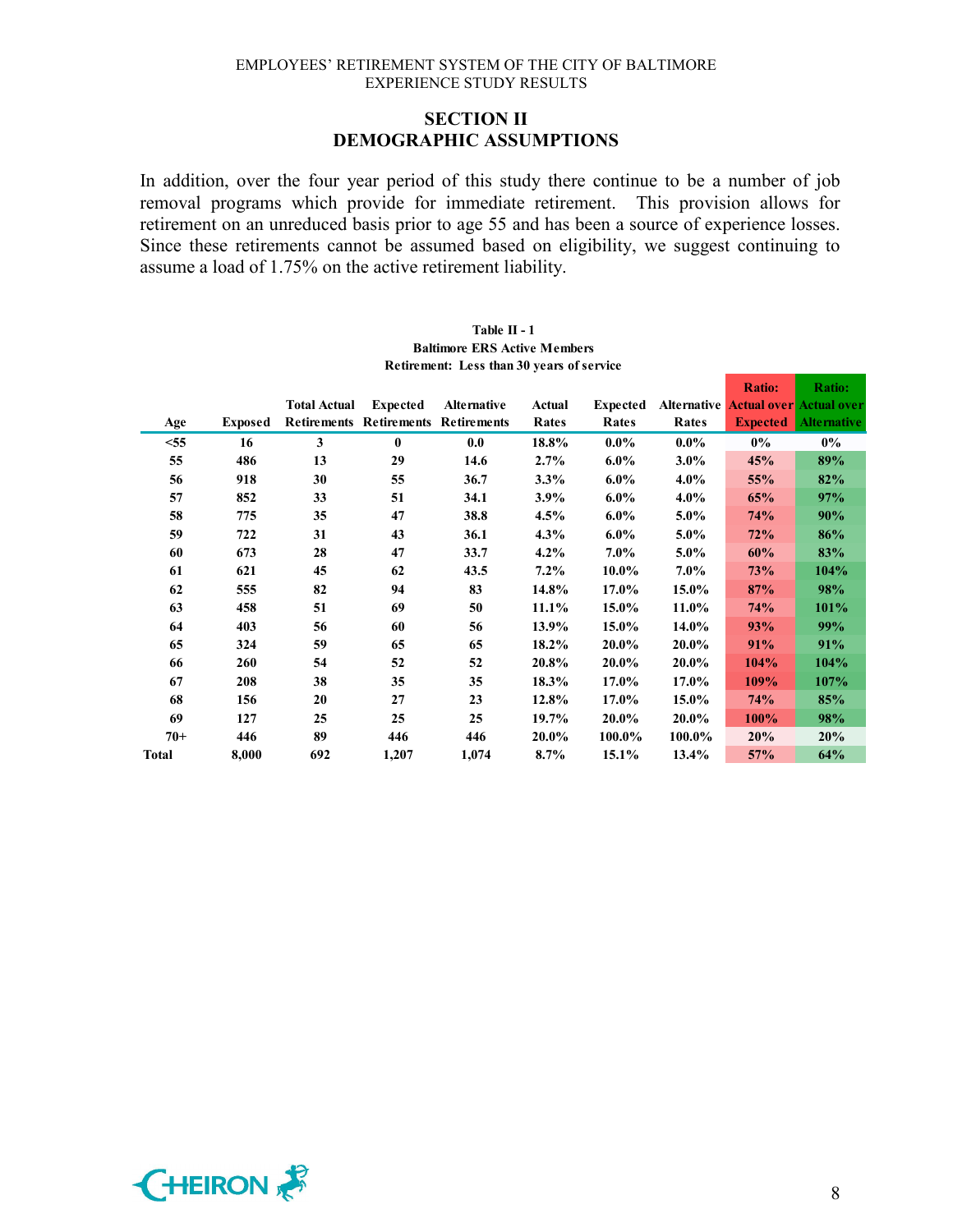# **SECTION II DEMOGRAPHIC ASSUMPTIONS**



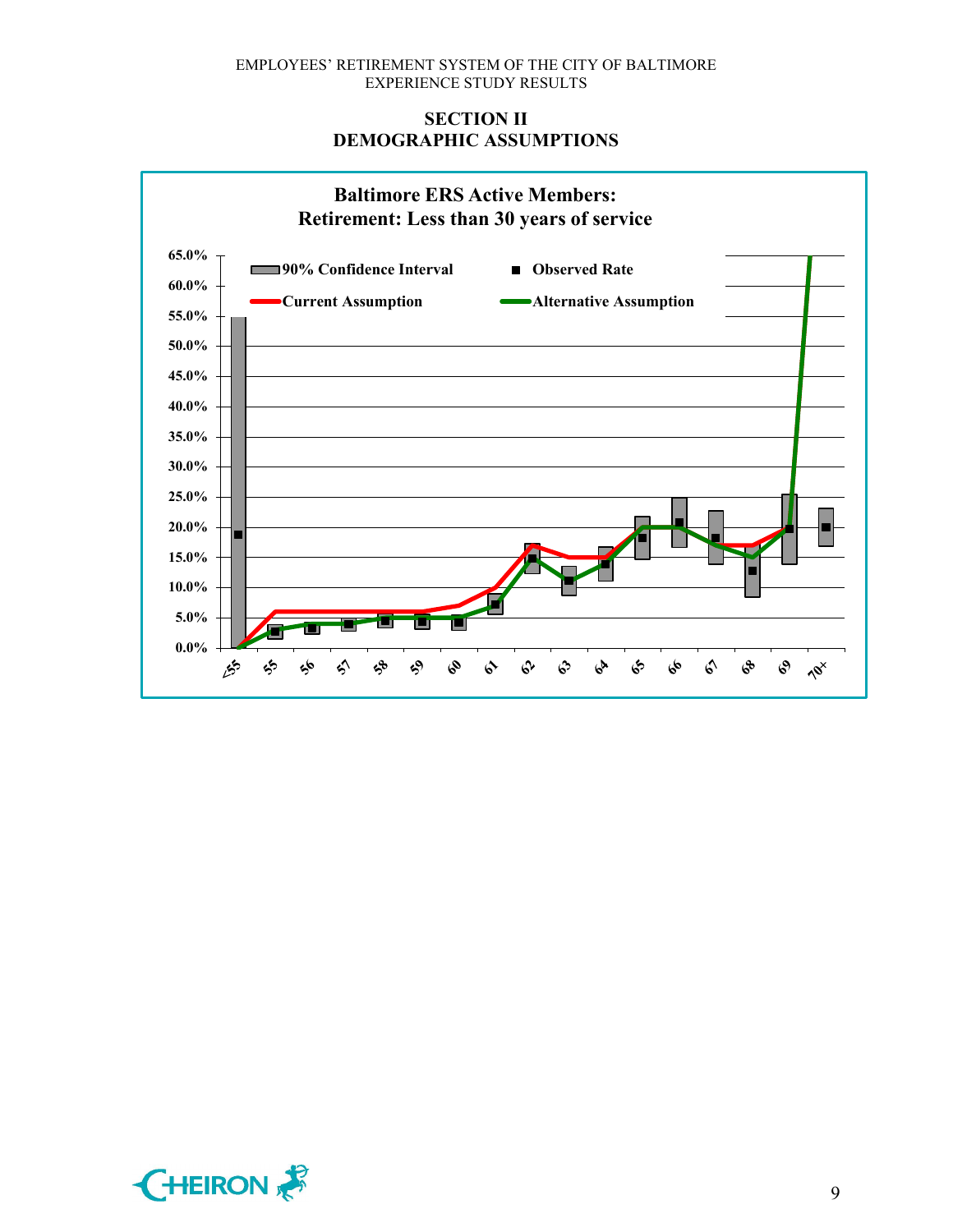# **SECTION II DEMOGRAPHIC ASSUMPTIONS**

#### **Table II - 2 Baltimore ERS Active Members Retirement: 30 years of service**

|              |                |                     |                 |                                                         |         |                 |                    | <b>Ratio:</b>   | <b>Ratio:</b>                  |
|--------------|----------------|---------------------|-----------------|---------------------------------------------------------|---------|-----------------|--------------------|-----------------|--------------------------------|
|              |                | <b>Total Actual</b> | <b>Expected</b> | <b>Alternative</b>                                      |         | <b>Expected</b> | <b>Alternative</b> |                 | <b>Actual over Actual over</b> |
| Age          | <b>Exposed</b> |                     |                 | <b>Retirements Retirements Retirements Actual Rates</b> |         | Rates           | Rates              | <b>Expected</b> | <b>Alternative</b>             |
| $50$         | $\mathbf{0}$   | $\bf{0}$            | $\bf{0}$        | 0.0                                                     | $0.0\%$ | 20.0%           | 10.0%              | $0\%$           | $0\%$                          |
| 50           | 13             | 1                   | 3               | 1.3                                                     | 7.7%    | 20.0%           | 10.0%              | 33%             | 77%                            |
| 51           | 16             | $\mathbf{0}$        | 3               | 1.6                                                     | $0.0\%$ | 20.0%           | 10.0%              | $0\%$           | $0\%$                          |
| 52           | 15             | 1                   | 3               | 1.5                                                     | 6.7%    | 20.0%           | 10.0%              | 33%             | 67%                            |
| 53           | 21             | 3                   | 4               | 2.1                                                     | 14.3%   | 20.0%           | 10.0%              | 75%             | 143%                           |
| 54           | 34             | $\bf{0}$            | 7               | 3.4                                                     | $0.0\%$ | 20.0%           | 10.0%              | $0\%$           | $0\%$                          |
| 55           | 33             | $\boldsymbol{2}$    | $\overline{7}$  | 3.3                                                     | 6.1%    | 20.0%           | 10.0%              | 29%             | 61%                            |
| 56           | 52             | 5                   | 10              | 5.2                                                     | $9.6\%$ | 20.0%           | 10.0%              | 50%             | 96%                            |
| 57           | 40             | 4                   | 8               | 4.0                                                     | 10.0%   | 20.0%           | 10.0%              | 50%             | 100%                           |
| 58           | 45             | 5                   | 9               | 4.5                                                     | 11.1%   | 20.0%           | 10.0%              | 56%             | 111%                           |
| 59           | 37             | 4                   | $\overline{7}$  | 3.7                                                     | 10.8%   | 20.0%           | 10.0%              | 57%             | 108%                           |
| 60           | 40             | 4                   | 8               | 4.0                                                     | 10.0%   | 20.0%           | 10.0%              | 50%             | 100%                           |
| 61           | 44             | 9                   | 9               | 8.8                                                     | 20.5%   | 20.0%           | 20.0%              | 100%            | 102%                           |
| 62           | 35             | 8                   | 7               | $\overline{7}$                                          | 22.9%   | 20.0%           | 20.0%              | 114%            | 114%                           |
| 63           | 22             | 5                   | 4               | 4                                                       | 22.7%   | 20.0%           | 20.0%              | 125%            | 114%                           |
| 64           | 11             | $\mathbf{2}$        | 2               | $\mathbf{2}$                                            | 18.2%   | 20.0%           | 20.0%              | 100%            | 91%                            |
| 65           | 19             | 7                   | 4               | 6                                                       | 36.8%   | 20.0%           | 30.0%              | 175%            | 123%                           |
| 66           | 7              |                     |                 | 1                                                       | 14.3%   | 20.0%           | 20.0%              | 100%            | 71%                            |
| 67           | 7              | 1                   | 1               | 1                                                       | 14.3%   | 20.0%           | 20.0%              | 100%            | 71%                            |
| 68           | 3              | $\bf{0}$            | 1               | 1                                                       | $0.0\%$ | 20.0%           | 20.0%              | $0\%$           | $0\%$                          |
| 69           | 3              | 1                   | 1               | 1                                                       | 33.3%   | 20.0%           | 20.0%              | 100%            | 167%                           |
| $70+$        | 19             | 5                   | 19              | 19                                                      | 26.3%   | 100.0%          | 100.0%             | 26%             | 26%                            |
| <b>Total</b> | 516            | 68                  | 118             | 86                                                      | 13.2%   | 22.9%           | 16.6%              | 58%             | 79%                            |

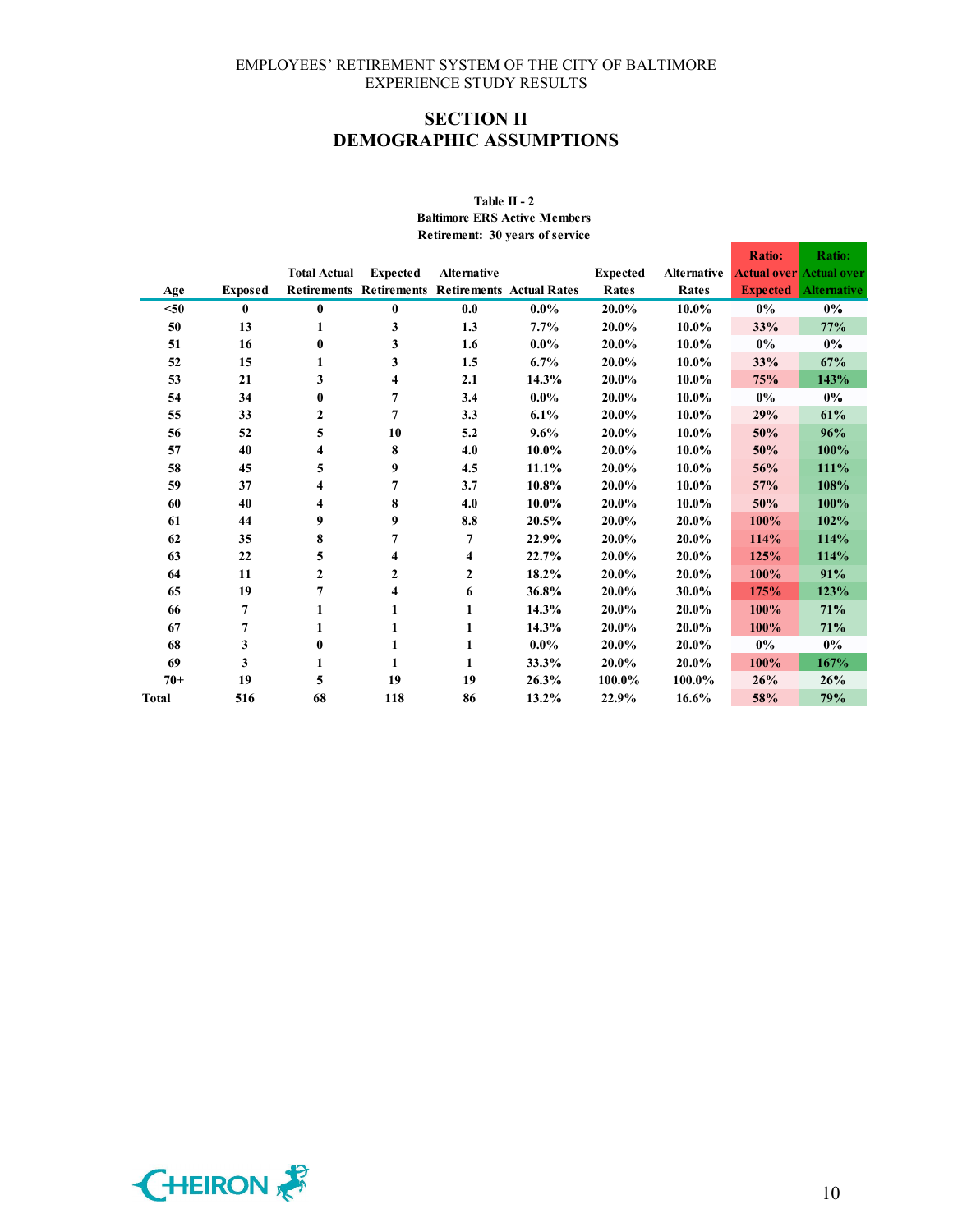# **SECTION II DEMOGRAPHIC ASSUMPTIONS**



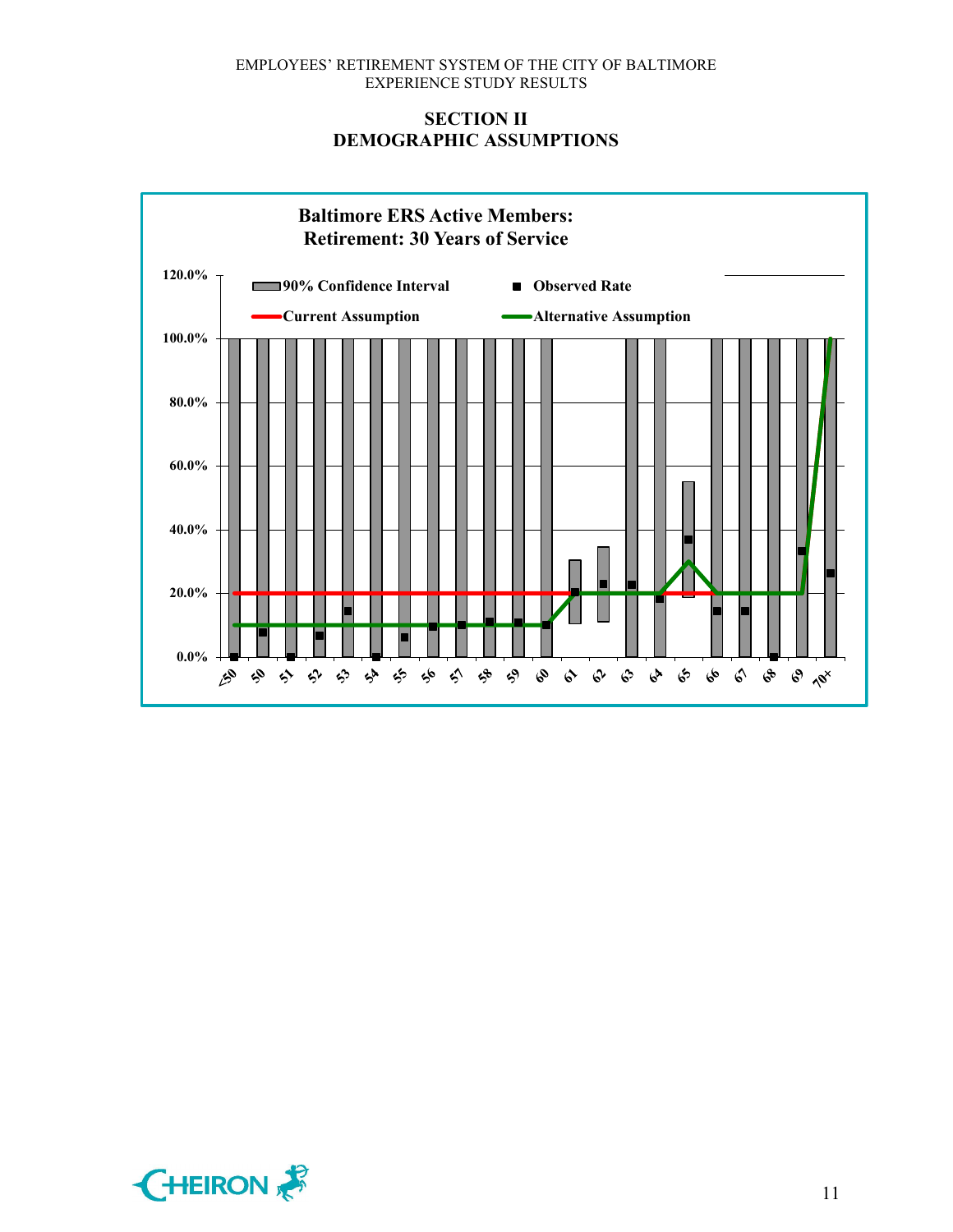# **SECTION II DEMOGRAPHIC ASSUMPTIONS**

# **Table II - 3**

**Baltimore ERS Active Members Retirement: More than 30 years of service**

|              |                |                     |                 |                    |                                                  |                 |                    | <b>Ratio:</b>   | <b>Ratio:</b>                  |
|--------------|----------------|---------------------|-----------------|--------------------|--------------------------------------------------|-----------------|--------------------|-----------------|--------------------------------|
|              |                | <b>Total Actual</b> | <b>Expected</b> | <b>Alternative</b> |                                                  | <b>Expected</b> | <b>Alternative</b> |                 | <b>Actual over Actual over</b> |
| Age          | <b>Exposed</b> |                     |                 |                    | Retirements Retirements Retirements Actual Rates | <b>Rates</b>    | Rates              | <b>Expected</b> | <b>Alternative</b>             |
| $50$         | 0              | $\bf{0}$            | 0               | $\bf{0}$           | $0.0\%$                                          | 10.0%           | $0.0\%$            | $0\%$           | $0\%$                          |
| 50           | 8              | 1                   | 1               | $\bf{0}$           | 12.5%                                            | 10.0%           | 5.0%               | 100%            | 250%                           |
| 51           | 27             | 3                   | 3               | 1                  | 11.1%                                            | 10.0%           | 5.0%               | 100%            | 222%                           |
| 52           | 49             | 3                   | 5               | $\boldsymbol{2}$   | 6.1%                                             | 10.0%           | 5.0%               | 60%             | 122%                           |
| 53           | 68             | 5                   | 7               | 3                  | 7.4%                                             | 10.0%           | 5.0%               | 71%             | 147%                           |
| 54           | 109            | 8                   | 11              | 5                  | 7.3%                                             | 10.0%           | 5.0%               | <b>73%</b>      | 147%                           |
| 55           | 157            | 10                  | 16              | 8                  | $6.4\%$                                          | 10.0%           | 5.0%               | 63%             | 127%                           |
| 56           | 201            | 16                  | 20              | 10                 | 8.0%                                             | 10.0%           | 5.0%               | 80%             | 159%                           |
| 57           | 220            | 14                  | 22              | 11                 | 6.4%                                             | 10.0%           | 5.0%               | 64%             | 127%                           |
| 58           | 241            | 15                  | 24              | 12                 | $6.2\%$                                          | 10.0%           | 5.0%               | 63%             | 124%                           |
| 59           | 254            | 23                  | 25              | 25                 | 9.1%                                             | 10.0%           | 10.0%              | 92%             | 91%                            |
| 60           | 256            | 21                  | 38              | 26                 | 8.2%                                             | 15.0%           | 10.0%              | 55%             | 82%                            |
| 61           | 271            | 41                  | 54              | 41                 | 15.1%                                            | 20.0%           | 15.0%              | 76%             | 101%                           |
| 62           | 249            | 65                  | 100             | 62                 | 26.1%                                            | 40.0%           | 25.0%              | 65%             | 104%                           |
| 63           | 208            | 44                  | 42              | 42                 | 21.2%                                            | 20.0%           | 20.0%              | 105%            | 106%                           |
| 64           | 161            | 28                  | 32              | 27                 | 17.4%                                            | 20.0%           | 17.0%              | 88%             | 102%                           |
| 65           | 119            | 23                  | 42              | 30                 | 19.3%                                            | 35.0%           | 25.0%              | 55%             | 77%                            |
| 66           | 89             | 23                  | 22              | 22                 | 25.8%                                            | 25.0%           | 25.0%              | 105%            | 103%                           |
| 67           | 58             | 11                  | 15              | 12                 | 19.0%                                            | 25.0%           | 20.0%              | 73%             | 95%                            |
| 68           | 54             | 10                  | 11              | 11                 | 18.5%                                            | 20.0%           | 20.0%              | 91%             | 93%                            |
| 69           | 41             | 8                   | 8               | 8                  | 19.5%                                            | 20.0%           | 20.0%              | 100%            | 98%                            |
| $70+$        | 191            | 37                  | 191             | 191                | 19.4%                                            | 100.0%          | 100.0%             | 19%             | 19%                            |
| <b>Total</b> | 3,031          | 409                 | 689             | 550                | 13.5%                                            | 22.7%           | 18.2%              | 59%             | 74%                            |



Т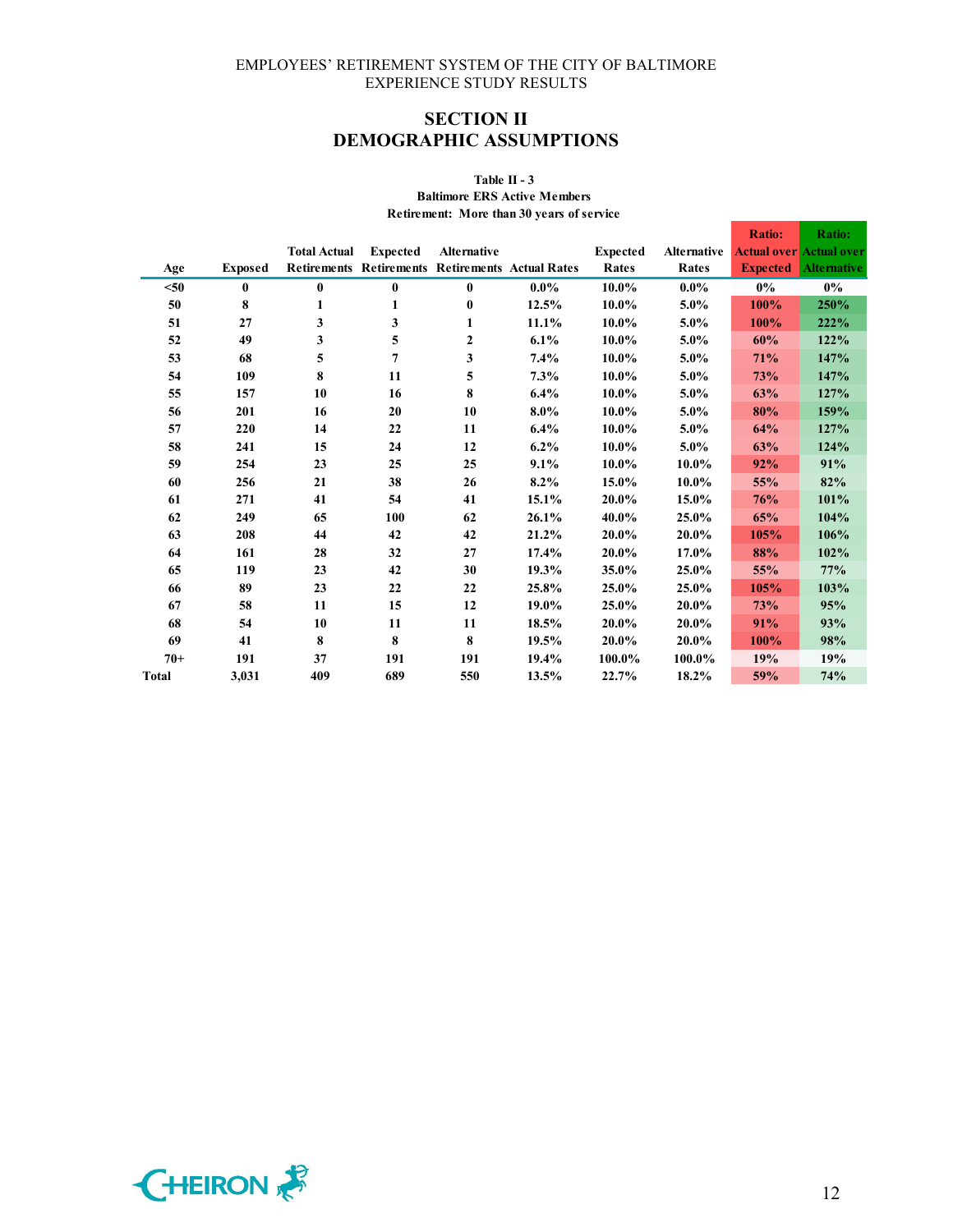# **SECTION II DEMOGRAPHIC ASSUMPTIONS**



The current and proposed assumptions are summarized in Appendix A and B, respectively.

# **2. Rates of Termination of Employment**

### A. Current Assumptions

The current termination assumptions are based on service with lower rates of turnover the longer a participant has been employed with the City.

### B. Experience

Overall, the actual terminations appear higher than expected for participants with less than 7 years of service but lower than expected as service increases.

### C. Alternative

We propose slight modifications to the rates. The alternative termination rates are provided in the next section.

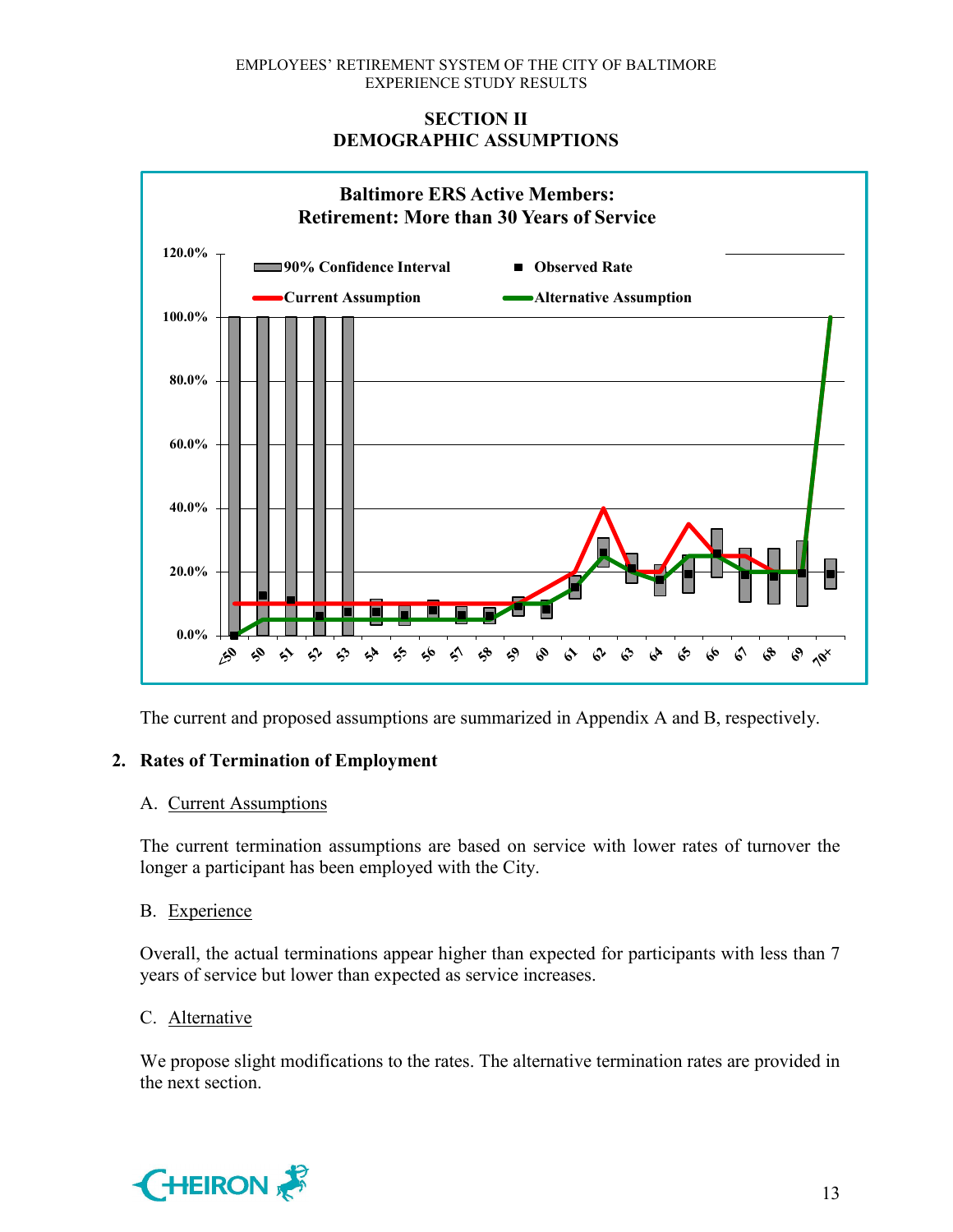### **SECTION II DEMOGRAPHIC ASSUMPTIONS**

#### D. Results

The following tables and graphs compare three items; the number of people eligible for the termination decrement, the number of people expected to terminate based on the current assumptions, and the number of people expected to terminate based on the alternative assumptions.

The alternative assumptions bring the rates either within the confidence intervals or closer to the confidence intervals on the graph.

|                | <b>Termination: By Years of Service</b> |                     |                                                                               |                    |          |                          |          |                           |                                                                    |  |  |  |  |
|----------------|-----------------------------------------|---------------------|-------------------------------------------------------------------------------|--------------------|----------|--------------------------|----------|---------------------------|--------------------------------------------------------------------|--|--|--|--|
| <b>Service</b> | <b>Exposed</b>                          | <b>Total Actual</b> | <b>Expected</b><br><b>Terminations Terminations Terminations Actual Rates</b> | <b>Alternative</b> |          | <b>Expected</b><br>Rates | e Rates  | Ratio:<br><b>Expected</b> | Ratio:<br>Alternativ Actual over Actual over<br><b>Alternative</b> |  |  |  |  |
| $\bf{0}$       | 756                                     | 105                 | 110                                                                           | 110                | 13.89%   | 14.50%                   | 14.50%   | 95%                       | 96%                                                                |  |  |  |  |
| 1              | 1,818                                   | 226                 | 259                                                                           | 245                | 12.43%   | 14.25%                   | 13.50%   | 87%                       | $0\%$                                                              |  |  |  |  |
| $\mathbf{2}$   | 2,125                                   | 289                 | 223                                                                           | 244                | 13.60%   | 10.50%                   | 11.50%   | 130%                      | 118%                                                               |  |  |  |  |
| 3              | 2,304                                   | 219                 | 190                                                                           | 207                | 9.51%    | 8.25%                    | $9.00\%$ | 115%                      | 106%                                                               |  |  |  |  |
| 4              | 2,273                                   | 189                 | 159                                                                           | 182                | 8.32%    | 7.00%                    | 8.00%    | 119%                      | 104%                                                               |  |  |  |  |
| 5              | 1,894                                   | 154                 | 128                                                                           | 152                | 8.13%    | 6.75%                    | 8.00%    | 120%                      | 102%                                                               |  |  |  |  |
| 6              | 1,394                                   | 94                  | 87                                                                            | 98                 | 6.74%    | 6.25%                    | 7.00%    | 108%                      | 96%                                                                |  |  |  |  |
| 7              | 1,215                                   | 75                  | 70                                                                            | 73                 | 6.17%    | 5.75%                    | $6.00\%$ | 107%                      | 103%                                                               |  |  |  |  |
| 8              | 1,083                                   | 43                  | 62                                                                            | 43                 | 3.97%    | 5.75%                    | 4.00%    | 69%                       | 99%                                                                |  |  |  |  |
| 9              | 1,025                                   | 43                  | 51                                                                            | 41                 | 4.20%    | 5.00%                    | 4.00%    | 84%                       | 105%                                                               |  |  |  |  |
| 10             | 907                                     | 31                  | 43                                                                            | 36                 | $3.42\%$ | 4.75%                    | 4.00%    | 72%                       | 85%                                                                |  |  |  |  |
| 11             | 793                                     | 27                  | 38                                                                            | 32                 | 3.40%    | 4.75%                    | 4.00%    | 71%                       | 85%                                                                |  |  |  |  |
| 12             | 743                                     | 34                  | 35                                                                            | 30                 | 4.58%    | 4.75%                    | 4.00%    | 97%                       | 114%                                                               |  |  |  |  |
| 13             | 680                                     | 16                  | 29                                                                            | 20                 | 2.35%    | 4.25%                    | 3.00%    | 55%                       | 78%                                                                |  |  |  |  |
| 14             | 651                                     | 26                  | 28                                                                            | 20                 | 3.99%    | 4.25%                    | 3.00%    | 93%                       | 133%                                                               |  |  |  |  |
| $15+$          | 5,944                                   | 148                 | 253                                                                           | 178                | 2.49%    | 4.25%                    | 3.00%    | 58%                       | 83%                                                                |  |  |  |  |
| <b>Total</b>   | 25,605                                  | 1,719               | 1,765                                                                         | 1,711              | 6.71%    | 6.89%                    | 6.68%    | 97%                       | 100%                                                               |  |  |  |  |

# **Table II - 4 Baltimore ERS Active Members**

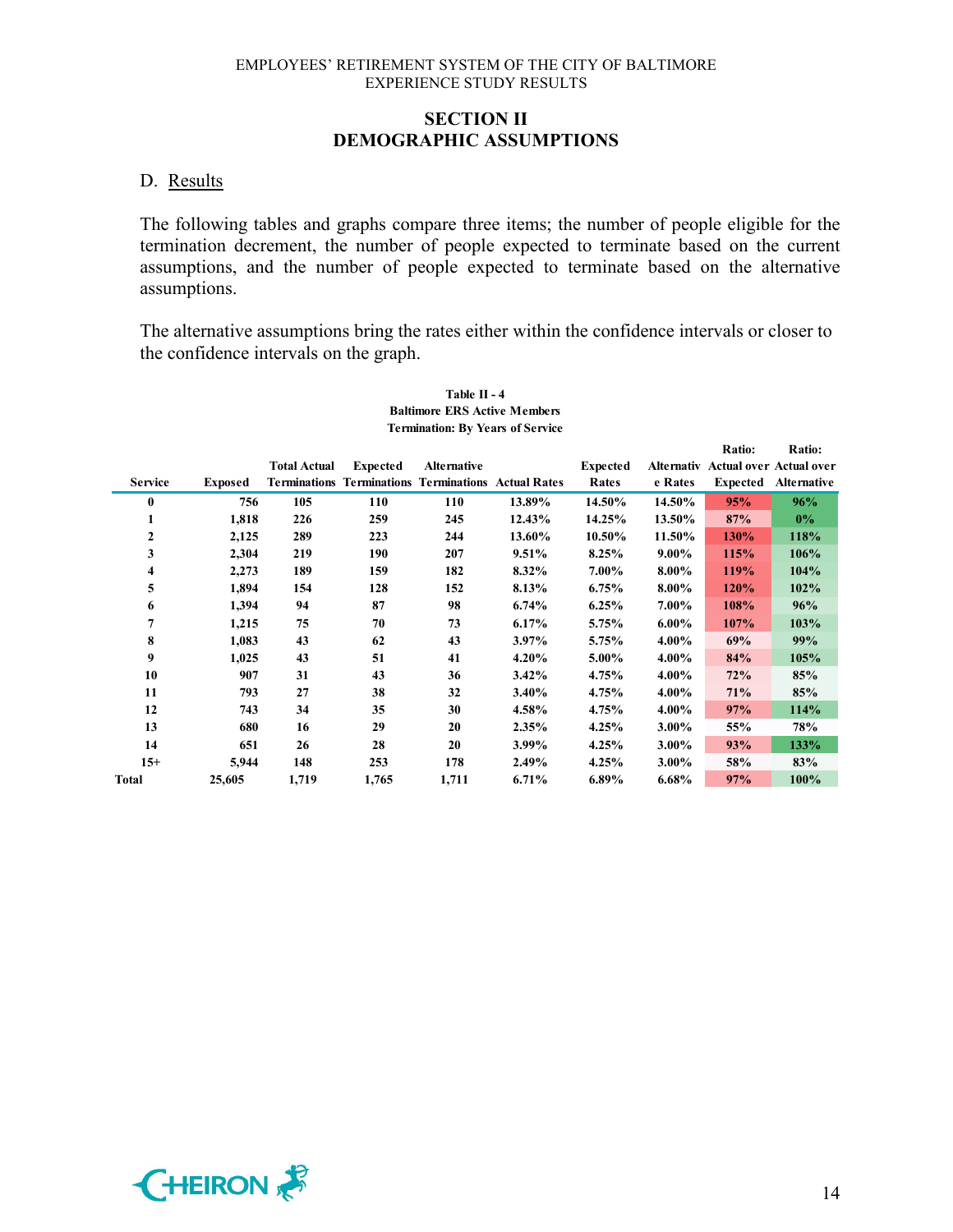# **SECTION II DEMOGRAPHIC ASSUMPTIONS**



# **3. Disability Rates**

### A. Current Assumptions

The current disability assumptions vary by age with higher expected incidence of disability the older the participant.

### B. Experience

Overall, the actual number of participants becoming disabled was lower than expected.

### C. Alternative

We propose reducing the rates for older participants.

# D. Results

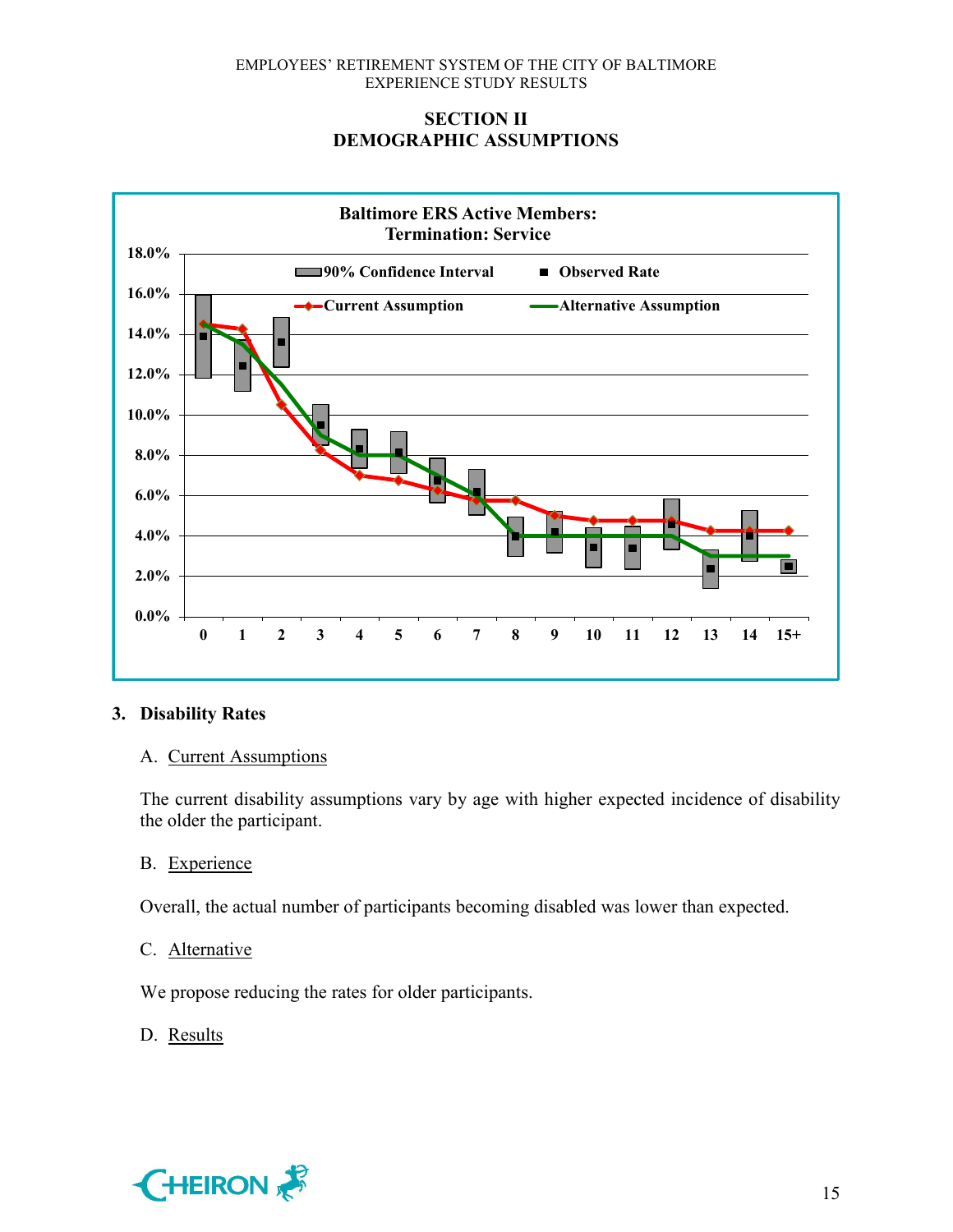### **SECTION II DEMOGRAPHIC ASSUMPTIONS**

The following tables and graphs compare three items; the number of people eligible to become disabled, the number of people expected to become disabled based on the current assumptions, and the number of people expected to become disabled based on the alternative assumptions. The alternative assumptions bring the ratios closer to one, which implies the number of people we expect to become disabled is closer to the actual number of people who were disabled. The alternative assumptions bring the rates within the confidence intervals where we have credible amounts of data on the graph. The data is not credible at the younger ages as illustrated by the wider confidence intervals.

We are not proposing any changes to the form of payment elected by disabled retirees at this time. The current assumptions are summarized in Appendix A.

#### **Table II - 5 Baltimore ERS Active Members Disability**

| Age       | <b>Exposed</b> | <b>Total Actual</b><br><b>Disabilities</b> | <b>Expected</b><br><b>Disabilities</b> | <b>Alternative</b><br><b>Disabilities</b> | <b>Actual Rates</b> | <b>Expected</b><br>Rates | <b>Alternative</b><br>Rates | <b>Ratio: Actual</b><br>over Expected | <b>Ratio: Actual</b><br>over Alternative |
|-----------|----------------|--------------------------------------------|----------------------------------------|-------------------------------------------|---------------------|--------------------------|-----------------------------|---------------------------------------|------------------------------------------|
| $20$      | Ξ.             | $\mathbf{0}$                               | $\mathbf{0}$                           | 0                                         | $0.00\%$            | $0.00\%$                 | $0.00\%$                    | $0\%$                                 | $0\%$                                    |
| $20 - 24$ | 265            | $\mathbf{0}$                               | $\bf{0}$                               | $\bf{0}$                                  | $0.00\%$            | $0.06\%$                 | $0.06\%$                    | $0\%$                                 | $0\%$                                    |
| $25 - 29$ | 1.685          |                                            |                                        |                                           | $0.06\%$            | $0.06\%$                 | $0.06\%$                    | 100%                                  | 92%                                      |
| 30-34     | 2,650          | $\mathbf{2}$                               | 2                                      | 2                                         | $0.08\%$            | $0.09\%$                 | $0.09\%$                    | 100%                                  | 82%                                      |
| 35-39     | 3,146          | $\mathbf{2}$                               | 5                                      | 4                                         | $0.06\%$            | 0.17%                    | 0.12%                       | 40%                                   | 52%                                      |
| 40-44     | 3.941          | $\overline{\bf{4}}$                        | 13                                     | 11                                        | $0.10\%$            | $0.33\%$                 | 0.28%                       | 31%                                   | 36%                                      |
| 45-49     | 5.376          | 25                                         | 30                                     | 24                                        | 0.47%               | 0.55%                    | 0.45%                       | 83%                                   | 103%                                     |
| 50-54     | 6,633          | 37                                         | 58                                     | 38                                        | $0.56\%$            | $0.87\%$                 | 0.57%                       | 64%                                   | 98%                                      |
| 55-59     | 6.435          | 33                                         | 75                                     | 43                                        | $0.51\%$            | 1.17%                    | $0.67\%$                    | 44%                                   | 76%                                      |
| 60-64     | 4.602          | 35                                         | 30                                     | 37                                        | 0.76%               | 0.65%                    | $0.80\%$                    | 117%                                  | 95%                                      |
| $65+$     | 2.419          |                                            | $\bf{0}$                               | $\bf{0}$                                  | $0.04\%$            | 0.01%                    | 0.01%                       | $0\%$                                 | 428%                                     |
| Total     | 37,152         | 140                                        | 214                                    | 161                                       | 0.38%               | 0.58%                    | 0.43%                       | 65%                                   | 87%                                      |

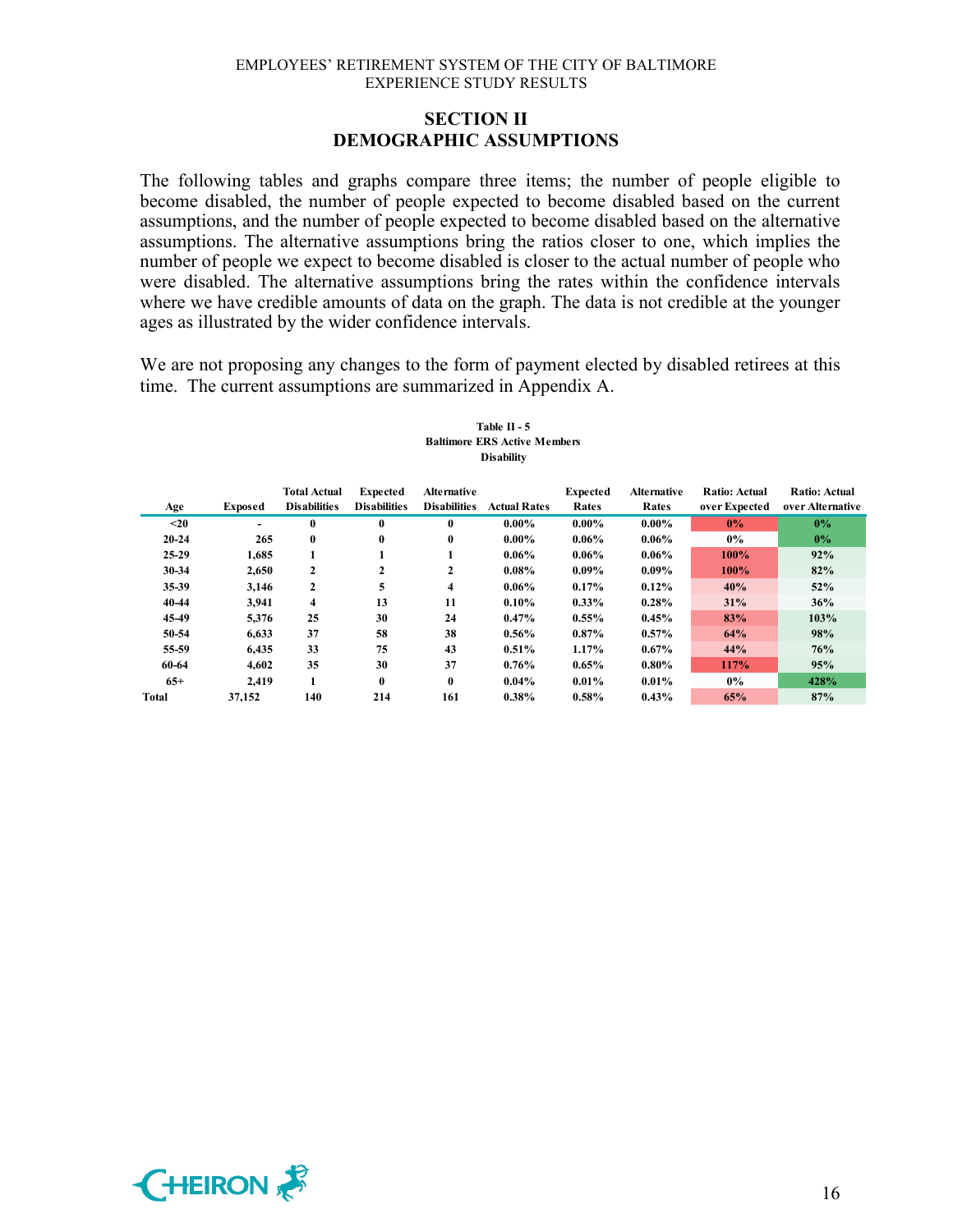# **SECTION II DEMOGRAPHIC ASSUMPTIONS**



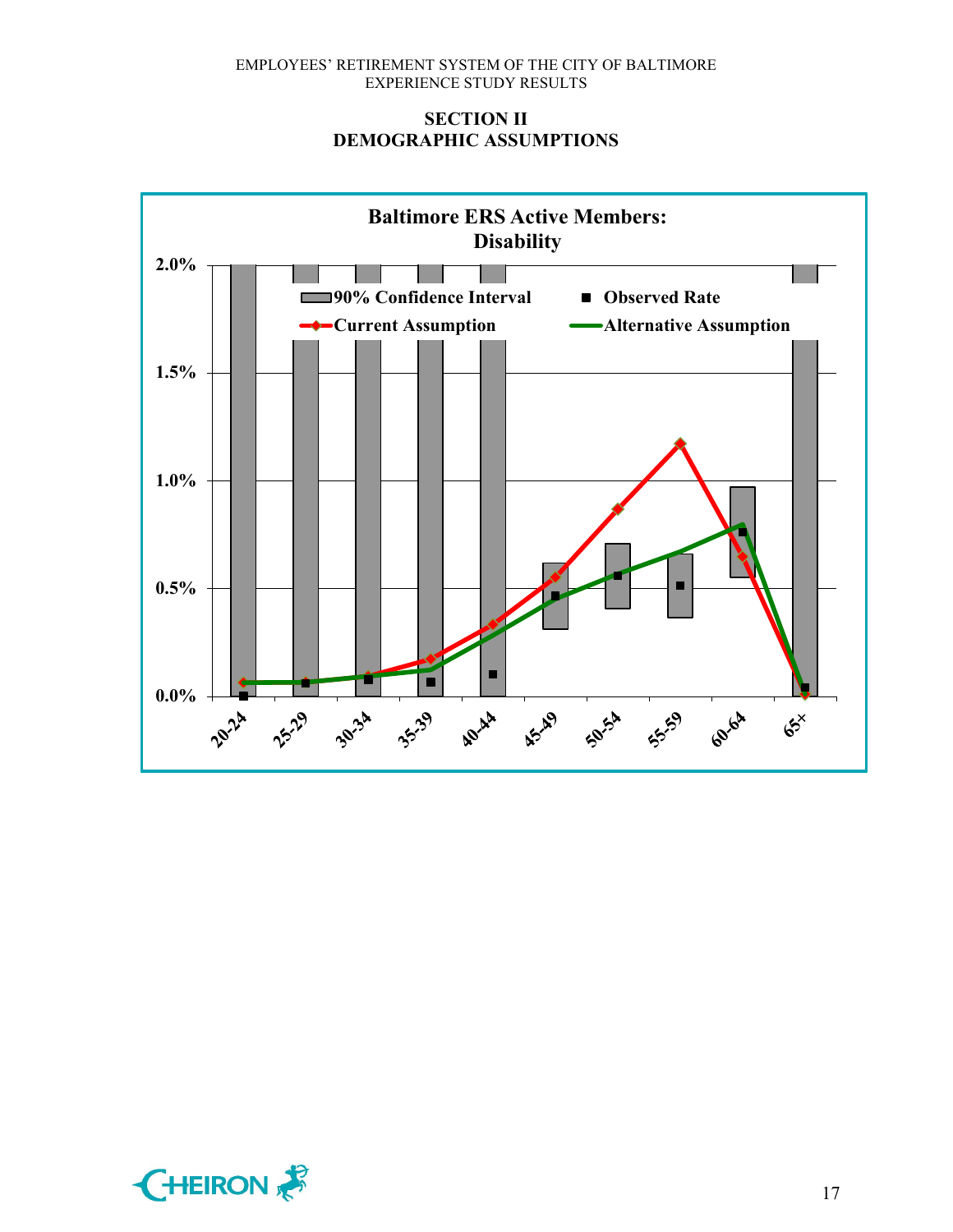# **SECTION II DEMOGRAPHIC ASSUMPTIONS**

# **4. Mortality Rates**

### A. Current Assumptions

#### *Active Lives*

For non-line-of-duty mortality the 1994 Uninsured Pensioners Generational Mortality table (Male  $+$  4, Female  $+$  1) with generational projections using 50% of the AA scale projected to 2016 was previously used. For line-of-duty mortality 0.005% mortality was assumed at all ages.

### *Retired Healthy Lives*

The 1994 Uninsured Pensioners Generational Mortality table (Male  $+$  4, Female  $+$  1) with generational projections using 50% of the AA scale projected to 2016 was used.

### *Retired Disabled Lives*

See sample rates below

|     | <b>Disabled</b><br><b>Members</b> |               |  |  |  |  |  |
|-----|-----------------------------------|---------------|--|--|--|--|--|
| Age | <b>Male</b>                       | <b>Female</b> |  |  |  |  |  |
| 55  | 0.05392                           | 0.02529       |  |  |  |  |  |
| 60  | 0.06435                           | 0.03138       |  |  |  |  |  |
| 65  | 0.07679                           | 0.04088       |  |  |  |  |  |
| 70  | 0.09558                           | 0.05568       |  |  |  |  |  |
| 75  | 0.12298                           | 0.07841       |  |  |  |  |  |
|     | 0.16115                           | 0.11274       |  |  |  |  |  |

# B. Experience

### *Active Lives*

Deaths among active lives is typically too small of a group and may not provide meaningful statistics on pre-retirement mortality in a four-year period. We have combined the terminated vested group of participants with the actives to provide a larger sampling of data. Together, there were about 41,400 exposures in total which provides a large enough sampling to analyze this group. The actual mortality rates were not much less than the expected rates.

### *Retired Healthy Lives*

For mortality for retirees and beneficiaries we have about 31,000 exposures to compare actual versus expected experience. The tables in the next section show actual and expected

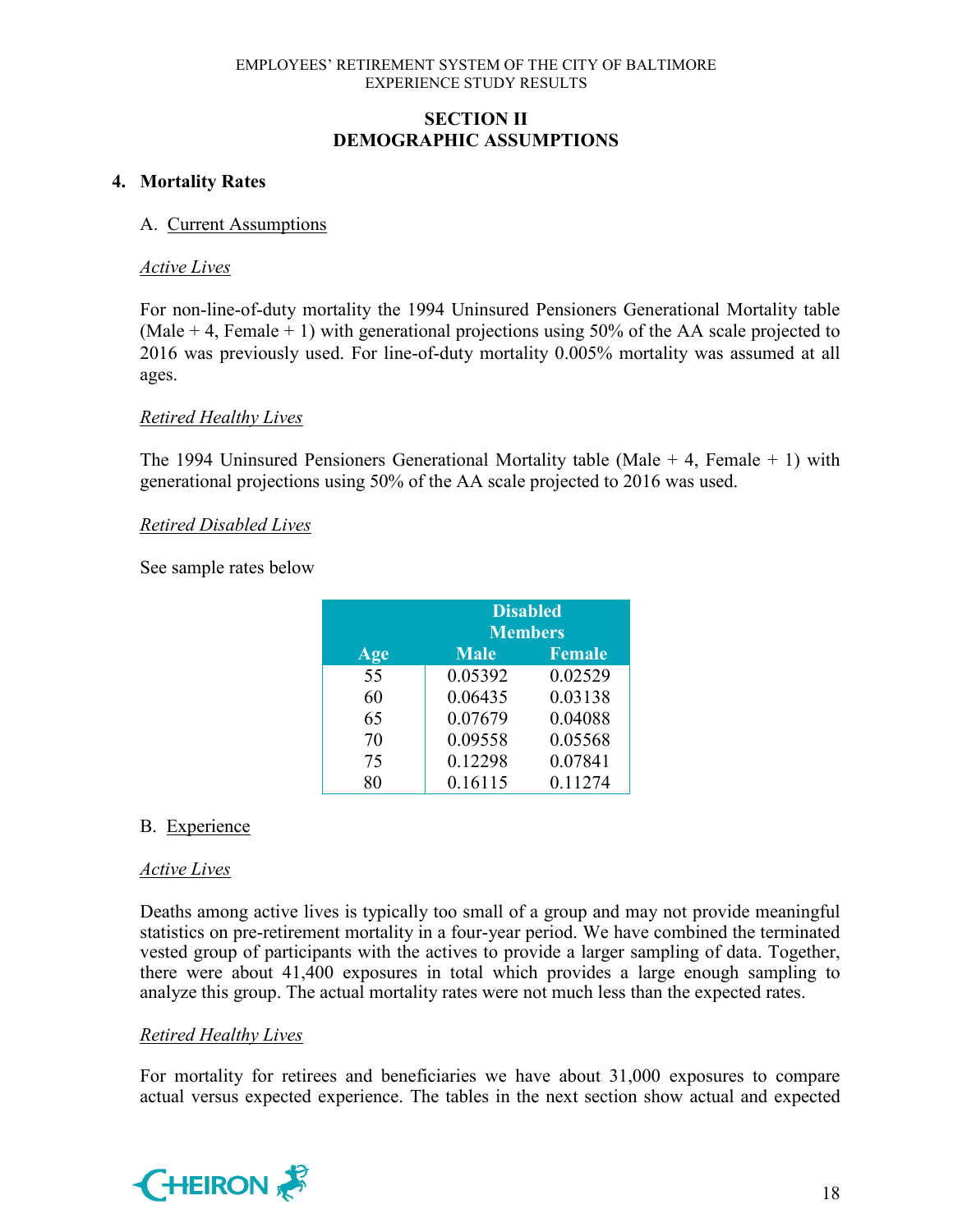# **SECTION II DEMOGRAPHIC ASSUMPTIONS**

experience among members for retirees and beneficiaries combined. The actual mortality among retirees and beneficiaries were slightly higher than expected.

#### *Retired Disabled Lives*

Mortality for disabled lives gives us an even smaller group to analyze actual versus expected experience. However, based upon the data, the actual mortality among disabled lives was higher than expected.

#### C. Alternatives

In general, we recommend updating from the 1994 Uninsured Pensioners Generational Mortality table to the Retired Pensioners 2000 (RP 2000) mortality table as this mortality table is based on more recent mortality experience.

#### *Active Lives*

The active mortality measurement is too small statistically to create an entirely new mortality table. However, the data is large enough to use a current mortality table and adjust accordingly to the current mortality experience. We propose the use of the standard RP 2000 Healthy mortality table as published by the Society of Actuaries projected using 50% mortality improvement scale AA for 15 years for non-line-of-duty mortality with a three year set forward for males and females. By setting forward the table three years, a participant's mortality assumption will coincide with the mortality rate of a person three years older. We recommend no change to the line-of-duty mortality rates.

### *Retired Healthy Lives*

We propose the standard RP 2000 Healthy mortality table as published by the Society of Actuaries projected using 50% mortality improvement scale AA for 15 years with a two-year set forward for males and females. By setting forward the table two years, a participant's mortality assumption will coincide with the mortality rate of a person two years older.

### *Retired Disabled Lives*

We recommend the RP 2000 Disabled mortality table as published by the Society of Actuaries projected using 50% mortality improvement scale AA for 15 years with a four-year set forward. By setting forward the table four years, a participant's mortality assumption will coincide with the mortality rate of a person four years older.

### D. Results

The following tables and graphs compare three things; the number of people exposed to the mortality assumption, the number of people expected to die based on the current

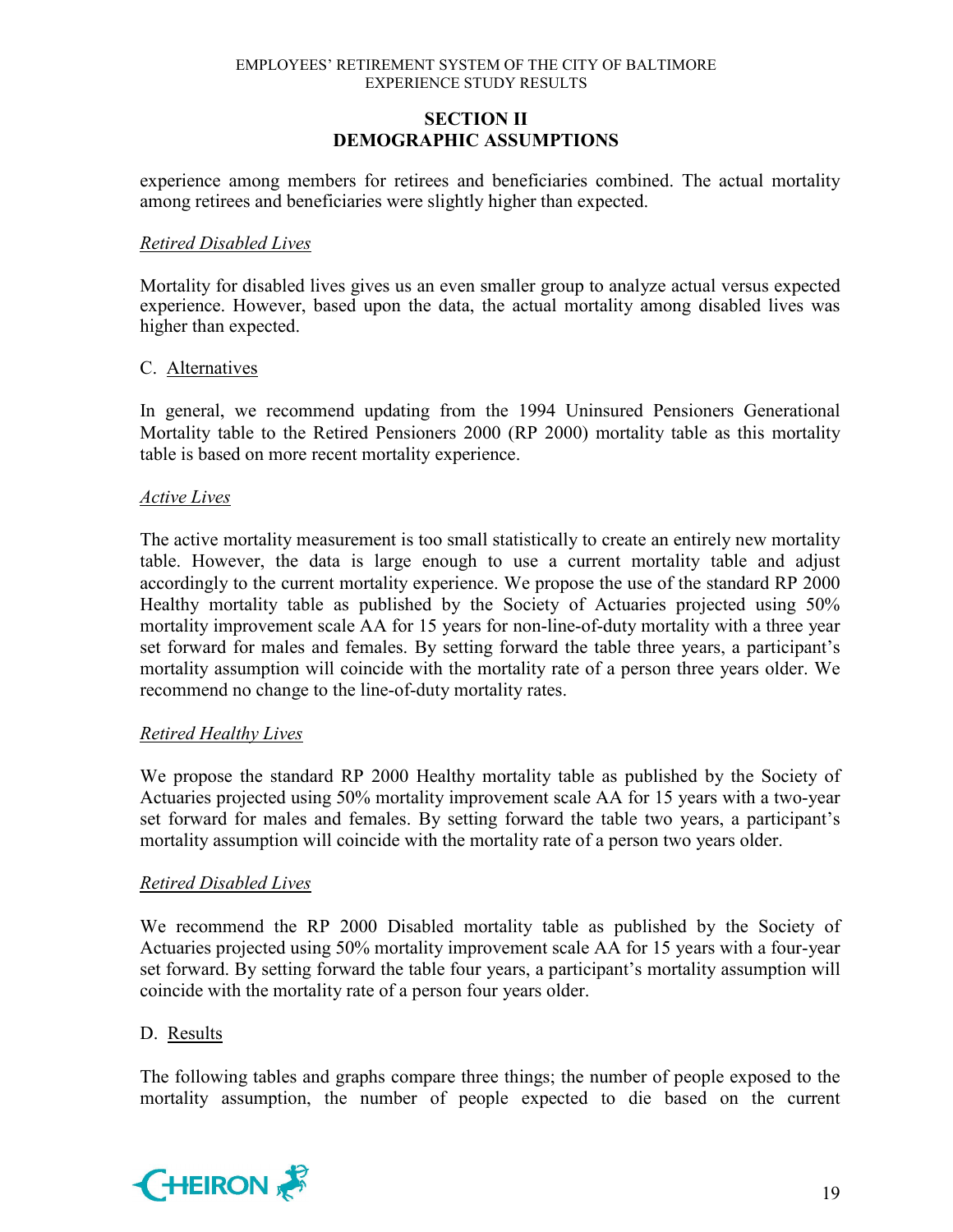# **SECTION II DEMOGRAPHIC ASSUMPTIONS**

assumptions, and the number of people expected to die based on the alternative assumptions. As you can see, the alternative assumptions bring the ratios closer to 100% of the actual experience for the active and disabled mortality review. While there is not much variation between the current and alternative mortality tables used for retirees and beneficiaries, we still recommend updating the mortality table to the more recently published RP 2000 tables.

The current assumptions are summarized in Appendix A.

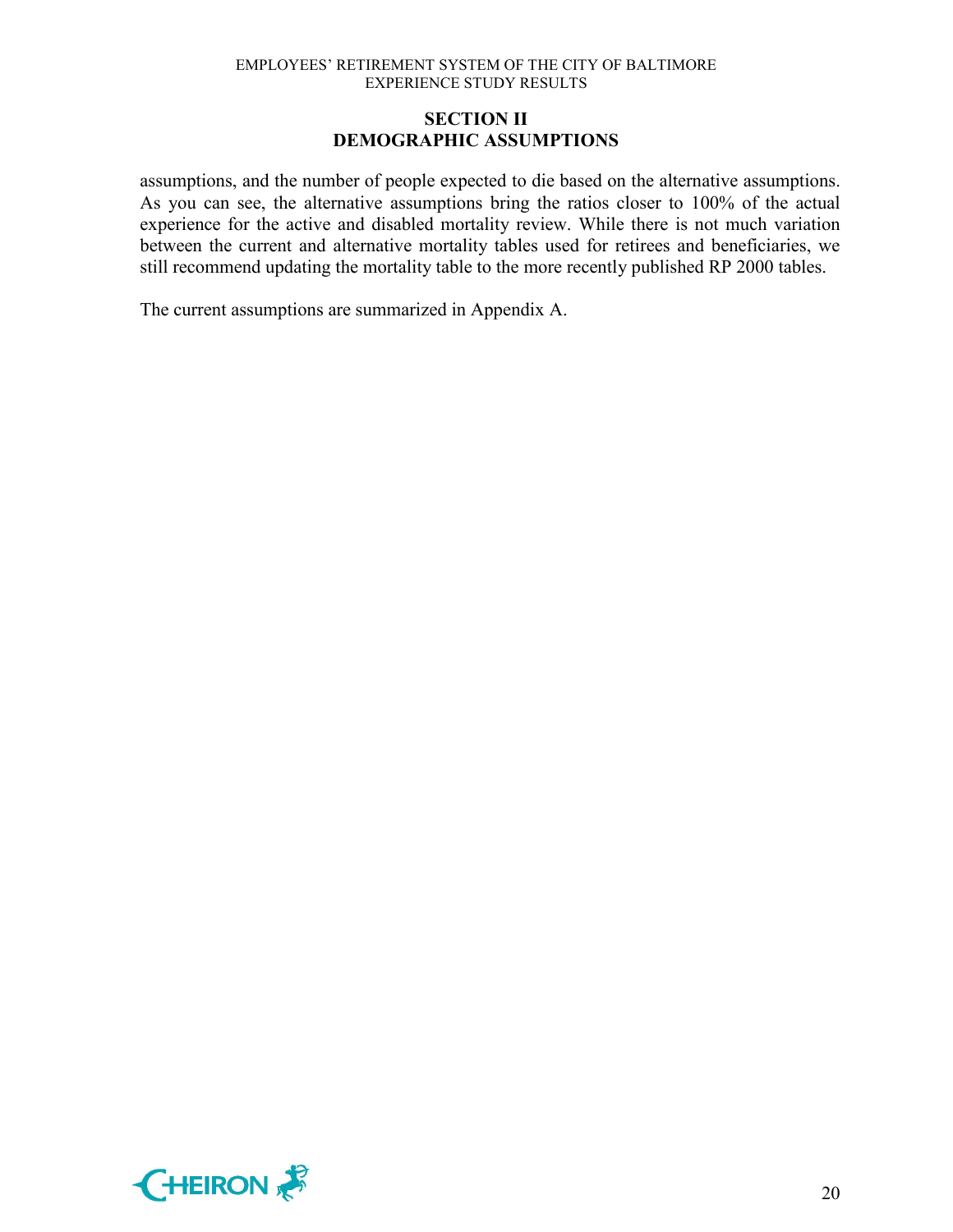# **SECTION II DEMOGRAPHIC ASSUMPTIONS**

|           |                | <b>Total Actual</b> | <b>Expected</b> | <b>Alternative</b> | Actual    | <b>Expected</b> | <b>Alternative</b> | <b>Ratio: Actual over</b> | <b>Ratio: Actual over</b> |
|-----------|----------------|---------------------|-----------------|--------------------|-----------|-----------------|--------------------|---------------------------|---------------------------|
| Age       | <b>Exposed</b> | Deaths              | <b>Deaths</b>   | <b>Deaths</b>      | Rates     | Rates           | Rates              | <b>Expected</b>           | <b>Alternative</b>        |
| $20$      | $\mathbf{0}$   | $\bf{0}$            | 0               | $\bf{0}$           | $0.000\%$ | $0.000\%$       | $0.000\%$          | 0%                        | $0\%$                     |
| $20 - 24$ | 265            | $\bf{0}$            | $\bf{0}$        | $\bf{0}$           | $0.000\%$ | 0.055%          | 0.029%             | 0%                        | $0\%$                     |
| $25 - 29$ | 1,687          | $\bf{0}$            | 1               | 1                  | $0.000\%$ | $0.058\%$       | $0.040\%$          | $0\%$                     | $0\%$                     |
| $30 - 34$ | 2,666          | $\overline{2}$      | 2               | $\mathbf{2}$       | 0.075%    | $0.066\%$       | 0.063%             | 114%                      | 119%                      |
| $35 - 39$ | 3,228          | 10                  | 3               | 3                  | 0.310%    | 0.088%          | $0.089\%$          | 352%                      | 350%                      |
| $40 - 44$ | 4,219          | 9                   | 6               | 5                  | 0.213%    | 0.132%          | 0.130%             | 162%                      | 164%                      |
| $45 - 49$ | 6,071          | 24                  | 13              | 12                 | 0.395%    | 0.206%          | 0.192%             | 191%                      | 206%                      |
| $50 - 54$ | 7,777          | 42                  | 27              | 25                 | $0.540\%$ | 0.343%          | $0.326\%$          | 158%                      | 166%                      |
| $55 - 59$ | 7,505          | 51                  | 47              | 46                 | $0.680\%$ | $0.626\%$       | 0.619%             | 109%                      | 110%                      |
| $60 - 64$ | 5,312          | 37                  | 60              | 61                 | $0.697\%$ | 1.135%          | 1.142%             | 61%                       | 61%                       |
| $65 - 69$ | 1,889          | 35                  | 34              | 36                 | 1.853%    | 1.813%          | 1.906%             | 102%                      | 97%                       |
| $70 - 74$ | 555            | 7                   | 16              | 18                 | 1.261%    | 2.869%          | 3.221%             | 44%                       | 39%                       |
| $75 - 79$ | 216            | 3                   | 10              | 12                 | 1.389%    | 4.773%          | 5.437%             | 29%                       | 26%                       |
| $80 - 84$ | 77             | $\bf{0}$            | 6               | 7                  | $0.000\%$ | 7.721%          | 9.294%             | $0\%$                     | $0\%$                     |
| >85       | 18             | 4                   | $\mathbf{2}$    | 3                  | 22.222%   | 13.408%         | 16.329%            | 166%                      | 136%                      |
| Total     | 41,485         | 224                 | 227             | 231                | 0.540%    | $0.546\%$       | 0.556%             | 99%                       | 97%                       |

#### **Table II - 6 Baltimore ERS Active Members Mortality for Males & Females**

г

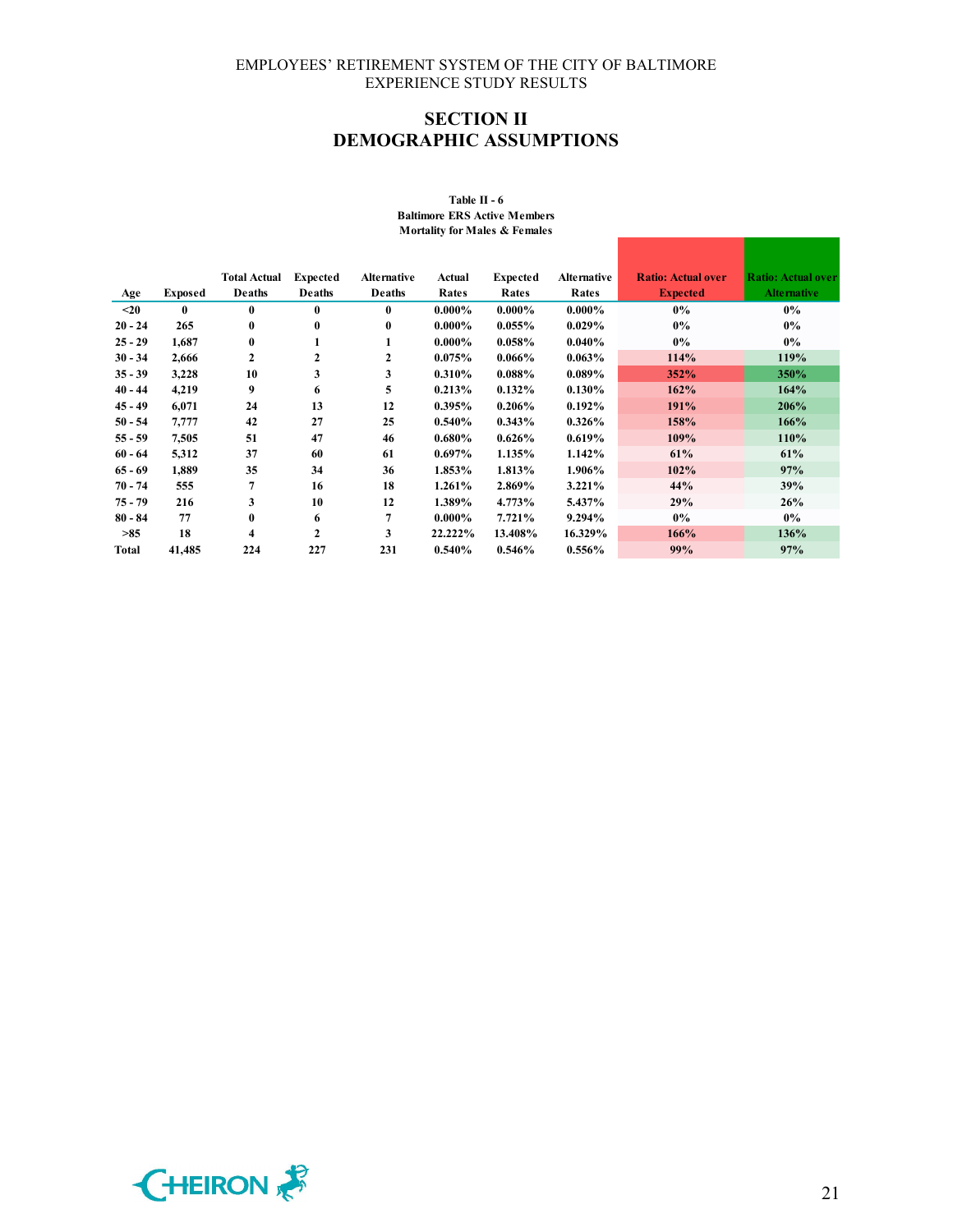# **SECTION II DEMOGRAPHIC ASSUMPTIONS**



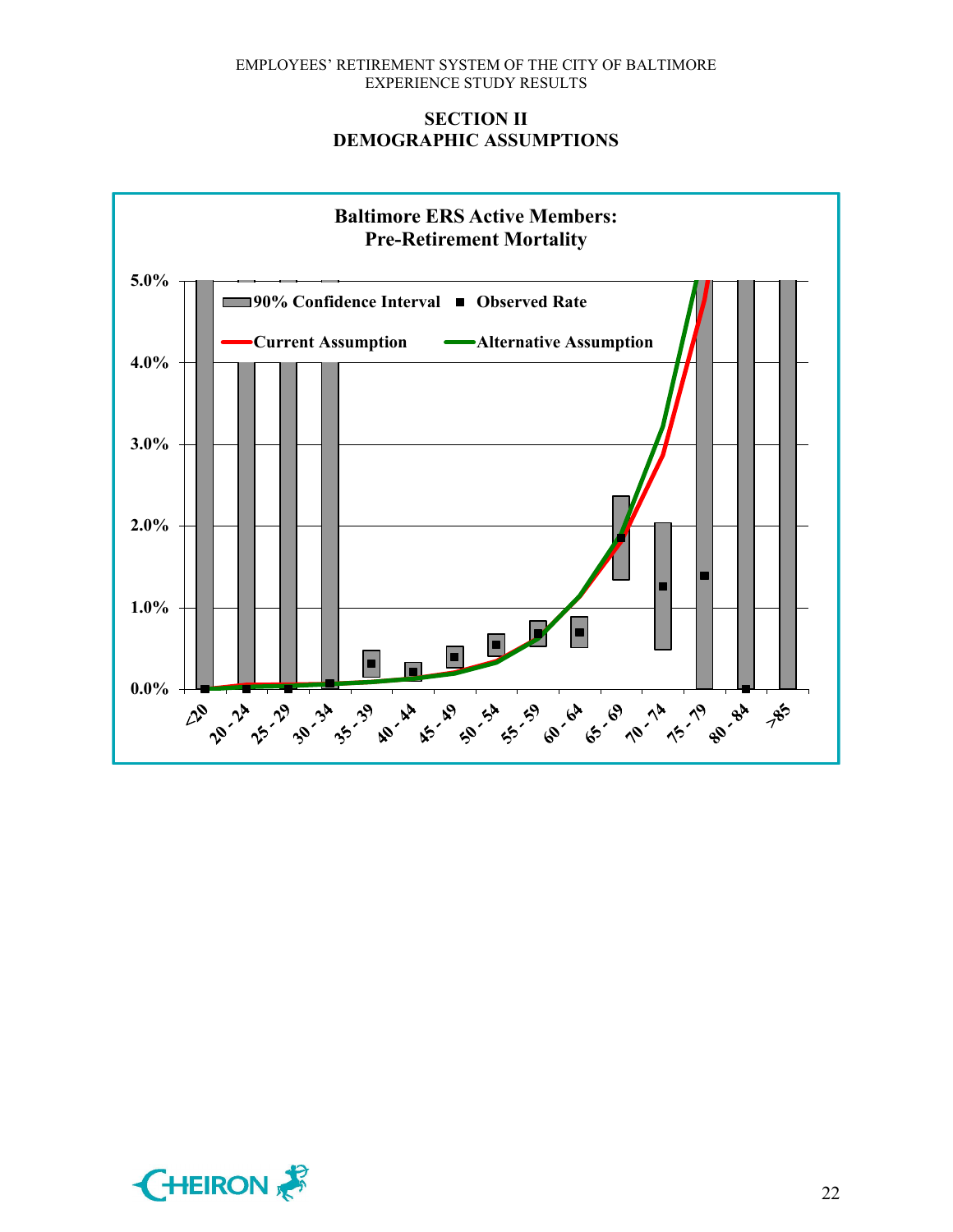### **SECTION II DEMOGRAPHIC ASSUMPTIONS**

|              |                | <b>Total Actual</b> | <b>Expected</b> | <b>Alternative</b> | Actual  | <b>Expected</b> | <b>Alternative</b> | <b>Ratio: Actual</b> | <b>Ratio: Actual</b><br>over |
|--------------|----------------|---------------------|-----------------|--------------------|---------|-----------------|--------------------|----------------------|------------------------------|
| Age          | <b>Exposed</b> | Deaths              | <b>Deaths</b>   | Deaths             | Rates   | Rates           | Rates              | over Expected        | <b>Alternative</b>           |
| $<$ 44       | 51             | 9                   | $\bf{0}$        | $\bf{0}$           | 17.647% | 0.065%          | 0.045%             | 27219%               | 39483%                       |
| $45 - 49$    | 89             |                     | 0               | $\bf{0}$           | 1.124%  | 0.158%          | $0.152\%$          | 712%                 | 738%                         |
| $50 - 54$    | 501            | 9                   | 2               | 1                  | 1.796%  | 0.310%          | 0.262%             | 580%                 | 686%                         |
| $55 - 59$    | 2,174          | 27                  | 14              | 11                 | 1.242%  | $0.653\%$       | $0.509\%$          | 190%                 | 244%                         |
| $60 - 64$    | 4,363          | 83                  | 53              | 42                 | 1.902%  | 1.207%          | $0.960\%$          | 158%                 | 198%                         |
| $65 - 69$    | 5,420          | 112                 | 105             | 89                 | 2.066%  | 1.932%          | 1.639%             | 107%                 | 126%                         |
| $70 - 74$    | 5,160          | 170                 | 151             | 140                | 3.295%  | 2.919%          | 2.706%             | 113%                 | 122%                         |
| $75 - 79$    | 4.888          | 242                 | 229             | 219                | 4.951%  | 4.694%          | 4.475%             | 105%                 | 111%                         |
| $80 - 84$    | 3.993          | 274                 | 302             | 304                | 6.862%  | 7.558%          | 7.606%             | 91%                  | 90%                          |
| $85 - 89$    | 2,916          | 319                 | 349             | 369                | 10.940% | 11.981%         | 12.639%            | 91%                  | 87%                          |
| >90          | 1,721          | 331                 | 353             | 348                | 19.233% | 20.491%         | 20.234%            | 94%                  | 95%                          |
| <b>Total</b> | 31,276         | 1,577               | 1,557           | 1,522              | 5.042%  | 4.979%          | 4.867%             | 101%                 | 104%                         |

#### **Table II - 7 Baltimore ERS Inactive Members Retired Mortality for Males & Females**



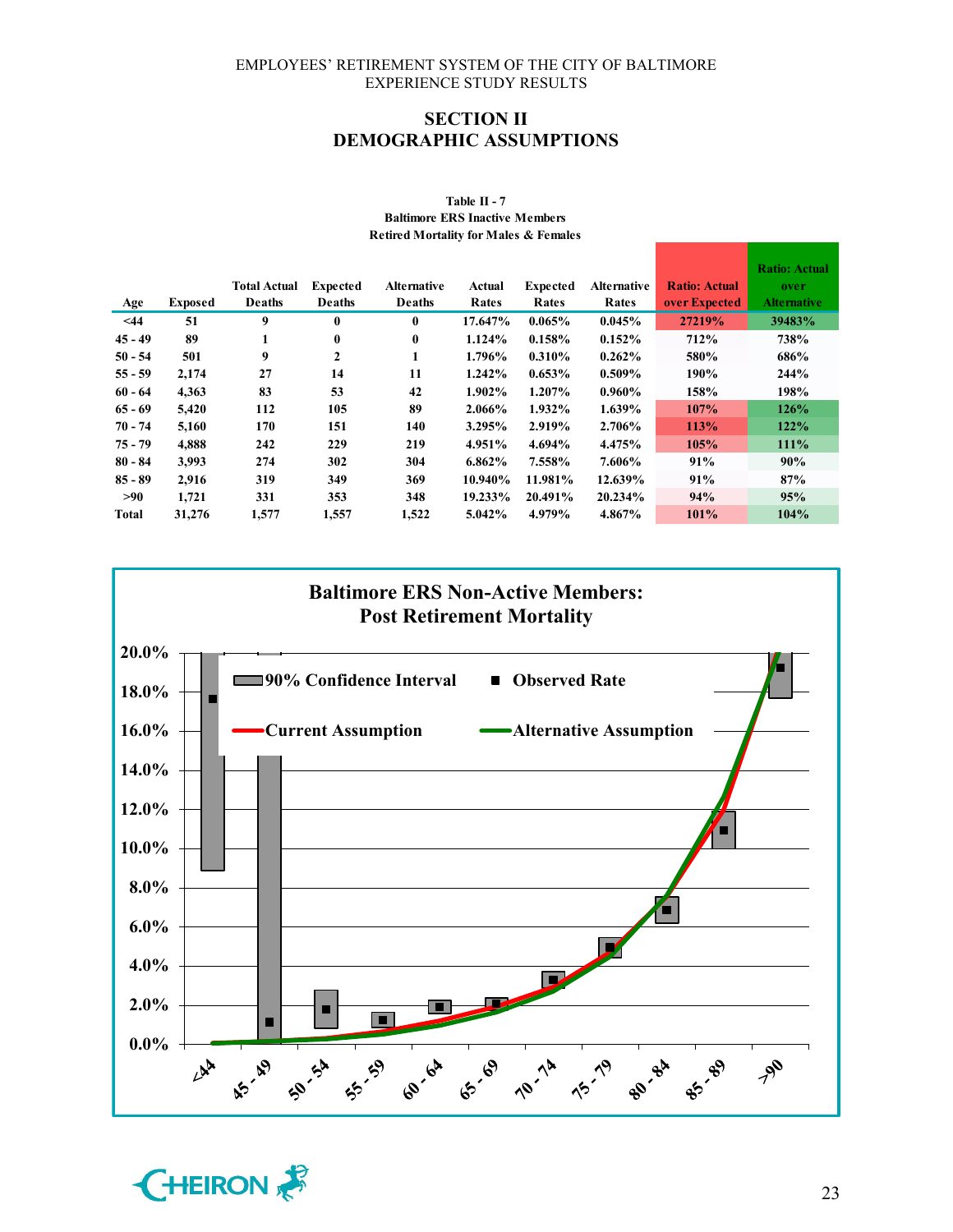# **SECTION II DEMOGRAPHIC ASSUMPTIONS**

|           |                |                               |                           |                              |         |                 |                    |                           | <b>Ratio: Actual</b>       |
|-----------|----------------|-------------------------------|---------------------------|------------------------------|---------|-----------------|--------------------|---------------------------|----------------------------|
|           |                | <b>Total Actual</b><br>Deaths | <b>Expected</b><br>Deaths | <b>Alternative</b><br>Deaths | Actual  | <b>Expected</b> | <b>Alternative</b> | <b>Ratio: Actual over</b> | over<br><b>Alternative</b> |
| Age       | <b>Exposed</b> |                               |                           |                              | Rates   | Rates           | Rates              | <b>Expected</b>           |                            |
| $20$      | $\bf{0}$       | $\bf{0}$                      | $\bf{0}$                  | $\mathbf{0}$                 | $0.0\%$ | $0.0\%$         | $0.0\%$            | 0%                        | $0\%$                      |
| $20 - 24$ | $\bf{0}$       | $\bf{0}$                      | $\bf{0}$                  | 0                            | $0.0\%$ | $0.0\%$         | $0.0\%$            | 0%                        | $0\%$                      |
| $25 - 29$ | $\mathbf{2}$   | $\mathbf{0}$                  | $\bf{0}$                  | 0                            | $0.0\%$ | 2.3%            | $2.2\%$            | $0\%$                     | $0\%$                      |
| $30 - 34$ | 4              | $\bf{0}$                      | $\bf{0}$                  | 0                            | $0.0\%$ | 2.3%            | $2.2\%$            | 0%                        | $0\%$                      |
| $35 - 39$ | 21             | $\bf{0}$                      | $\bf{0}$                  | 0                            | $0.0\%$ | 1.5%            | $1.4\%$            | $0\%$                     | $0\%$                      |
| $40 - 44$ | 60             | 1                             | 1                         | 1                            | 1.7%    | $1.6\%$         | $1.6\%$            | 106%                      | 106%                       |
| $45 - 49$ | 168            | 3                             | 3                         | 4                            | 1.8%    | 1.9%            | 2.1%               | 93%                       | 85%                        |
| $50 - 54$ | 466            | 14                            | 11                        | 12                           | $3.0\%$ | 2.5%            | $2.6\%$            | 122%                      | 117%                       |
| $55 - 59$ | 691            | 18                            | 21                        | 22                           | 2.6%    | $3.0\%$         | $3.2\%$            | 87%                       | 83%                        |
| $60 - 64$ | 719            | 34                            | 26                        | 28                           | 4.7%    | 3.6%            | $3.9\%$            | 131%                      | 121%                       |
| $65 - 69$ | 486            | 35                            | 20                        | 23                           | $7.2\%$ | $4.0\%$         | $4.7\%$            | 178%                      | 154%                       |
| $70 - 74$ | 379            | 26                            | 21                        | 25                           | $6.9\%$ | 5.6%            | 6.5%               | 123%                      | 106%                       |
| $75 - 79$ | 266            | 22                            | 20                        | 23                           | 8.3%    | $7.4\%$         | 8.7%               | 112%                      | 95%                        |
| $80 - 84$ | 154            | 21                            | 16                        | 18                           | 13.6%   | $10.2\%$        | 12.0%              | 134%                      | 114%                       |
| $85 - 89$ | 84             | 11                            | 11                        | 13                           | 13.1%   | 12.8%           | 15.8%              | 103%                      | 83%                        |
| >90       | 48             | 9                             | 9                         | 11                           | 18.8%   | 18.4%           | 23.1%              | 102%                      | 81%                        |
| Total     | 3,548          | 194                           | 158                       | 180                          | 5.5%    | 4.5%            | 5.1%               | 123%                      | 108%                       |

#### **Table II - 8 Baltimore ERS Inactive Members Disabled Mortality for Males & Females**



the contract of the contract of the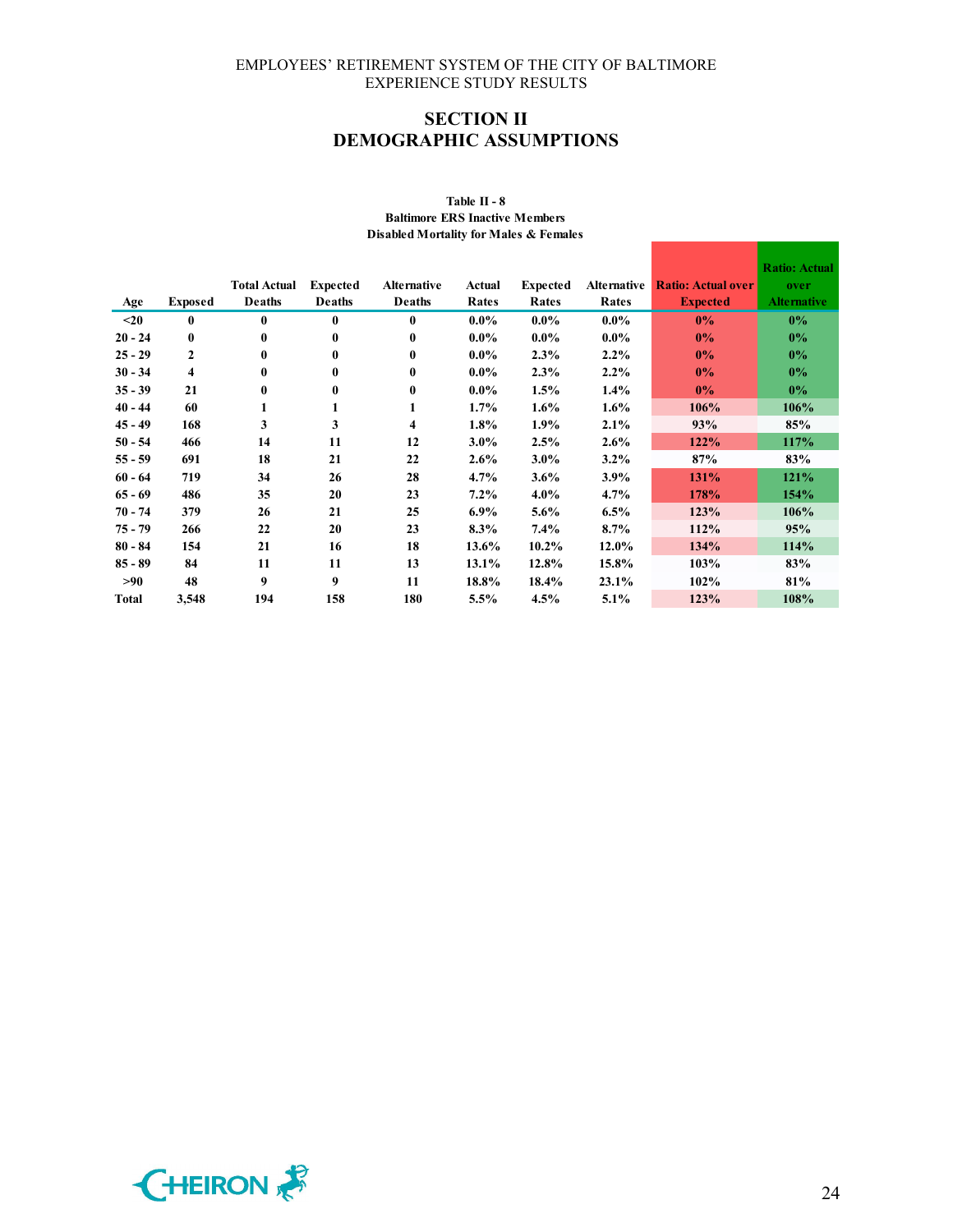# **SECTION II DEMOGRAPHIC ASSUMPTIONS**



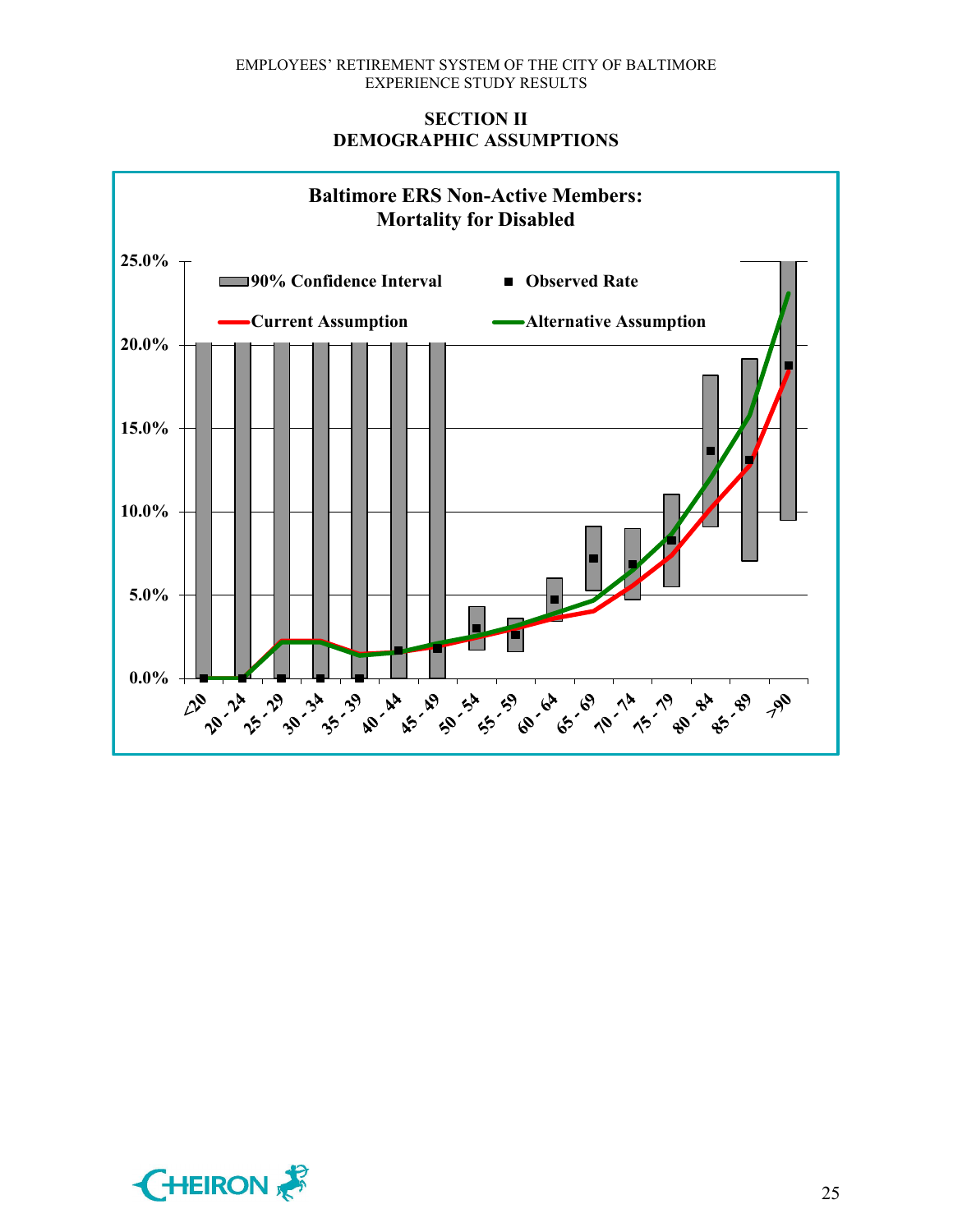# **SECTION III ECONOMIC ASSUMPTIONS**

In section III, we present information with respect to the economic assumptions including the following:

- 1. Inflation
- 2. Rate of Investment Return/Discount Rate
- 3. Rate of Salary Growth

All of these assumptions are interrelated with their foundation as a reflection of the underlying inflation during the period. For example, the rate of investment return may be split into two components. One is the "real rate" of return to the investor and the other compensates for inflation.

Similarly, the rate of salary growth may be separated into the inflation rate plus components for "productivity" or real wage increase and merit and seniority scale.

In developing recommendations for these assumptions, several factors are considered:

- o historical data in general (i.e. the markets)
- o historical experience of the plan
- o outlook for the future
- o assumptions used by other public sector plans

### **1. Inflation**

### A. Current Assumptions

The inflation rate is an underlying aspect of all economic assumptions. The difference between other economic assumptions relative to the long-term underlying rate of inflation is an important measure. The current rate of inflation is 2.75%.

### B. Experience

### 1. *Historical Experience in General*

Based on the Consumer Price Index for all Urban Consumers – U.S. City Average (CPI-U), Table III-1 on the next page shows the inflation rates for the past 20 years. The current 2.75% rate of inflation exceeds the regional rate of inflation over the last five years (as shown in Table III-1) but it is generally accepted that this is a historically unusual period for this measurement.

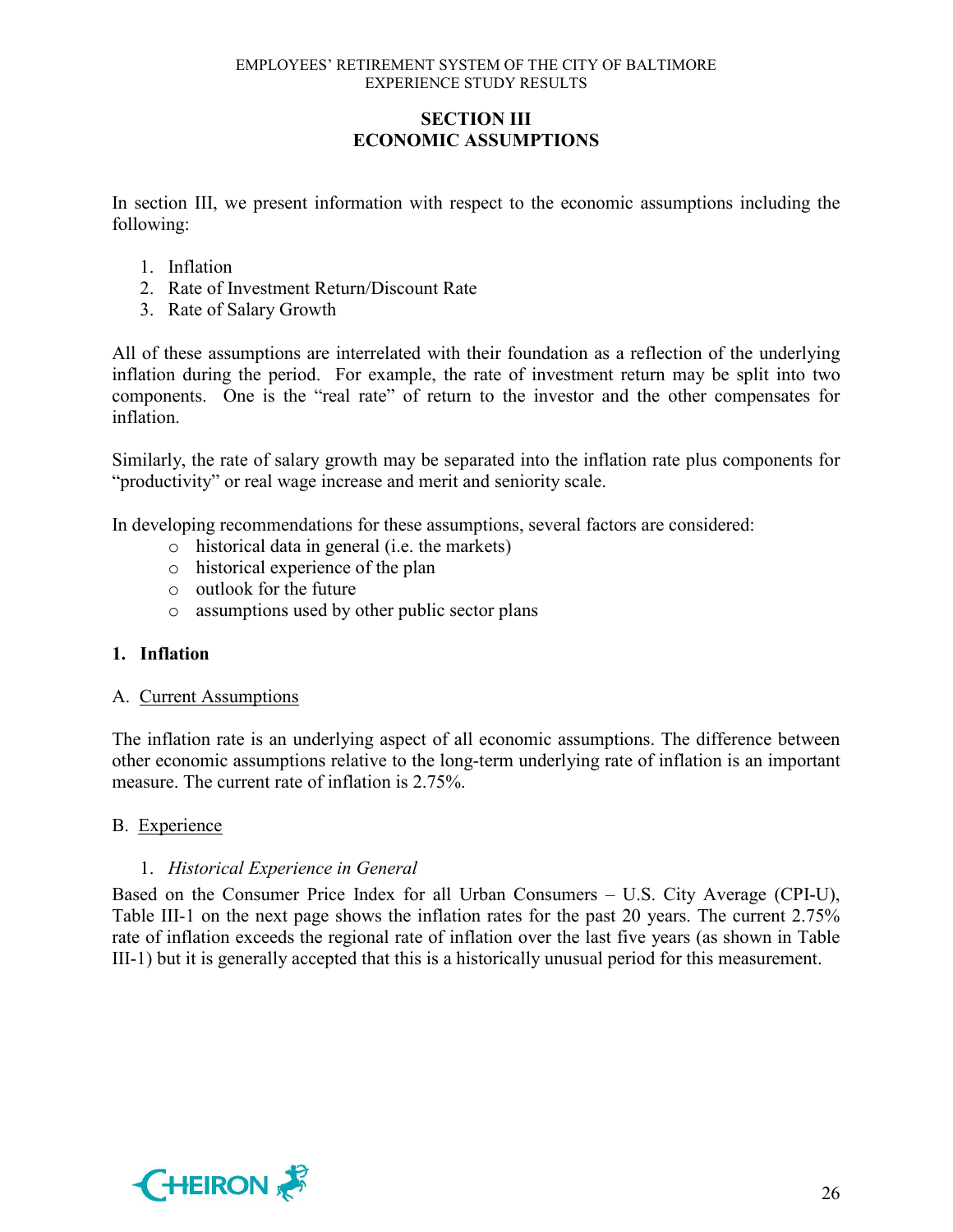## **SECTION III ECONOMIC ASSUMPTIONS**

| <b>Table III-1</b>     |                                        |  |  |  |  |  |  |
|------------------------|----------------------------------------|--|--|--|--|--|--|
| <b>Urban Consumers</b> |                                        |  |  |  |  |  |  |
| <b>Average (CPI-U)</b> |                                        |  |  |  |  |  |  |
|                        | Year Ending June 30, Increase in CPI-U |  |  |  |  |  |  |
| 1995                   | 3.04%                                  |  |  |  |  |  |  |
| 1996                   | 2.75%                                  |  |  |  |  |  |  |
| 1997                   | $2.30\%$                               |  |  |  |  |  |  |
| 1998                   | 1.68%                                  |  |  |  |  |  |  |
| 1999                   | $1.96\%$                               |  |  |  |  |  |  |
| 2000                   | 3.73%                                  |  |  |  |  |  |  |
| 2001                   | 3.25%                                  |  |  |  |  |  |  |
| 2002                   | $1.07\%$                               |  |  |  |  |  |  |
| 2003                   | $2.11\%$                               |  |  |  |  |  |  |
| 2004                   | $3.27\%$                               |  |  |  |  |  |  |
| 2005                   | $2.53\%$                               |  |  |  |  |  |  |
| 2006                   | $4.32\%$                               |  |  |  |  |  |  |
| 2007                   | 2.69%                                  |  |  |  |  |  |  |
| 2008                   | 5.02%                                  |  |  |  |  |  |  |
| 2009                   | $-1.43%$                               |  |  |  |  |  |  |
| 2010                   | $1.05\%$                               |  |  |  |  |  |  |
| 2011                   | $3.56\%$                               |  |  |  |  |  |  |
| 2012                   | $1.66\%$                               |  |  |  |  |  |  |
| 2013                   | 1.75%                                  |  |  |  |  |  |  |
| 2014                   | $2.07\%$                               |  |  |  |  |  |  |
|                        |                                        |  |  |  |  |  |  |
| 1995-2014              | 2.41%                                  |  |  |  |  |  |  |
| 2005-2014              | 2.31%                                  |  |  |  |  |  |  |
| 2010-2014              | 2.02%                                  |  |  |  |  |  |  |

The inflation rates have declined significantly over the past 20 years, especially in the past eight years due in part to the Federal Reserve's decision to keep treasury rates low to stimulate the economy. However, there are indications that this rate will increase in the future.

# 2. *Market Expectations*

There are some who argue the market defines the underlying inflation when considering the spread between long terms bonds and inflation protected securities like tips.

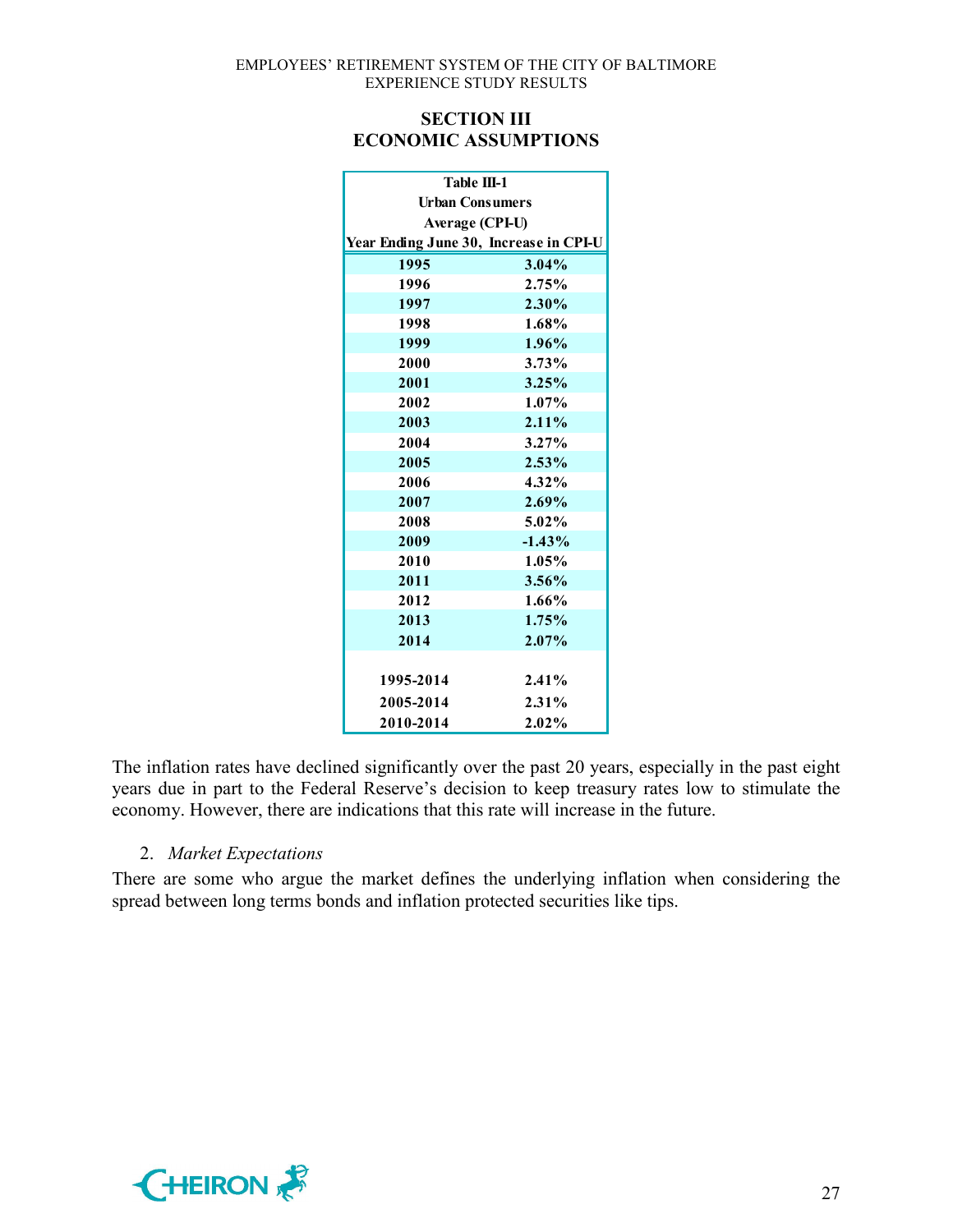# **SECTION III ECONOMIC ASSUMPTIONS**



The market data implies a lower rate, while the historic data shows much more volatility in the rates and support reducing the current assumption while remaining within the generally accepted ranges for retirement plans between 2.5% to 3.5%. This also represents the underlying long-term inflation assumption maintained by the System's investment consultant.



# 3. *Other Public Sector Plans*

Included in the National Association of State Retirement Administrators (NASRA) annual survey of public funds is data on inflation assumptions. Chart III-1 below shows the distribution of price inflation assumptions for the 126 systems in the public fund survey database.

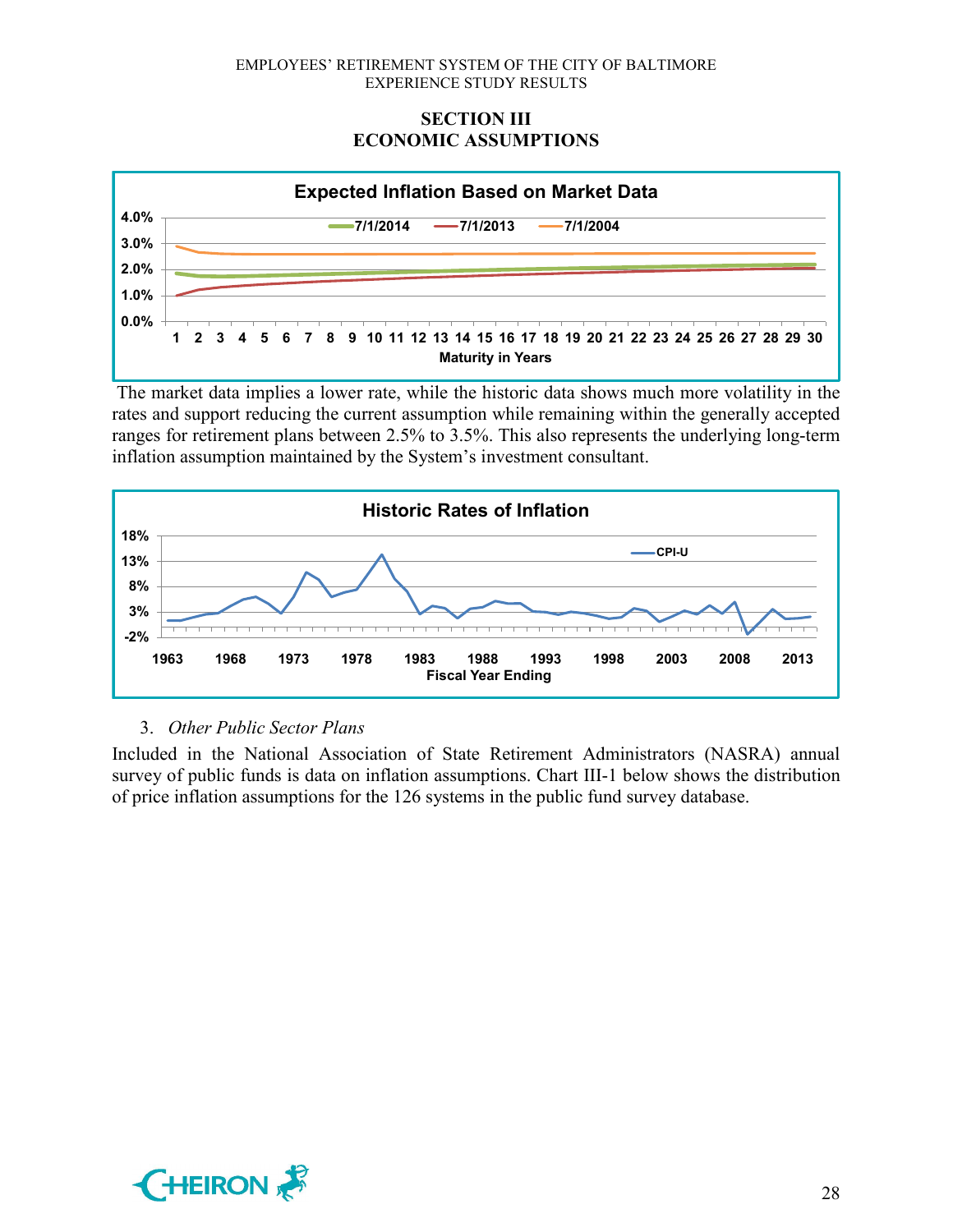# **SECTION III ECONOMIC ASSUMPTIONS**

# **Chart III-1**



The median assumption in the survey database is 3.00%, and in our experience, this represents a reduction in inflation assumptions over the last few years.

We recommend reduction in the inflation rate from 2.75% to 2.65% in response to the continued general trend in inflation.

# **2. Rate of Investment Return**

### A. Current Assumptions

The Retirement Systems' assets are assumed to earn 7.75% net of expenses. The investment consultants have generally trended their expectation down to a value closer to 7.00% long term. The discount rate for measuring liabilities is a liability weighted value based on the *regular interest rate* defined in the City code of 7.75% for active liability and 6.55% for liability of participants in pay status. Based on the 2014 Actuarial Valuation this liability weighted discount rate was 7.09%.

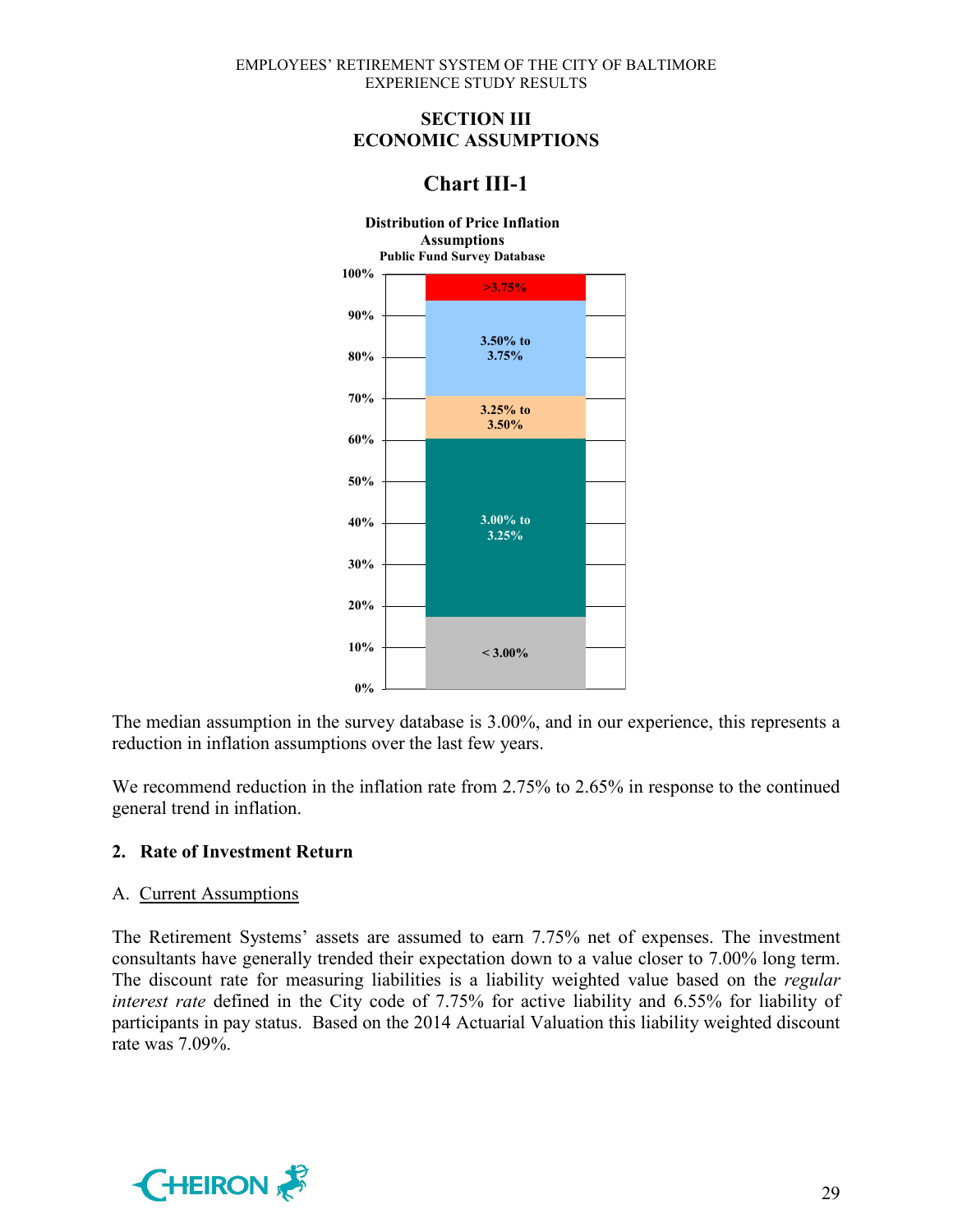# **SECTION III ECONOMIC ASSUMPTIONS**

### B. Experience

### *1. Historical Experience in General*

Table III-2 provides the rates of investment returns experienced by the Retirement System during the last ten fiscal years. Rates of return were computed as the ratio of the net investment earnings to market value of asset.

Current Assumption: 7.75% per annum pre-retirement 6.55% per annum post-retirement

| Table $III-2$                                       |               |  |  |  |  |  |  |
|-----------------------------------------------------|---------------|--|--|--|--|--|--|
| <b>Investment Returns on Market Value of Assets</b> |               |  |  |  |  |  |  |
| <b>Year Ending June 30,</b>                         | <b>Return</b> |  |  |  |  |  |  |
| 2005                                                | 8.80%         |  |  |  |  |  |  |
| 2006                                                | 10.60%        |  |  |  |  |  |  |
| 2007                                                | $17.20\%$     |  |  |  |  |  |  |
| 2008                                                | $-5.00\%$     |  |  |  |  |  |  |
| 2009                                                | $-19.30\%$    |  |  |  |  |  |  |
| 2010                                                | 11.20%        |  |  |  |  |  |  |
| 2011                                                | 19.59%        |  |  |  |  |  |  |
| 2012                                                | $1.62\%$      |  |  |  |  |  |  |
| 2013                                                | 12.38%        |  |  |  |  |  |  |
| 2014                                                | 15.73%        |  |  |  |  |  |  |
| Compounded Averages up to July 1, 2014              |               |  |  |  |  |  |  |
| Last 5 Years (2010 - 2014)                          | 11.94%        |  |  |  |  |  |  |
| Last 10 Years (2005 - 2014)                         | $6.63\%$      |  |  |  |  |  |  |

The investment returns on a five-year basis are higher than the current assumption while the investment returns on a ten-year basis are lower than the current assumption due to the financial market decline during 2008 and 2009. This is reflected in the difference between the five- and ten-year averages as of July 1, 2014.

However long-term investment return expectations on assets should not be the sole measure used in the determination of the value of liabilities under the Retirement System. The higher this assumption the greater the risk that the measure of liabilities could be understated and the Retirement System costs will increase in the future. Reducing the investment return/discount rate increases the liability measurement; reducing the risk of future Retirement System cost increases.

### *2. Outlook for the future*

The first table shows expected average annual rates of return on the asset classes in which this System invests. The rates were provided to us by the investment consultant, Marquette Associates, Inc. The total rate of return includes both income (dividends and

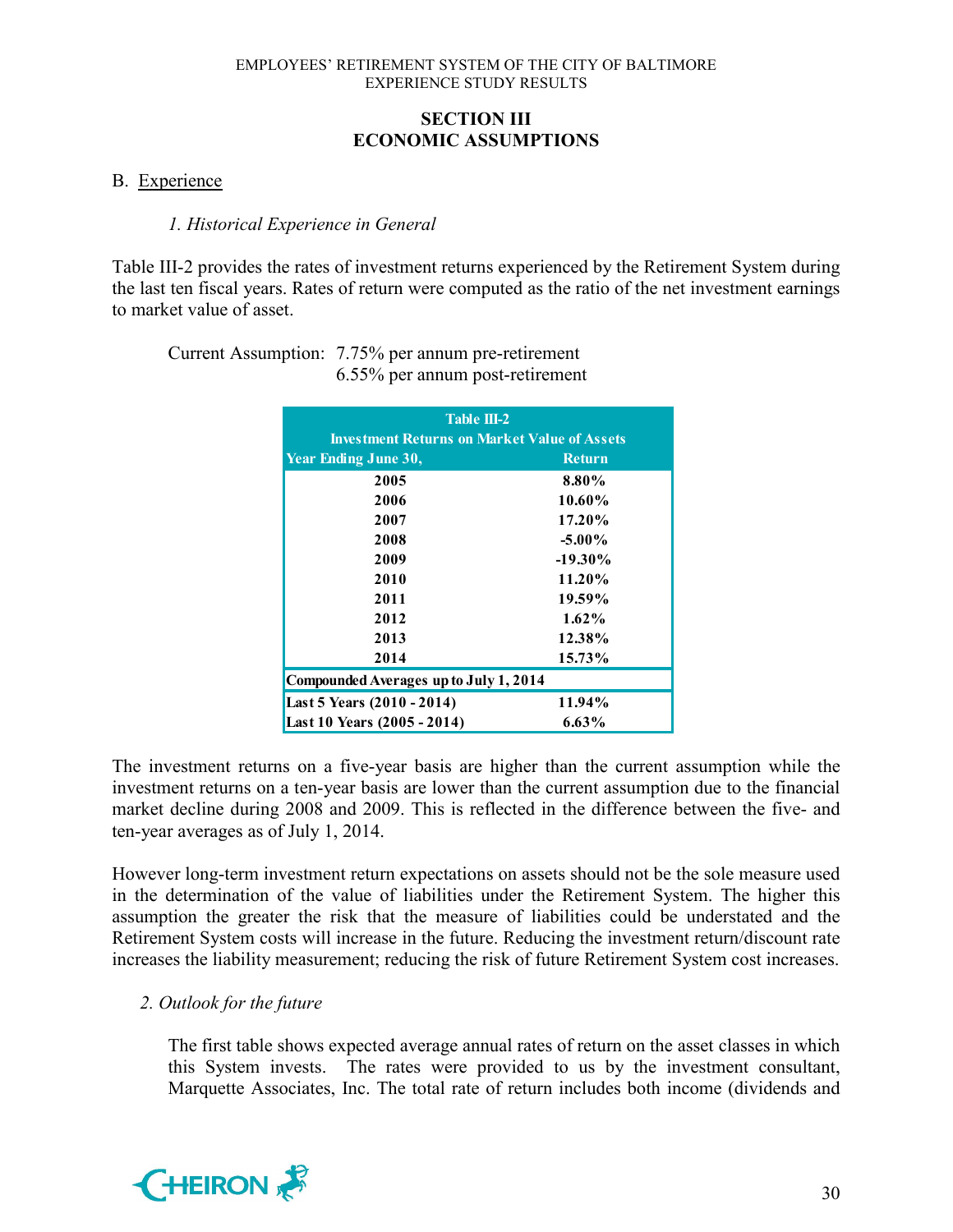# **SECTION III ECONOMIC ASSUMPTIONS**

interest) and capital appreciation. The table also shows the "real" rate of return, net of the 2.75% long-term inflation assumptions of the consultant.

| <b>Table III-3</b><br><b>FYE 2014</b><br><b>Real Rate</b><br><b>Benchmark</b> |                    |           |  |  |  |  |  |
|-------------------------------------------------------------------------------|--------------------|-----------|--|--|--|--|--|
| <b>Asset Class Benchmark</b>                                                  | <b>Mean Return</b> | of Return |  |  |  |  |  |
| U.S. Equity - S&P 500                                                         | 7.97%              | 5.22%     |  |  |  |  |  |
| Non U.S Equity                                                                | 8.33%              | 5.58%     |  |  |  |  |  |
| <b>Real Estate</b>                                                            | 8.12%              | 5.37%     |  |  |  |  |  |
| <b>Fixed Income</b>                                                           | 2.82%              | 0.07%     |  |  |  |  |  |
| Hedge Funds                                                                   | $6.00\%$           | 3.25%     |  |  |  |  |  |
| <b>Private Equity</b>                                                         | 13.10%             | 10.35%    |  |  |  |  |  |

| <b>Table III-4</b>    |                   |
|-----------------------|-------------------|
| <b>Asset Class</b>    | <b>Allocation</b> |
| U.S. Equity - S&P 500 | 30%               |
| <b>Global Equity</b>  | 6%                |
| Non U.S Equity        | 14%               |
| <b>Real Estate</b>    | 9%                |
| Fixed Income          | 26%               |
| Hedge Funds           | 5%                |
| Private Equity        | 10%               |

The investment consultant (Marquette Associates, Inc.) has provided, that based on their projected returns by class and the asset allocation, the System's portfolio is predicted to produce a long-term return rate of 7.13%. However, they also provide that there is a 57.8% probability that returns will be below 7.75% in any given year which is anticipated with an average. We believe that by utilizing an assumption that is below the expected return rate the Board can reduce the downside risk with the current asset allocation and/or reduce the risk within the asset allocation.

Taking into account that the System pays investment advisors to assist in developing and maintaining its portfolio includes the cost of investments. For purposes of setting the actuarial assumption for return, it is important that we take these fees into consideration and use a net return. During the study period the System has paid investment fees as follows:

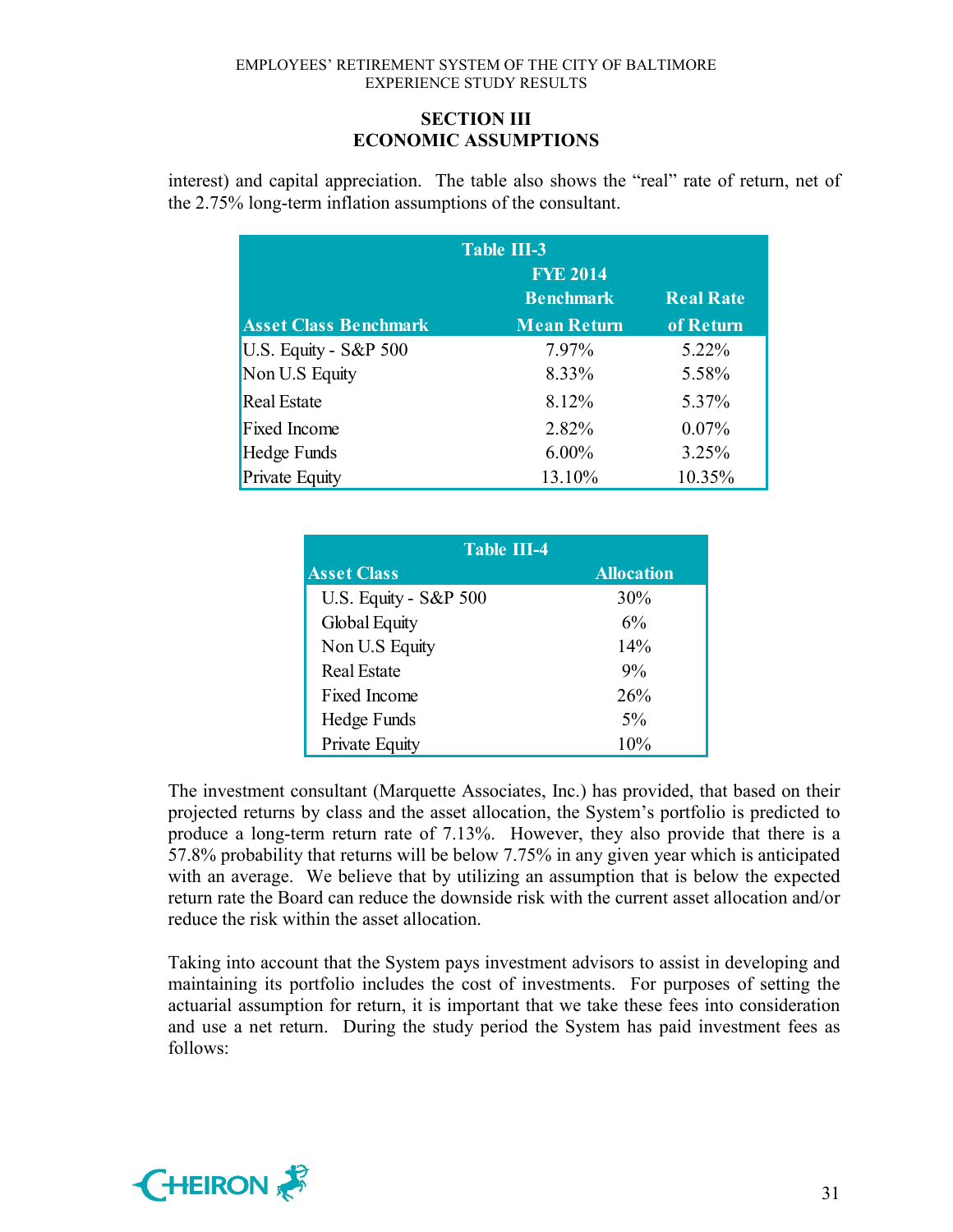| <b>Table III-5</b>                         |    |                                   |              |                                      |                                  |  |  |  |
|--------------------------------------------|----|-----------------------------------|--------------|--------------------------------------|----------------------------------|--|--|--|
| <b>Plan Year</b><br><b>Ending June 30,</b> |    | <b>Market Value</b><br>of Assets* |              | <b>Investment</b><br><b>Expenses</b> | <b>Expenses</b><br>as a % of MVA |  |  |  |
| 2011                                       | \$ | 1,085,191,347                     | <sup>S</sup> | 4,360,783                            | 0.40%                            |  |  |  |
| 2012                                       |    | 1,238,621,977                     |              | 6,215,546                            | 0.50%                            |  |  |  |
| 2013                                       |    | 1,216,498,446                     |              | 5,828,845                            | 0.48%                            |  |  |  |
| 2014                                       |    | 1,324,733,814                     |              | 8,117,367                            | 0.61%                            |  |  |  |
| Total                                      | \$ | 4,865,045,584                     | \$           | 24,522,541                           | 0.50%                            |  |  |  |

# **SECTION III ECONOMIC ASSUMPTIONS**

\* Asset value as of the beginning of the year

The net real rate of return assumption from this development would be around 6.61%  $(7.11\%$  minus 0.5% for expenses).

The System applies rates to the valuation of liabilities that are supported by the assets. For active participants the assumption is 7.75%, and for retirees the assumption is 6.55%. The liability weighted rate of return in each of the four years measured is shown below.

|                           | <b>June 30,</b> |                                     |  |      |  |  |  |
|---------------------------|-----------------|-------------------------------------|--|------|--|--|--|
|                           | 2011            | $2012$ 2013                         |  | 2014 |  |  |  |
| Liability Weighted Return |                 | $7.12\%$ $7.11\%$ $7.10\%$ $7.09\%$ |  |      |  |  |  |

As more and more of the liabilities of the System shift to participants in pay status, the average interest rate declines. This in turn lowers the long-term expected rate of return and allows for the target asset allocation to be adjusted to better secure funds to meet a higher proportion of benefit payments.

While the liability weighted return is below the net investment return, the opportunity to create additional margin and reduce the frequency and magnitude of future investment losses is an important consideration.

### *3. Other Public Sector Plans*

The National Association of State Retirement Administrators (NASRA) conducts an annual survey of public funds. The Public Fund Survey covers 126 large retirement systems. Chart III-2 on the following page shows the historical distribution of investment return assumptions for the last 12 years from the 2014 survey, and Chart II-3 shows the most recent information in the Public Fund Survey database.

Over the period shown in the survey, there has been a pattern of reducing investment return assumptions, first reducing the highest assumptions to below 8.5% and more recently reducing

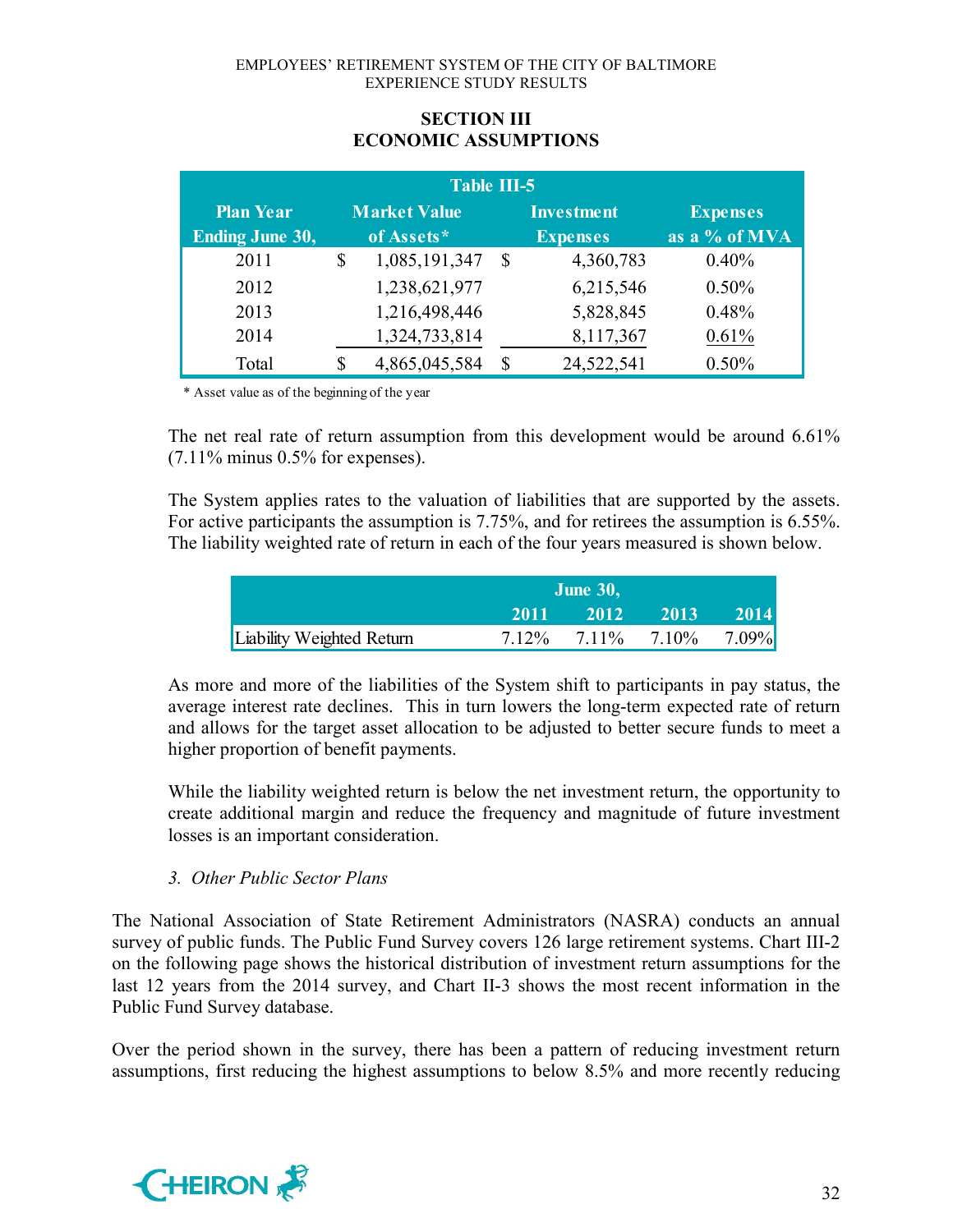# **SECTION III ECONOMIC ASSUMPTIONS**

assumptions below 8.0%. The 2012 survey was the first in which the median assumption was less than 8.0%, and the first in which a system had adopted an assumption less than 7.0%. The most recent data shows a similar pattern with a median assumption of 7.75%. The survey is consistent with our experience that there has been a significant trend to reduce the discount rate in the last four years.



# **Chart III- 2**

### C. Alternatives

Based on historical returns; both in the general markets and actual for the Retirement System, as well as other plans' assumptions, the Retirement System's current 7.75% assumption is not outside the range of acceptable investment return assumptions. Based on the Retirement System's investment return experience, this trend supports consideration to reduce the *regular interest rates* in step with the suggested change in the inflation rate by 0.25% to 7.50% and 6.30% for the investment return/discount rate assumption.

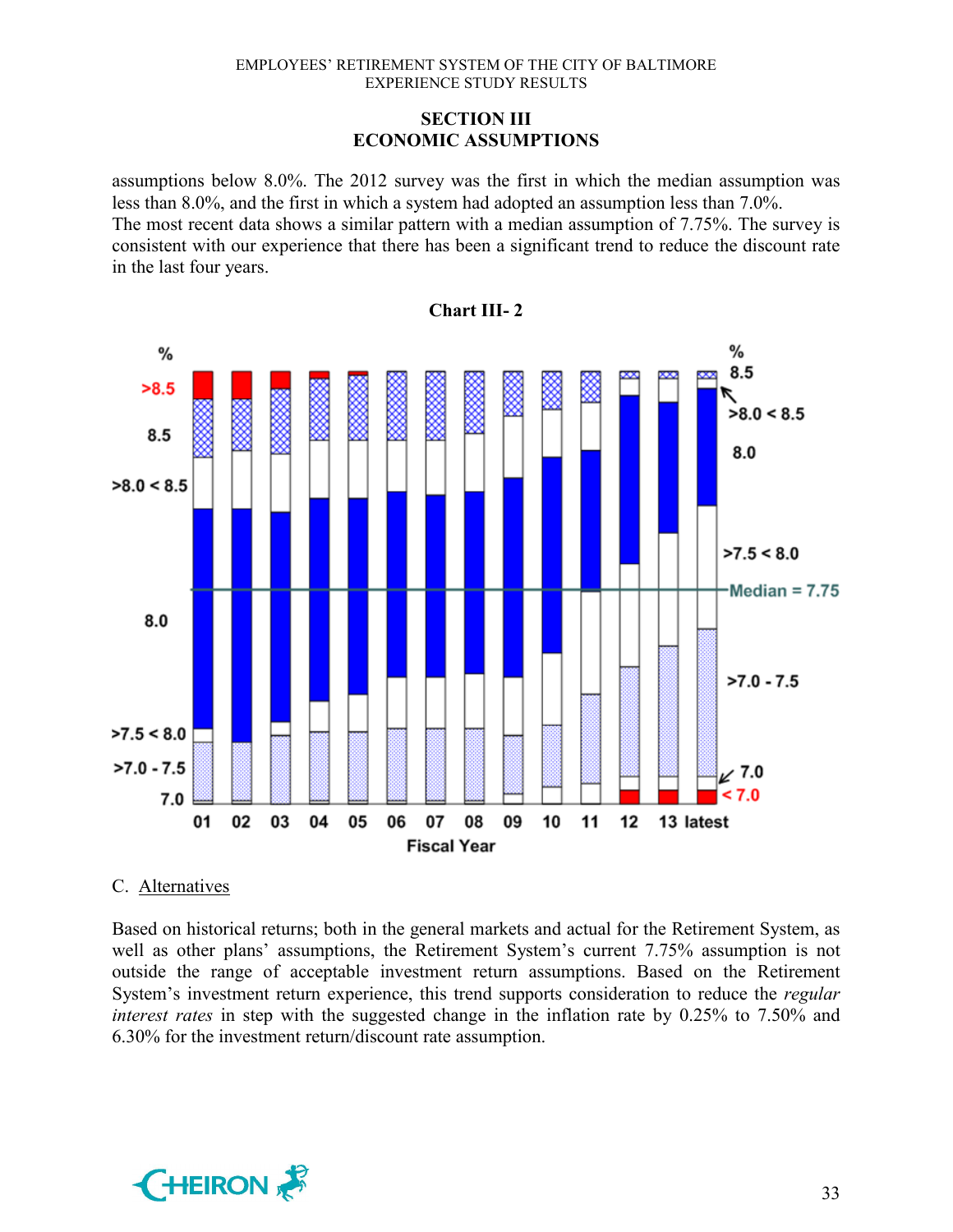# **SECTION III ECONOMIC ASSUMPTIONS**

# **3. Salary Increase**

#### A. Current Assumptions

The current salary increase assumption is an age-based assumption.

### B. Experience

For purposes of this assumption, we have excluded 2010 compensation experience as the recession likely had an effect on salary increases during that period. The average salary increase over the testing period is 3.03%. If we compare the actual salary increases to the salary increase that we expected, we can see that the actual increase was lower. The Table III-6 on the following page shows the total salary increase rate experienced during the four-year study period.

### C. Recommendations

Given that actual increases have been lower than the expected salary increase rate and salary increases are a reflection of the underlying rates of inflation and based upon the data, we recommend lowering salary increase rate assumptions to take into account for the suggested decrease in the inflation rate and to better reflect actual experience.

### D. Results

The following Table III–6 and corresponding graph shows the age-based salary increase rate that might be applied when analyzing the data over the Fiscal Years 2011 through 2014.

The graph provides the average salary scale rate and the *confidence intervals* associated with this average rate. We have grouped the data in 5 year age groups to increase the number of exposures used in determining the confidence intervals. The wider the confidence interval is, then the greater the variability of the data for the salary increase rates.

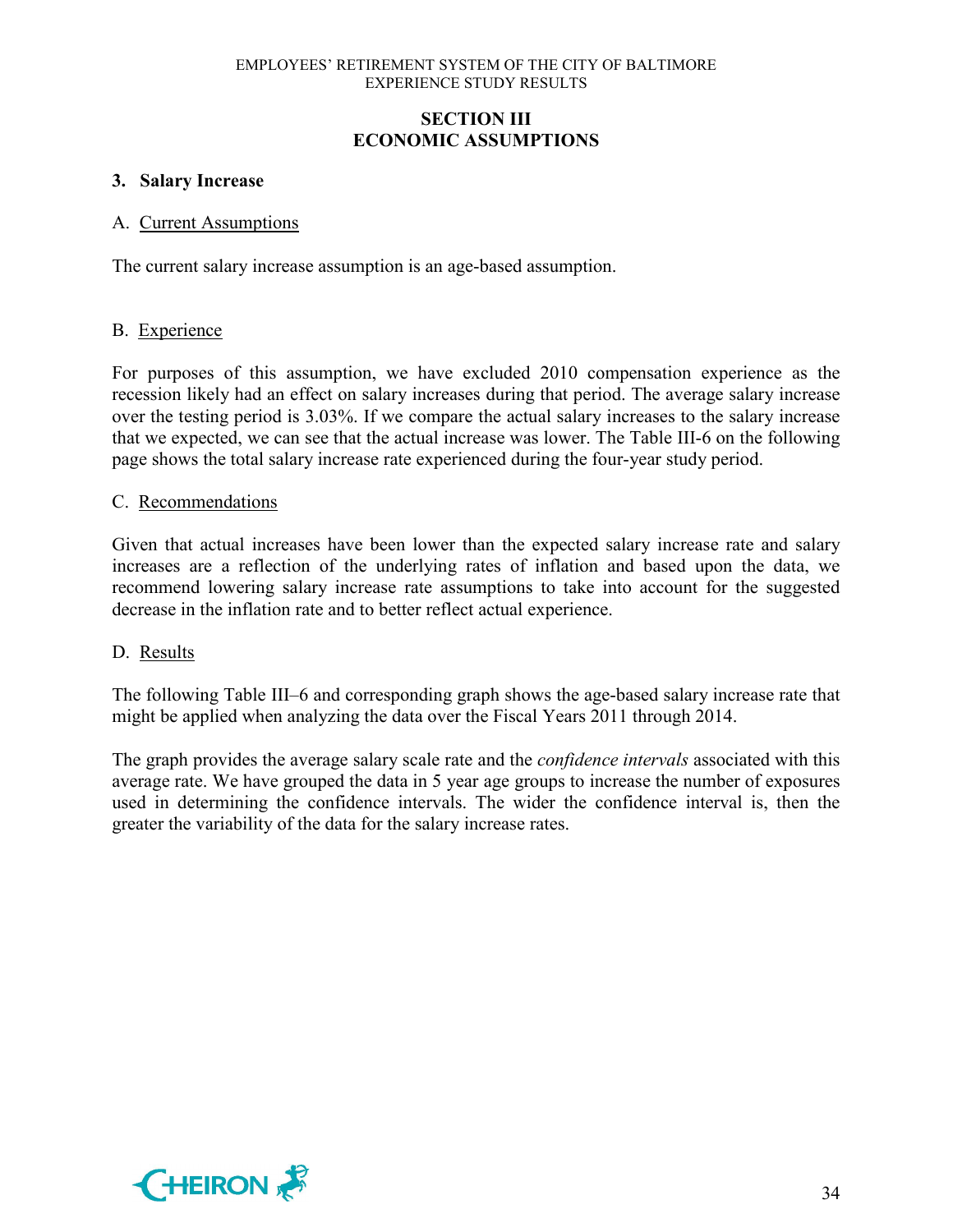# **SECTION III ECONOMIC ASSUMPTIONS**



| <b>Table III-6</b><br><b>Average Salary Increases</b><br>2011 through 2014 |                 |                |                    |  |  |  |  |  |  |
|----------------------------------------------------------------------------|-----------------|----------------|--------------------|--|--|--|--|--|--|
| Age                                                                        | <b>Observed</b> | <b>Current</b> | <b>Alternative</b> |  |  |  |  |  |  |
|                                                                            | Rate            | Rate           | Rate               |  |  |  |  |  |  |
| $20$                                                                       | $0.00\%$        | $6.70\%$       | 6.50%              |  |  |  |  |  |  |
| $20 - 24$                                                                  | 5.79%           | 6.54%          | 6.30%              |  |  |  |  |  |  |
| $25-29$                                                                    | 5.20%           | 6.08%          | 5.80%              |  |  |  |  |  |  |
| $30 - 34$                                                                  | 4.37%           | 5.53%          | 5.30%              |  |  |  |  |  |  |
| 35-39                                                                      | 3.71%           | 4.98%          | 4.70%              |  |  |  |  |  |  |
| 40-44                                                                      | 3.22%           | 4.50%          | 4.10%              |  |  |  |  |  |  |
| 45-49                                                                      | 3.05%           | 4.08%          | 3.70%              |  |  |  |  |  |  |
| 50-54                                                                      | 2.64%           | $4.00\%$       | 3.50%              |  |  |  |  |  |  |
| 55-59                                                                      | 2.46%           | 4.00%          | 3.50%              |  |  |  |  |  |  |
| 60-64                                                                      | 2.33%           | 4.00%          | 3.50%              |  |  |  |  |  |  |
| 65+                                                                        | 2.18%           | 4.00%          | 3.50%              |  |  |  |  |  |  |

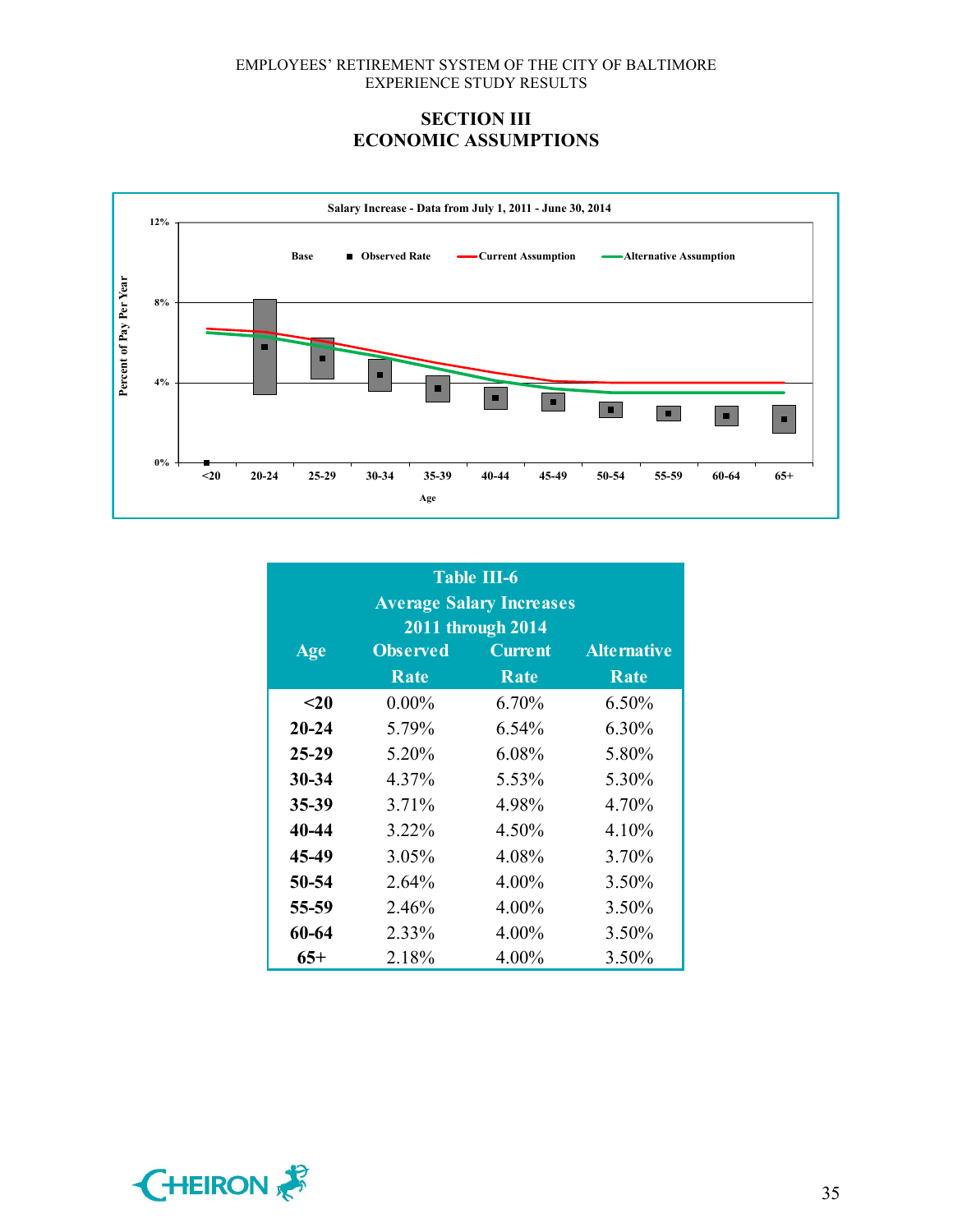# **SECTION IV COST IMPACT**

In this section we illustrate the financial implication of making the alternative economic assumptions, discussed in this report, on the June 30, 2014 valuation results.

| Table IV - 1                                      |    |                           |              |                    |  |  |  |  |
|---------------------------------------------------|----|---------------------------|--------------|--------------------|--|--|--|--|
| <b>Changes in Liability and Total Normal Cost</b> |    |                           |              |                    |  |  |  |  |
|                                                   |    | due to Assumption Changes |              |                    |  |  |  |  |
| <b>Demographic Assumptions</b>                    |    | <b>Liability</b>          |              | <b>Normal Cost</b> |  |  |  |  |
| Mortality                                         | \$ | 20,033,777                | \$           | 405,096            |  |  |  |  |
| <b>Disability</b>                                 |    | (1,182,680)               |              | (340, 194)         |  |  |  |  |
| Termination                                       |    | 9,632,917                 |              | 1,219,759          |  |  |  |  |
| Retirement                                        |    | (16, 324, 414)            |              | (62, 589)          |  |  |  |  |
| New entrants                                      |    | 4,170,891                 |              | 134,841            |  |  |  |  |
| <b>Sub Total</b>                                  | S  | 16,330,491                | S            | 1,356,913          |  |  |  |  |
| <b>Economic Assumptions</b>                       |    |                           |              |                    |  |  |  |  |
| Salary Scale                                      | \$ | (14,509,297)              | $\mathbb{S}$ | (1,477,979)        |  |  |  |  |
| Discount Rate Change                              |    | 57,957,510                |              | 1,628,968          |  |  |  |  |
| <b>Sub Total</b>                                  | \$ | 43,448,213                | S            | 150,989            |  |  |  |  |
| <b>All Changes</b>                                | \$ | 59,778,704                | S            | 1,507,902          |  |  |  |  |

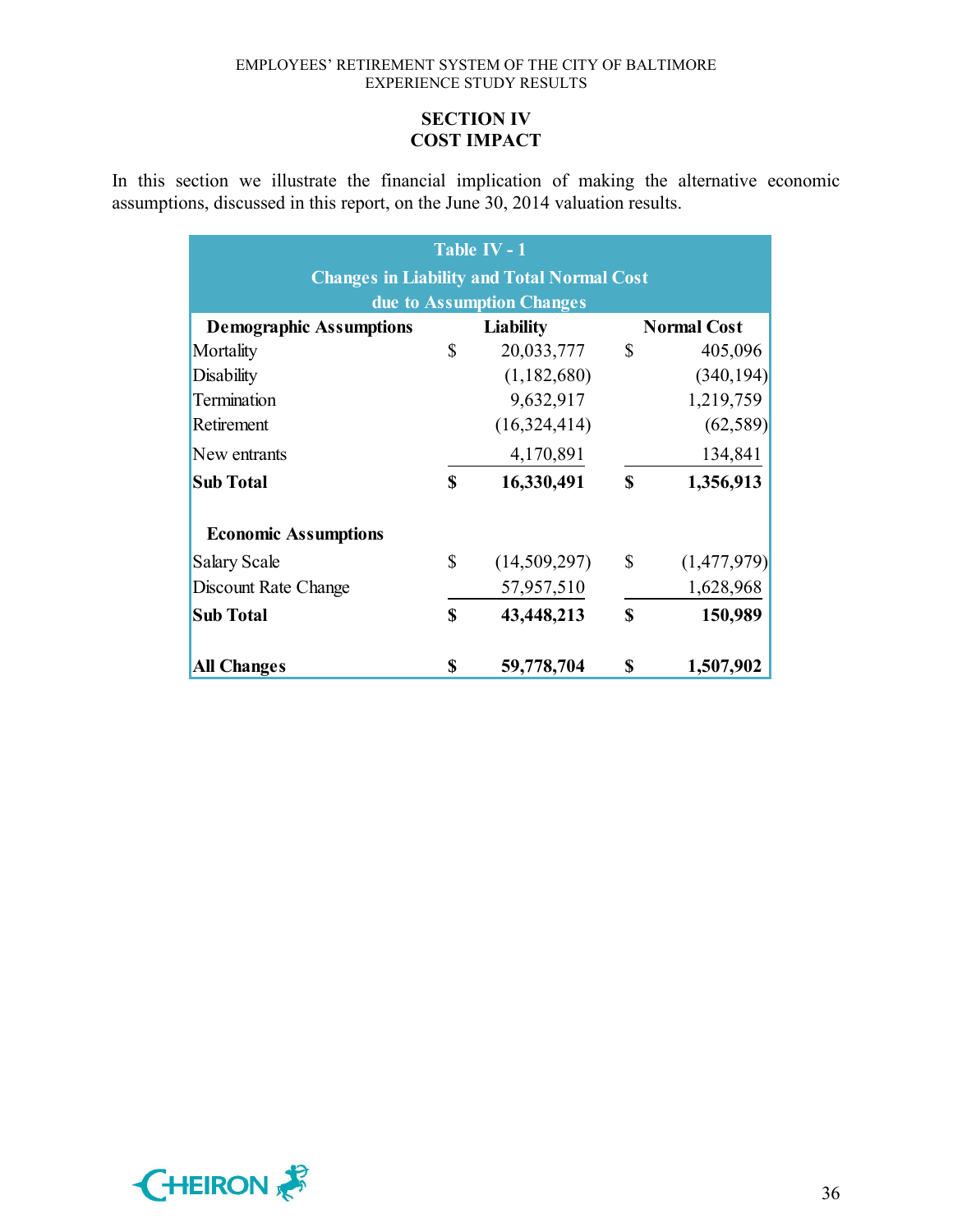# **SECTION IV COST IMPACT**

|                                                                                                                           |                               | Table IV - $2$<br><b>Impact on July 1, 2014 Liabilities resulting</b><br>from Economic and Demographic Changes<br>(\$ millions)<br><b>Current</b><br><b>Assumptions</b> |                                    | <b>All Other</b><br><b>Alternative</b><br><b>Assumptions</b> |                                | <b>Discount Rate</b><br><b>Change</b>       |
|---------------------------------------------------------------------------------------------------------------------------|-------------------------------|-------------------------------------------------------------------------------------------------------------------------------------------------------------------------|------------------------------------|--------------------------------------------------------------|--------------------------------|---------------------------------------------|
| <b>Actuarial Accrued Liability</b><br><b>Actuarial Value of Assets</b><br>Unfunded/(Surplus) AAL<br><b>Funded Percent</b> | \$<br>$\overline{\mathbb{S}}$ | 2,210.3<br>1,540.3<br>669.99<br>69.7%                                                                                                                                   | $\mathbb{S}$<br>$\mathbf{\hat{S}}$ | 2,212.1<br>1,540.3<br>671.81<br>69.6%                        | \$<br>\$<br>$\mathbf{\hat{S}}$ | 2,270.1<br>1,540.3<br>729.8<br>67.9%        |
| <b>Contribution Amount</b><br><b>Contribution Rate</b>                                                                    | $\mathsf{\$}$                 | 87.0<br>21.67%                                                                                                                                                          | $\mathcal{S}$                      | 91.1<br>22.71%                                               | $\mathbb{S}$                   | 97.58<br>24.3%                              |
| Difference due to changes in assumptions                                                                                  |                               |                                                                                                                                                                         |                                    |                                                              |                                |                                             |
| <b>Actuarial Accrued Liability</b><br><b>Actuarial Value of Assets</b><br>Unfunded/(Surplus) AAL<br><b>Funded Percent</b> |                               |                                                                                                                                                                         | \$<br>$\overline{\mathbb{S}}$      | 1.8<br>$\boldsymbol{0}$<br>1.8<br>$-0.1\%$                   | \$<br>\$<br>$\mathbf S$        | 58.0<br>$\boldsymbol{0}$<br>58.0<br>$-1.8%$ |
| <b>Contribution Amount</b><br><b>Contribution Rate</b>                                                                    |                               |                                                                                                                                                                         | \$                                 | 4.2<br>1.0%                                                  | $\mathbf S$                    | 6.4<br>1.6%                                 |

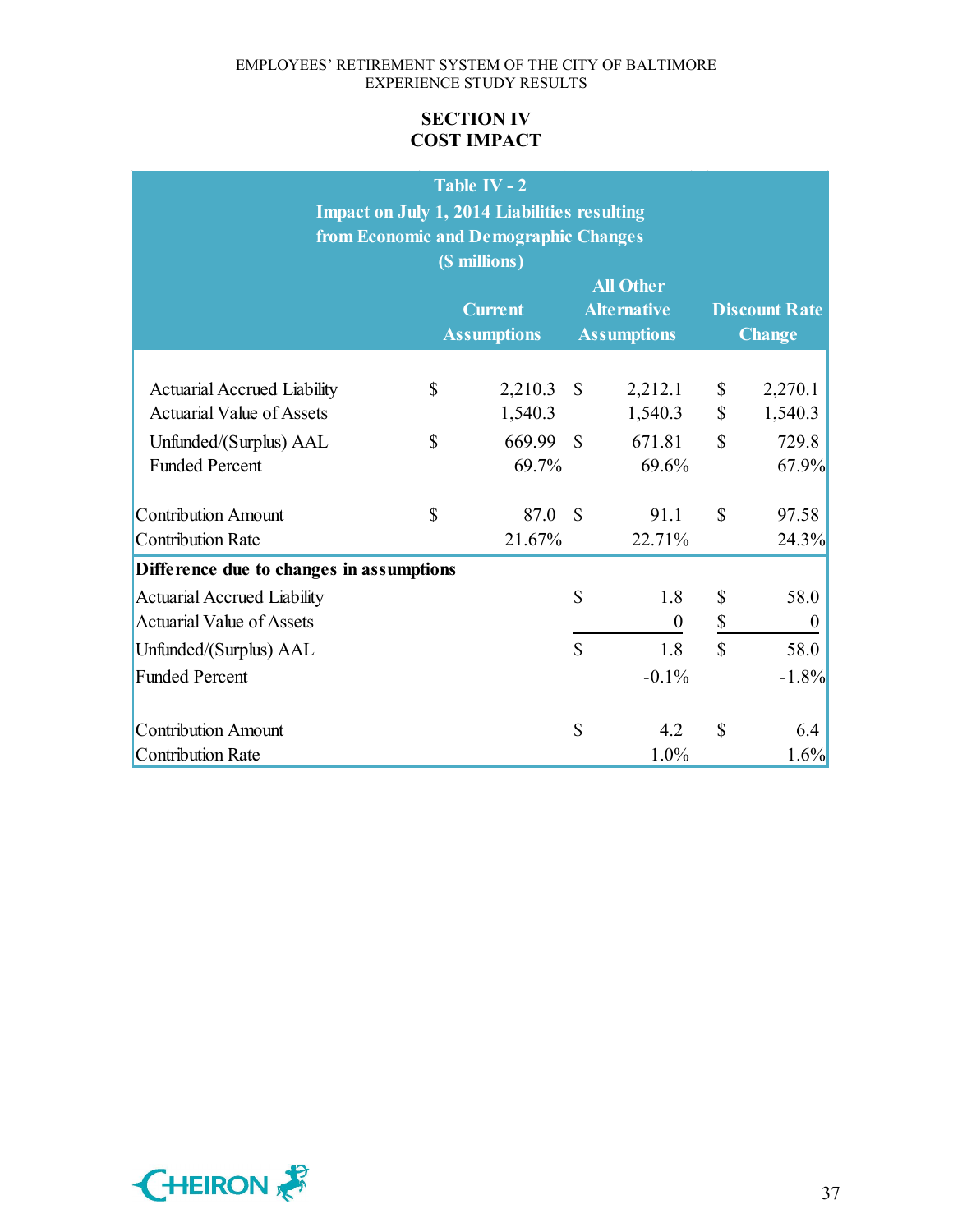# **APPENDIX A CURRENT ACTUARIAL ASSUMPTIONS AND METHODS**

# **A. Long-Term Assumptions Used to Determine System Costs and Liabilities**

# **1. Demographic Assumptions**

*Withdrawal:*

| <b>Service</b> | Rate   |
|----------------|--------|
| 0              | 14.50% |
| $\mathbf{1}$   | 14.25  |
| $\overline{2}$ | 10.50  |
| $\overline{3}$ | 8.25   |
| $\overline{4}$ | 7.00   |
| 5              | 6.75   |
| 6              | 6.25   |
| $\overline{7}$ | 5.75   |
| 8              | 5.75   |
| 9              | 5.00   |
| 10             | 4.75   |
| 11             | 4.75   |
| 12             | 4.75   |
| 13             | 4.25   |
| 14             | 4.25   |
| $15+$          | 4.25   |

# *Disability:*

The Line-of-Duty disability rates for Classes A and B were effective 6/30/1999; Class C disability rates and Non-Line-Of-Duty rates are effective 6/30/2002.

| Age | <b>Non-Line-</b><br>of-Duty<br><b>Disability</b> | <b>Line-of-Duty</b><br><b>Disability</b><br>(Classes A&B) | <b>Line-of-Duty</b><br><b>Disability</b><br>(Class C) |
|-----|--------------------------------------------------|-----------------------------------------------------------|-------------------------------------------------------|
| 25  | 0.00050                                          | 0.00004                                                   | 0.00008                                               |
| 30  | 0.00059                                          | 0.00004                                                   | 0.00008                                               |
| 35  | 0.00115                                          | 0.00008                                                   | 0.00016                                               |
| 40  | 0.00236                                          | 0.00008                                                   | 0.00016                                               |
| 45  | 0.00425                                          | 0.00012                                                   | 0.00024                                               |
| 50  | 0.00675                                          | 0.00020                                                   | 0.00039                                               |
| 55  | 0.01043                                          | 0.00024                                                   | 0.00047                                               |
| 60  | 0.00579                                          | 0.00027                                                   | 0.00055                                               |
| 65  | 0.00130                                          | 0.00038                                                   | 0.00076                                               |
| 69  | 0.00078                                          | 0.00039                                                   | 0.00078                                               |

Workers compensation offset is included in the above rates.

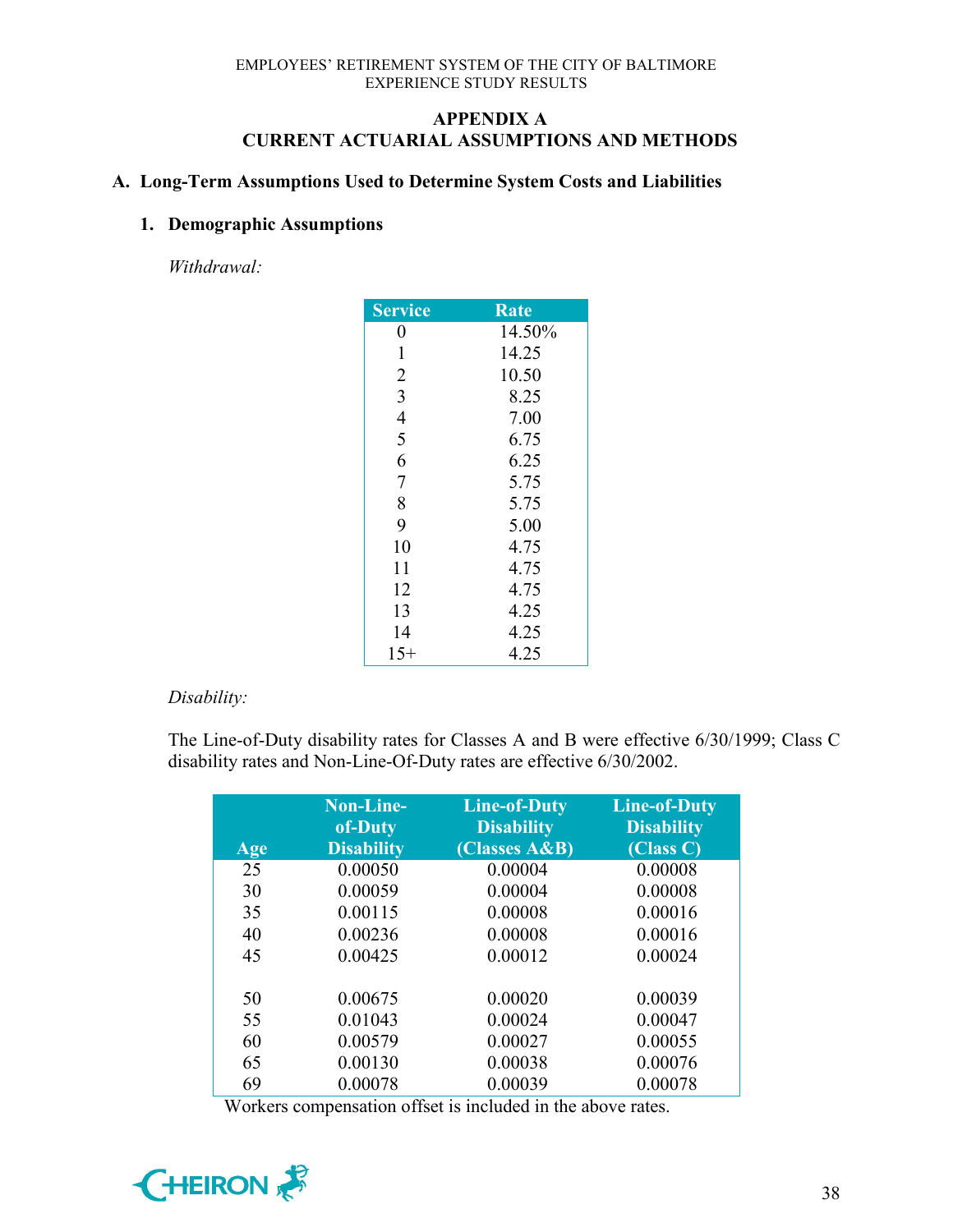# **APPENDIX A CURRENT ACTUARIAL ASSUMPTIONS AND METHODS**

*Pre-retirement mortality:*

- 1. Non-Line-of-Duty 1994 Uninsured Pensioners Generational Mortality table (Male + 4, Female + 1) with generational projections using 50% of the AA scale projected 10 years.
- 2. Line-of-Duty 0.005% at all ages (effective 6/30/1999).

|     | Non-Line-<br>of-Duty Death* | Non-Line-of-<br>Duty Death* | <b>Line-of-Duty</b> |
|-----|-----------------------------|-----------------------------|---------------------|
| Age | <b>Male</b>                 | <b>Female</b>               | Death*              |
| 25  | 0.000797                    | 0.000295                    | 0.00005             |
| 30  | 0.000890                    | 0.000381                    | 0.00005             |
| 35  | 0.001048                    | 0.000520                    | 0.00005             |
| 40  | 0.001506                    | 0.000766                    | 0.00005             |
| 45  | 0.002343                    | 0.001025                    | 0.00005             |
| 50  | 0.003908                    | 0.001548                    | 0.00005             |
| 55  | 0.006929                    | 0.002647                    | 0.00005             |
| 60  | 0.012840                    | 0.005341                    | 0.00005             |
| 65  | 0.021779                    | 0.010165                    | 0.00005             |
| 69  | 0.031273                    | 0.014398                    | 0.00005             |

\*Rates for individuals who are the age shown as of June 30, 2014.

### *Post-retirement mortality:*

- 1 Retirees and Beneficiaries 1994 Uninsured Pensioners Generational Mortality table (Male  $+$  4, Female  $+$  1) projected using 50% of the AA scale projected to 2016.
- 2 Disabled members Sample rates (rates effective 6/30/2002).

|     |             | <b>Retirees and</b> |                | <b>Disabled</b> |
|-----|-------------|---------------------|----------------|-----------------|
|     |             | Beneficiaries*      | <b>Members</b> |                 |
| Age | <b>Male</b> | <b>Female</b>       | <b>Male</b>    | <b>Female</b>   |
| 55  | 0.00693     | 0.00265             | 0.05392        | 0.02529         |
| 60  | 0.01284     | 0.00534             | 0.06435        | 0.03138         |
| 65  | 0.02178     | 0.01017             | 0.07679        | 0.04088         |
| 70  | 0.03396     | 0.01568             | 0.09558        | 0.05568         |
| 75  | 0.05599     | 0.02616             | 0.12298        | 0.07841         |
| 80  | 0.09165     | 0.04563             | 0.16115        | 0.11274         |

\*Rates for individuals who are the age shown as of June 30, 2014.

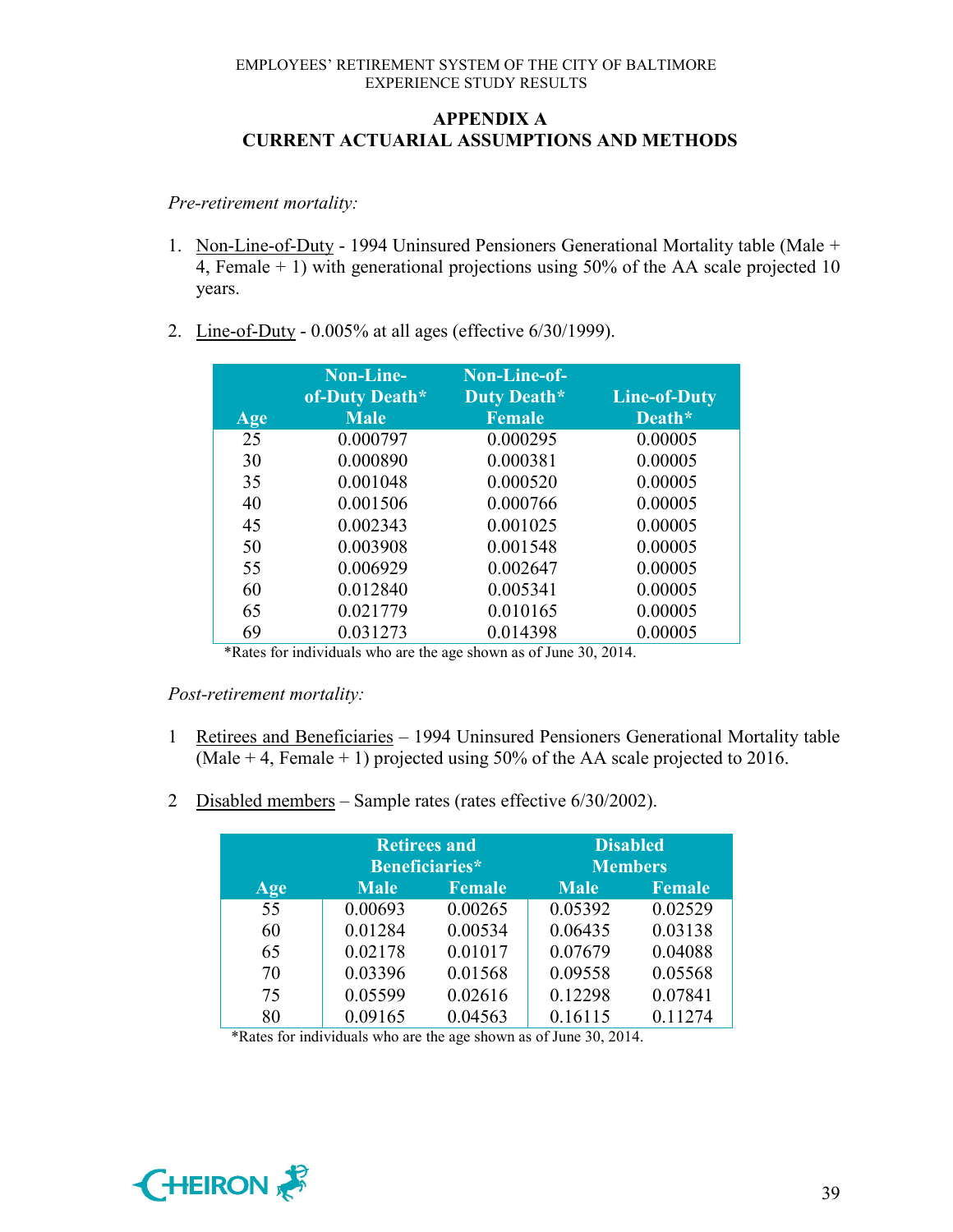## **APPENDIX A CURRENT ACTUARIAL ASSUMPTIONS AND METHODS**

#### *Service Retirement:*

Early Retirement prior to the later of age 60 and eligibility for Normal Retirement (earlier of age 65 with 5 years of service and 30 years of service).

|           | <b>Rates of Retirement</b> |               |                  |
|-----------|----------------------------|---------------|------------------|
| Age       | <b>Less than 30 yos</b>    | <b>30 yos</b> | More than 30 yos |
| $45 - 54$ | 0.00                       | 0.20          | 0.10             |
| 55-56     | 0.06                       | 0.20          | 0.10             |
| 57        | 0.06                       | 0.20          | 0.10             |
| 58        | 0.06                       | 0.20          | 0.10             |
| 59        | 0.06                       | 0.20          | 0.10             |
| 60        | 0.07                       | 0.20          | 0.15             |
| 61        | 0.10                       | 0.20          | 0.20             |
| 62        | 0.17                       | 0.20          | 0.40             |
| 63-64     | 0.15                       | 0.20          | 0.20             |
| 65        | 0.20                       | 0.20          | 0.35             |
| 66        | 0.20                       | 0.20          | 0.25             |
| 67        | 0.17                       | 0.20          | 0.25             |
| 68        | 0.17                       | 0.20          | 0.20             |
| 69        | 0.20                       | 0.20          | 0.20             |
| 70        | 1.00                       | 1.00          | 1.00             |

Normal Retirement is assumed on or after the later of age 60 and eligibility for Normal Retirement (earlier of age 65 with five years of service and 30 years of service).

Terminated vested participants are assumed to retire at age 65.

# *Joint and Survivor Forms of Payment:*

The 40% Joint & Survivor form of payment is assumed for all benefits. All benefits with Joint & Survivor Forms of Payment for retirees had their survivor benefits increased by 4% to account for children's benefits.

# **2. Economic Assumptions**

### *Discount rate:*

A liability weighted discount rate is expected on the basis that a 7.75% rate is applied in measuring active participant liabilities, and a 6.55% rate is applied for measuring nonactive participant liabilities. The weighted discount rate this year is 7.09%.

### *Investment return:*

The investment return assumption is 7.75% net of all expenses.

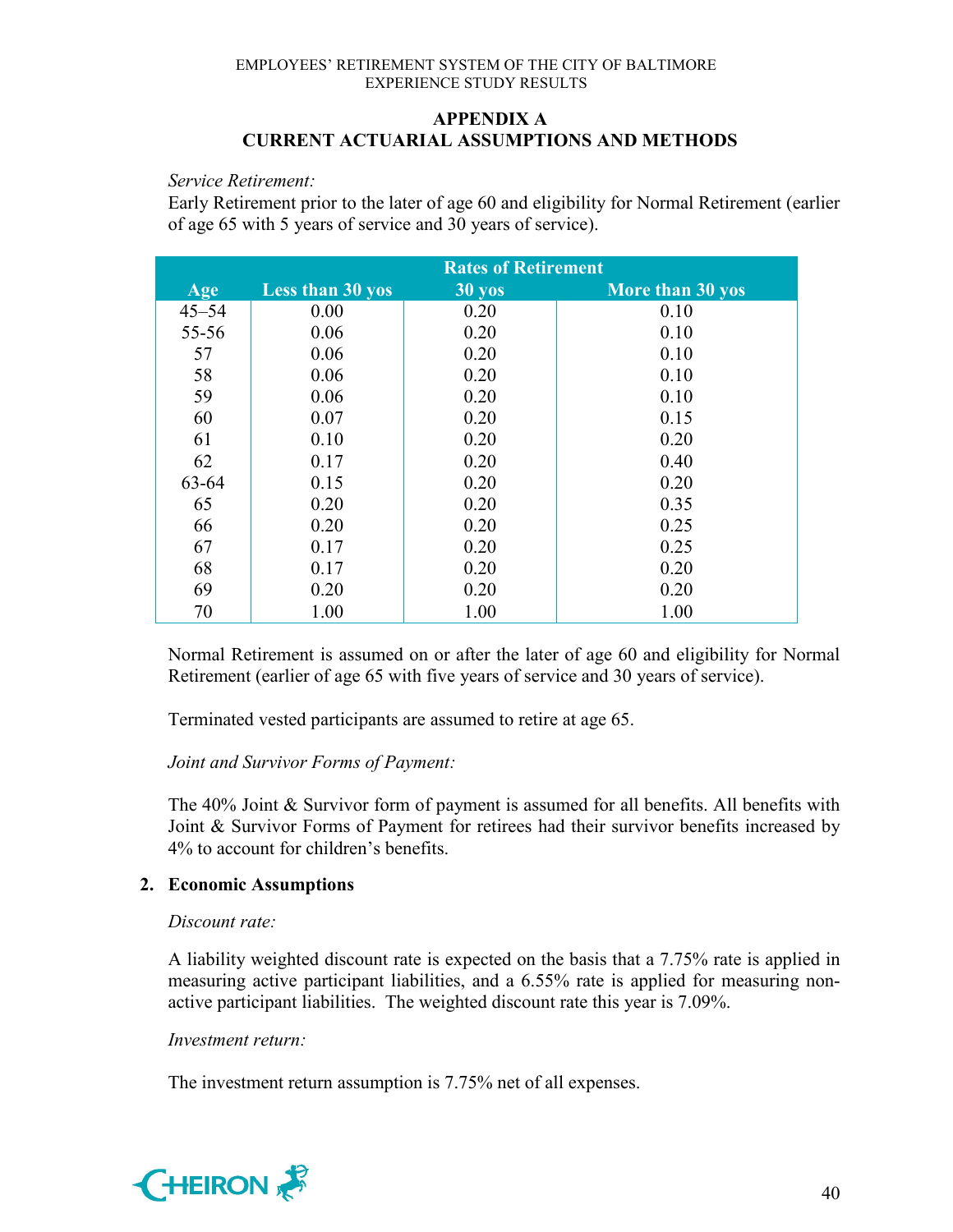# **APPENDIX A CURRENT ACTUARIAL ASSUMPTIONS AND METHODS**

*Salary increases:*

Salary increases are assumed to vary with age. Sample rates are as follows:

| <b>Age</b> | <b>Salary</b> |
|------------|---------------|
| 20         | 6.70%         |
| 25         | 6.35          |
| 30         | 5.78          |
| 35         | 5.20          |
| 40         | 4.68          |
| 45         | 4.23          |
| 50         | 4.00          |
| 55         | 4.00          |
| 60         | 4.00          |
| 65         | 4.00          |
| 69         | 4.00          |

*Social security wage base:*

3.00% per year compounded annually (effective 6/30/2011).

*Inflation:*

2.75% (effective 6/30/2011).

*Cost-of-Living adjustment assumption:*

1.5% for inactives in pay status under age 65 and 2.0% over age 65.

*Percent married:*

Males 90%, females 80%.

*Spouse age:*

A husband is assumed to be four years older than his wife.

*Remarriage rates:*

None.

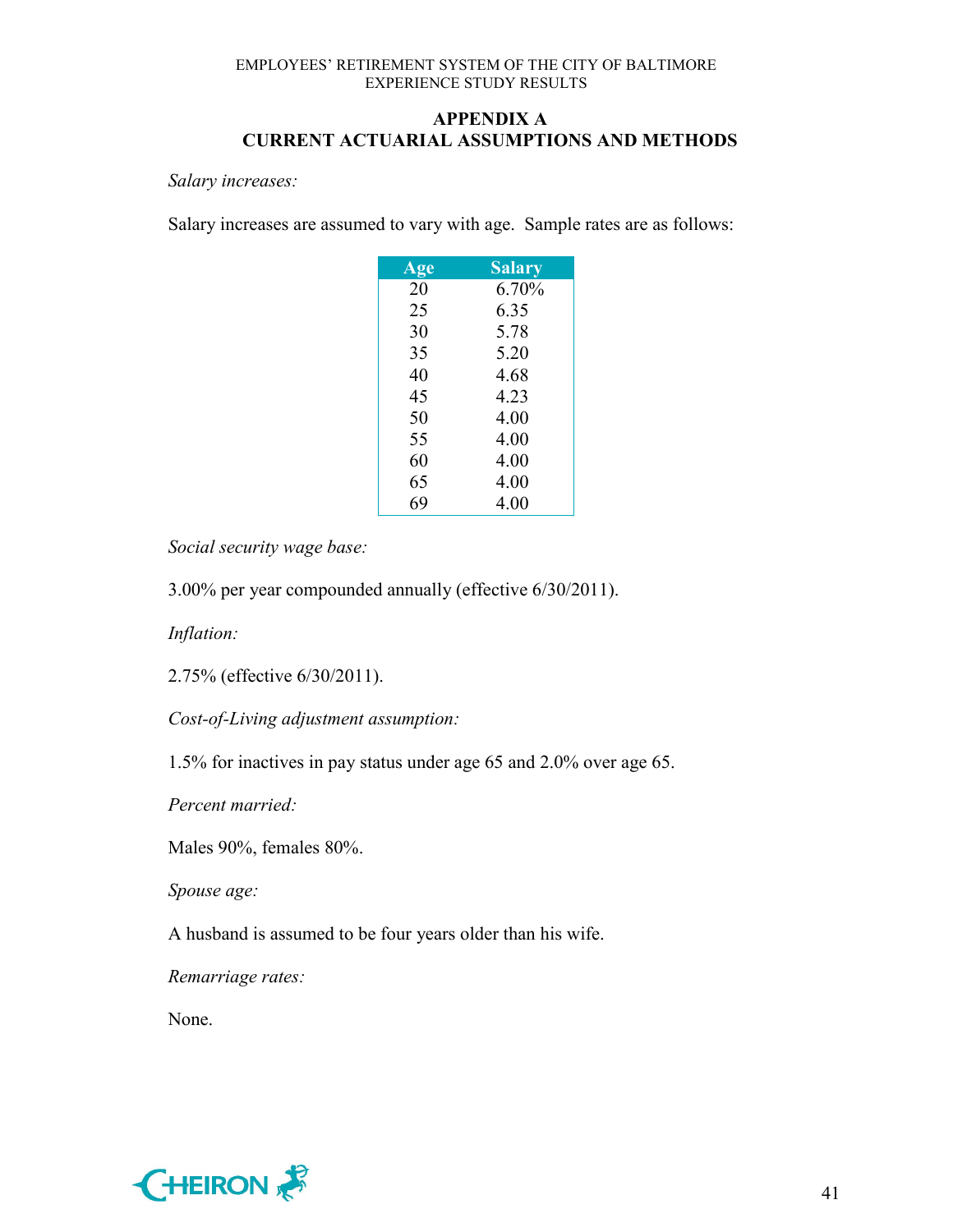# **APPENDIX A CURRENT ACTUARIAL ASSUMPTIONS AND METHODS**

#### *Expenses:*

Administration and investment expenses are assumed to be paid out of investment earnings. It is assumed that the Fund will have sufficient earnings to pay these expenses and meet the interest assumption.

### *Job Elimination Benefit:*

A liability load of 1.75% is applied to active retirement benefits to account for the value of this benefit.

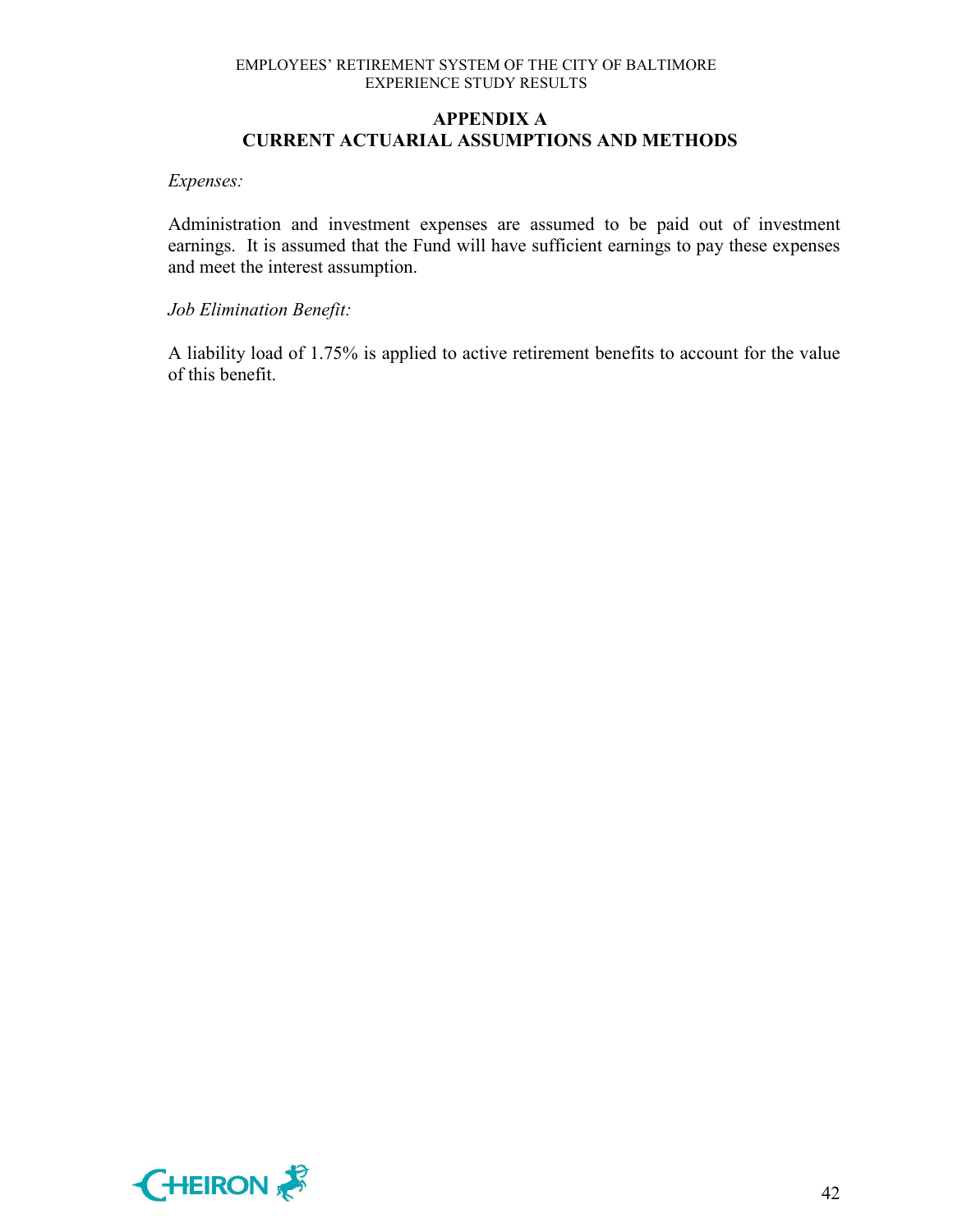# **APPENDIX A CURRENT ACTUARIAL ASSUMPTIONS AND METHODS**

# **B. Actuarial Methods**

# **Entry Age Normal Funding Method**

The Entry Age Normal actuarial funding method was used for active employees, whereby the normal cost is computed as the level annual percentage of pay required to fund the retirement benefits between each member's date of hire and assumed retirement. The actuarial liability is the difference between the present value of future benefits and the present value of future normal cost. The unfunded actuarial liability is the difference between the actuarial liability and the actuarial value of assets.

# **Actuarial Assumptions and Methods**

# *Method of Funding:*

The Entry Age Normal Funding Method was approved by the Board of Trustees effective date of 7/1/2012.

The current unfunded actuarial liability is amortized as a level dollar over 20 years. The 20 year period decreases each year from 2011 until 2031, at which time the unfunded liability will be fully paid.

### *Asset Valuation:*

The actuarial value of assets is equal to the market value, adjusted for 20% of the five year aggregate investment surpluses and deficits. This calculation is done in the following steps:

- 1. The investment gain or loss for the current year is calculated; this equals the actual investment earnings during the year minus the expected earnings. Expected earnings are calculated using a weighted average of the pre- and post-retirement interest rate assumptions multiplied by the mean market value of assets during the year.
- 2. The current net excess earnings are computed by adding the investment gain or loss for the current year to the remaining excess earnings for the prior valuation. One-fifth of the excess earnings are recognized in the actuarial value as of the current valuation and fourfifths are deferred to future years.
- 3. The net assets are then adjusted to account for the Normal Cost Reserve held for the plan changes made during 2001.
- 4. The present value of the prior year's City contributions is added to the net assets to account for the one-year lag between required contributions and when the contributions are actually received.
- 5. The actuarial value of assets will not be greater than 120% nor less than 80% of the market value of assets as of the valuation date.

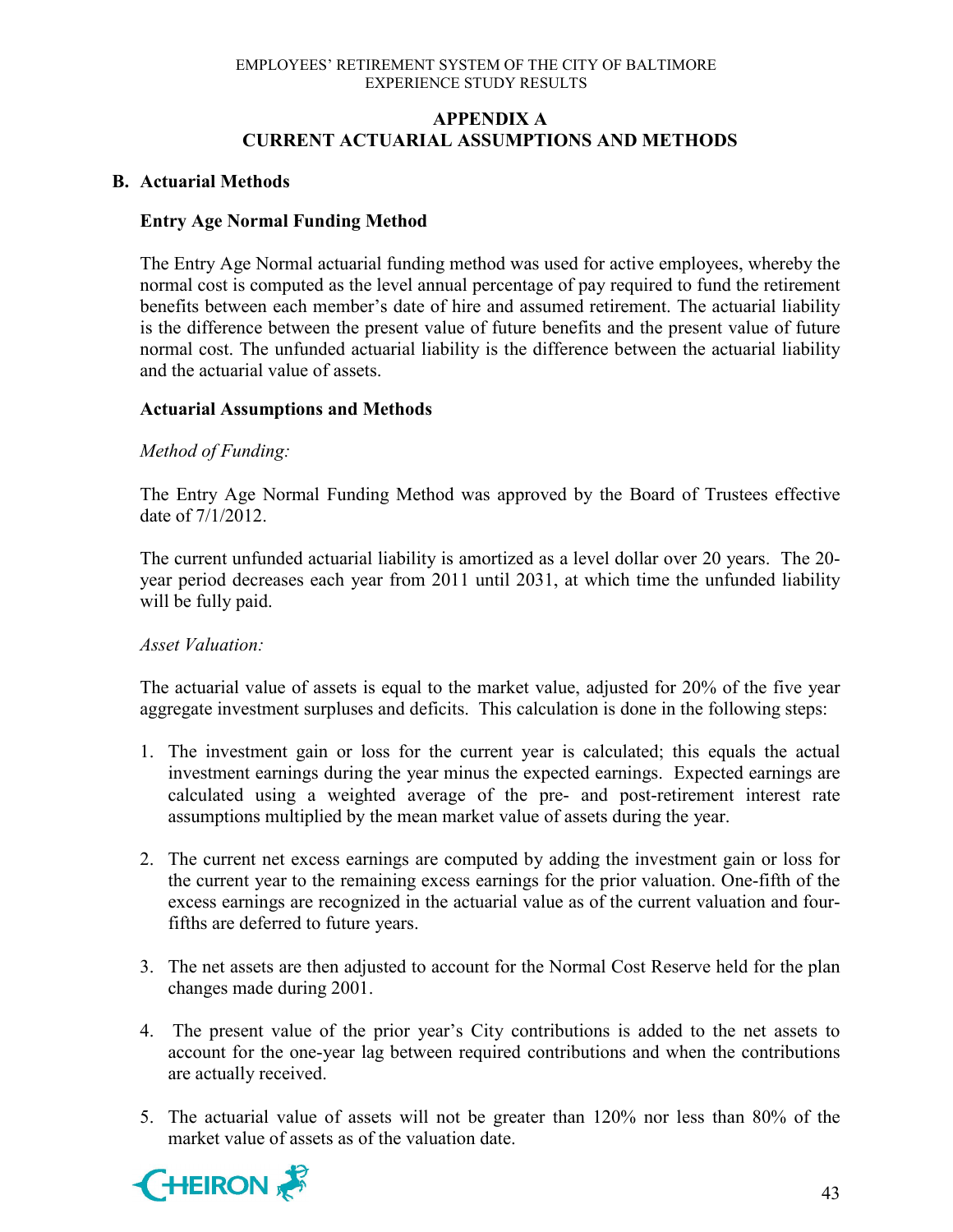# **APPENDIX B PROPOSED ACTUARIAL ASSUMPTIONS AND METHODS**

All changes from the current assumptions found in Appendix A are highlighted below.

# **A. Long-Term Assumptions Used to Determine System Costs and Liabilities**

# **1. Demographic Assumptions**

*Withdrawal:*

| <b>Service</b> | <b>Rate</b> |
|----------------|-------------|
| 0              | 14.50%      |
| 1              | 13.50       |
| $\overline{2}$ | 11.50       |
| 3              | 9.00        |
| $\overline{4}$ | 8.00        |
| 5              | 8.00        |
| 6              | 7.00        |
| $\overline{7}$ | 6.00        |
| 8              | 4.00        |
| 9              | 4.00        |
| 10             | 4.00        |
| 11             | 4.00        |
| 12             | $4.00\,$    |
| 13             | 3.00        |
| 14             | 3.00        |
| $15+$          | 3.00        |

# *Disability:*

The Line-of-Duty disability rates for Classes A and B were effective 6/30/1999; Class C disability rates and Non-Line-Of-Duty rates are effective 6/30/2002.

|     | Non-Line-<br>of-Duty Disability | <b>Line-of-Duty</b><br><b>Disability (Classes</b> | <b>Line-of-Duty</b><br><b>Disability</b> |
|-----|---------------------------------|---------------------------------------------------|------------------------------------------|
| Age |                                 | A&B                                               | (Class C)                                |
| 25  | 0.00050                         | 0.00004                                           | 0.00008                                  |
| 30  | 0.00059                         | 0.00004                                           | 0.00008                                  |
| 35  | 0.00073                         | 0.00005                                           | 0.00010                                  |
| 40  | 0.00190                         | 0.00006                                           | 0.00013                                  |
| 45  | 0.00332                         | 0.00009                                           | 0.00018                                  |
|     |                                 |                                                   |                                          |
| 50  | 0.00394                         | 0.00012                                           | 0.00023                                  |
| 55  | 0.00567                         | 0.00013                                           | 0.00025                                  |
| 60  | 0.00715                         | 0.00034                                           | 0.00068                                  |
| 65  | 0.00130                         | 0.00038                                           | 0.00076                                  |
| 69  | 0.00078                         | 0.00039                                           | 0.00078                                  |

Workers compensation offset is included in the above rates.

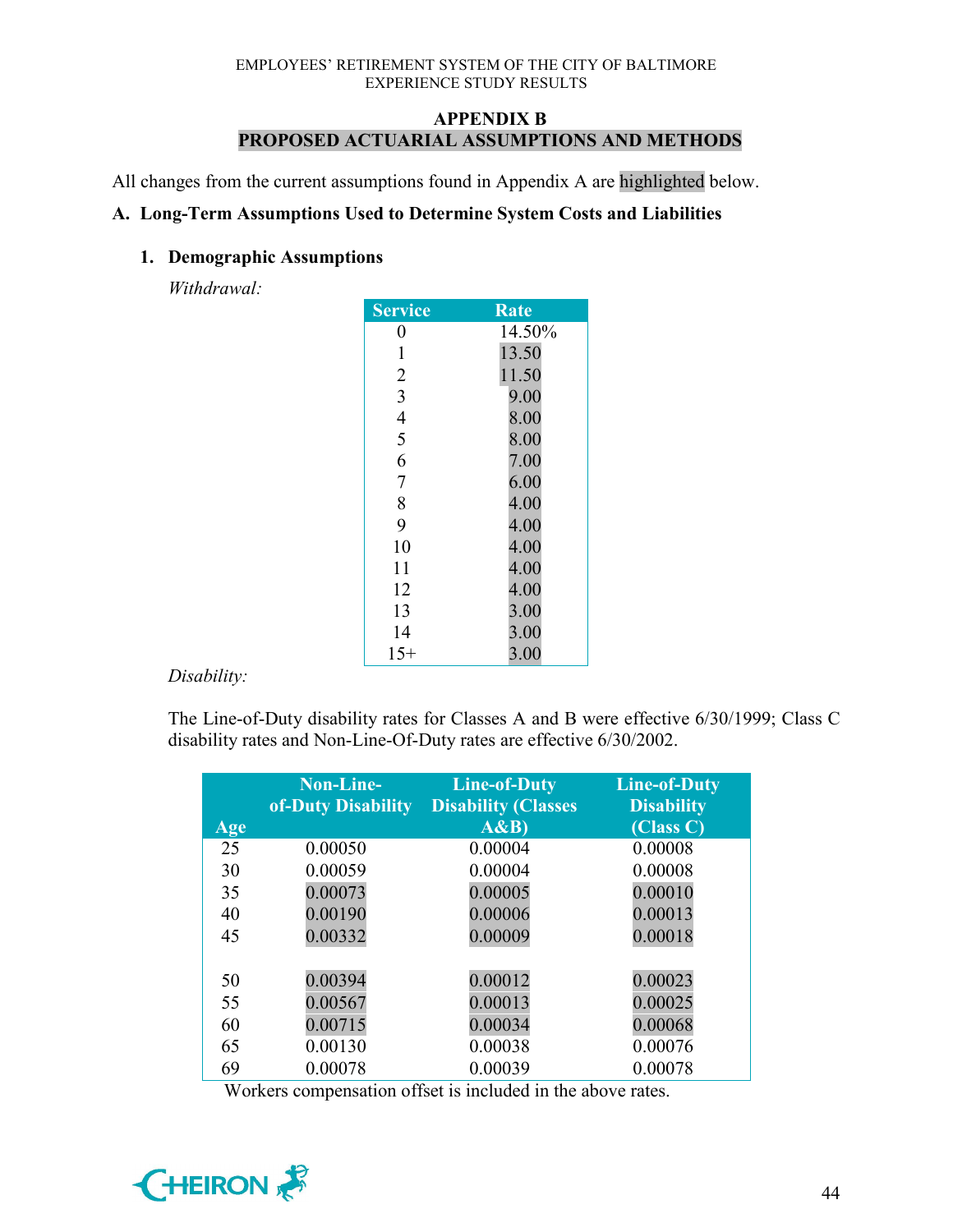# **APPENDIX B PROPOSED ACTUARIAL ASSUMPTIONS AND METHODS**

*Pre-retirement mortality:*

- 1. Non-Line-of-Duty RP 2000 Healthy mortality with generational projections using 50% AA scale projected 15 years with a three year set forward for both males and females.
- 2. Line-of-Duty 0.005% at all ages. (effective 6/30/1999).

|     | Non-Line-      | <b>Non-Line-of-Duty</b> |             |
|-----|----------------|-------------------------|-------------|
|     | of-Duty Death* | Death*                  | Line-of-    |
| Age | <b>Male</b>    | <b>Female</b>           | <b>Duty</b> |
|     |                |                         | Death*      |
| 25  | 0.000365       | 0.000211                | 0.00005     |
| 30  | 0.000608       | 0.000365                | 0.00005     |
| 35  | 0.000928       | 0.000551                | 0.00005     |
| 40  | 0.001223       | 0.000837                | 0.00005     |
| 45  | 0.001687       | 0.001271                | 0.00005     |
|     |                |                         |             |
| 50  | 0.002546       | 0.001942                | 0.00005     |
| 55  | 0.004570       | 0.003694                | 0.00005     |
| 60  | 0.008876       | 0.007366                | 0.00005     |
| 65  | 0.016084       | 0.012950                | 0.00005     |
| 69  | 0.024553       | 0.019903                | 0.00005     |

\*Rates for individuals who are the age shown as of June 30, 2014.

*Post-retirement mortality:*

- 1 Retirees and Beneficiaries RP 2000 Healthy mortality with generational projections using 50% AA scale projected 15 years with two-year set forward for both males and females.
- 2 Disabled members RP 2000 Disabled mortality with generational projections using the 50% AA scale projected 15 years with four-year set forward for both males and females.

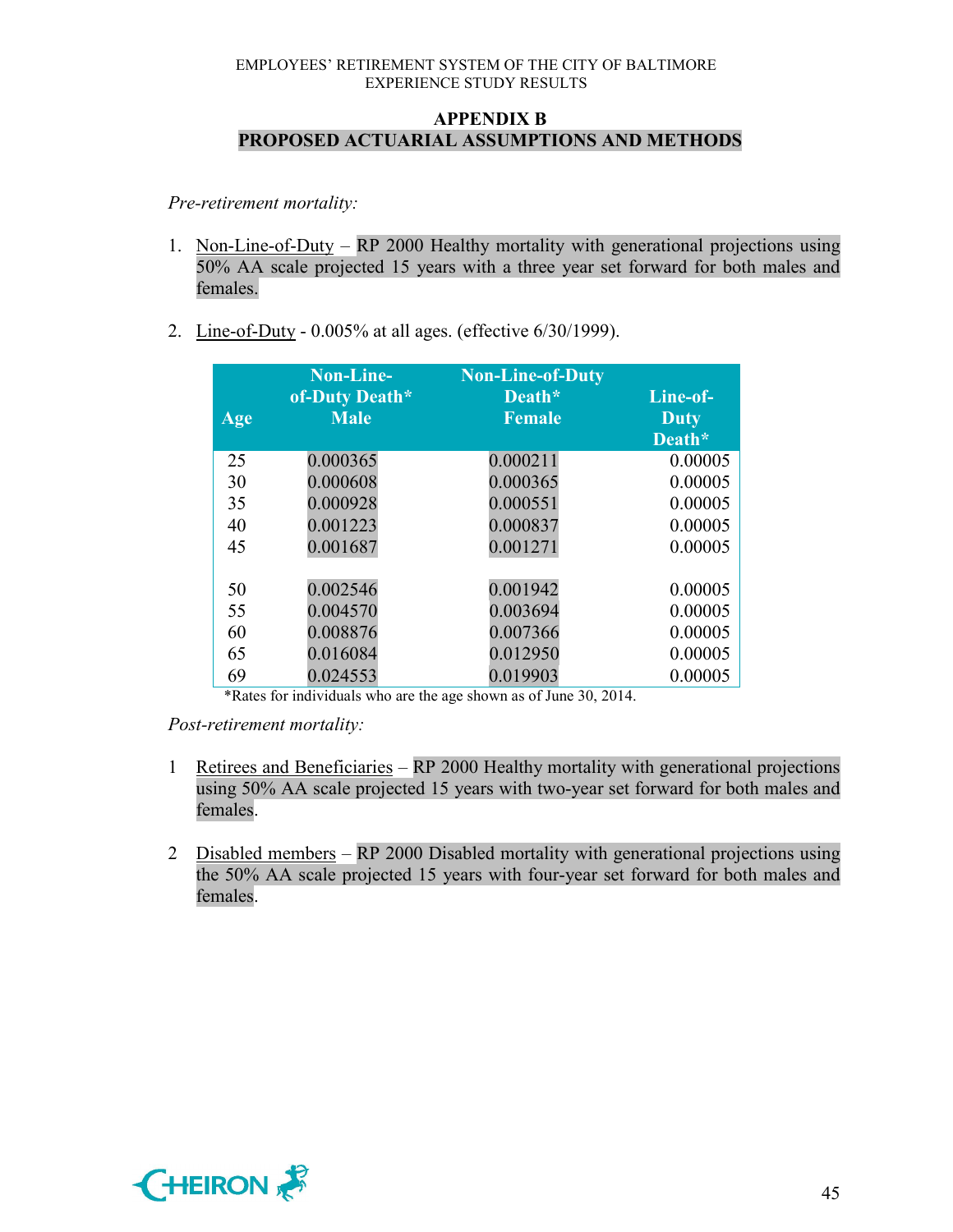### **APPENDIX B PROPOSED ACTUARIAL ASSUMPTIONS AND METHODS**

| <b>Retirees and Beneficiaries*</b> |             |               | <b>Disabled</b><br><b>Members</b> |               |
|------------------------------------|-------------|---------------|-----------------------------------|---------------|
| Age                                | <b>Male</b> | <b>Female</b> | <b>Male</b>                       | <b>Female</b> |
| 55                                 | 0.004067    | 0.003275      | 0.035243                          | 0.019556      |
| 60                                 | 0.007763    | 0.006412      | 0.042824                          | 0.025620      |
| 65                                 | 0.014467    | 0.011715      | 0.053651                          | 0.034033      |
| 70                                 | 0.024368    | 0.019903      | 0.069235                          | 0.047093      |
| 75                                 | 0.042215    | 0.032115      | 0.093052                          | 0.063837      |
| 80                                 | 0.074656    | 0.053410      | 0.125150                          | 0.088989      |

*Service Retirement:*

Early Retirement prior to the later of age 60 and eligibility for Normal Retirement (earlier of age 65 with 5 years of service and 30 years of service).

|       | <b>Rates of Retirement</b> |                  |                  |
|-------|----------------------------|------------------|------------------|
| Age   | <b>Less than 30 yos</b>    | $30 \text{ yos}$ | More than 30 yos |
| 45-49 | 0.00                       | 0.10             | 0.00             |
| 50-54 | 0.00                       | 0.10             | 0.05             |
| 55    | 0.03                       | 0.10             | 0.05             |
| 56-57 | 0.04                       | 0.10             | 0.05             |
| 58    | 0.05                       | 0.10             | 0.05             |
| 59    | 0.05                       | 0.10             | 0.10             |
| 60    | 0.05                       | 0.10             | 0.10             |
| 61    | 0.07                       | 0.20             | 0.15             |
| 62    | 0.15                       | 0.20             | 0.25             |
| 63    | 0.11                       | 0.20             | 0.20             |
| 64    | 0.14                       | 0.20             | 0.17             |
| 65    | 0.20                       | 0.30             | 0.25             |
| 66    | 0.20                       | 0.20             | 0.25             |
| 67    | 0.17                       | 0.20             | 0.20             |
| 68    | 0.15                       | 0.20             | 0.20             |
| 69    | 0.20                       | 0.20             | 0.20             |
| 70    | 1.00                       | 1.00             | 1.00             |

Normal Retirement is assumed on or after the later of age 60 and eligibility for Normal Retirement (earlier of age 65 with five years of service and 30 years of service).

Terminated vested participants are assumed to retire at age 65.

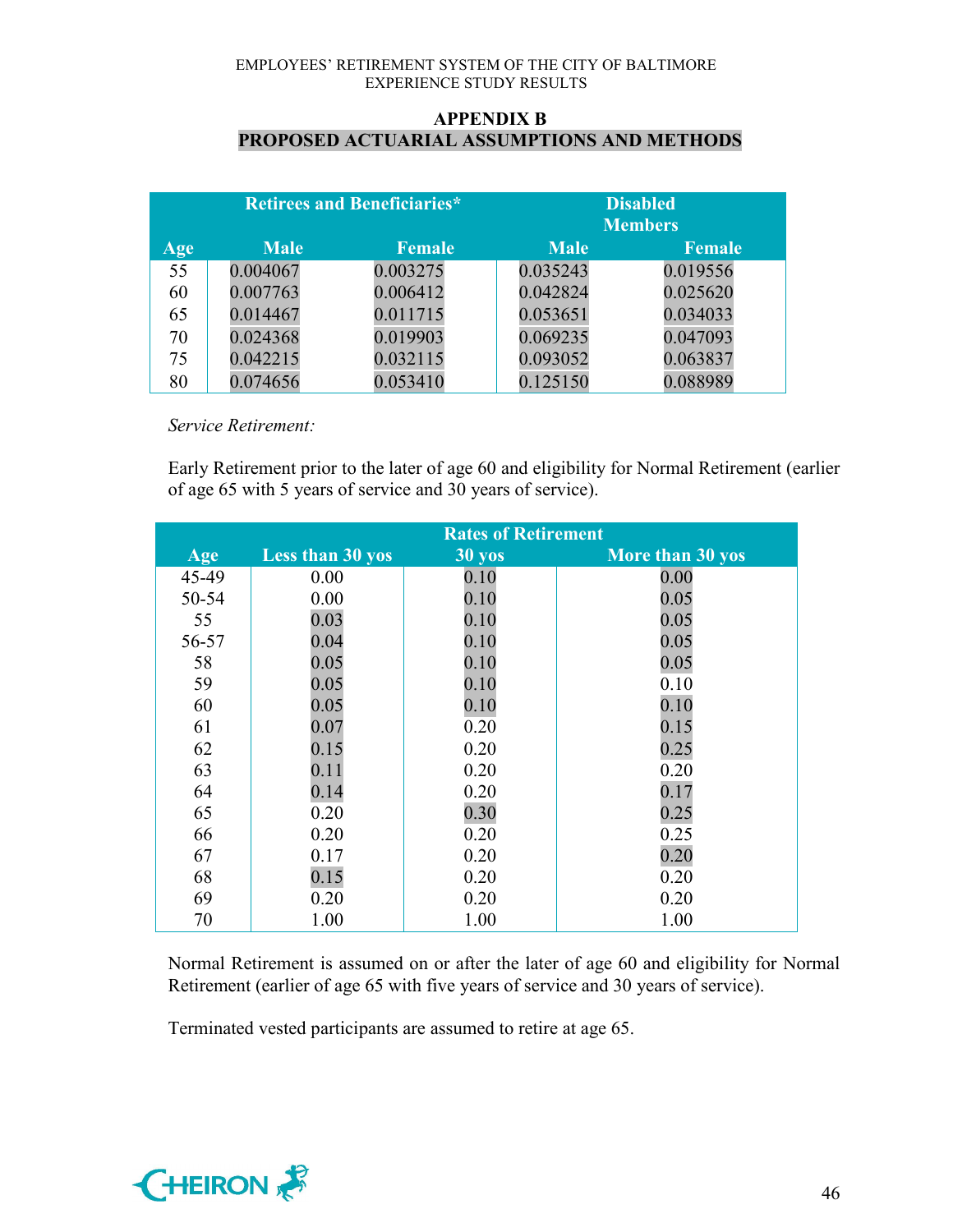### **APPENDIX B PROPOSED ACTUARIAL ASSUMPTIONS AND METHODS**

*Joint and Survivor Forms of Payment:*

The 40% Joint & Survivor form of payment is assumed for all benefits. All benefits with Joint & Survivor Forms of Payment for retirees had their survivor benefits increased by 4% to account for children's benefits.

# **2. Economic Assumptions**

### *Discount rate:*

A liability weighted discount rate is expected on the basis that a 7.65% rate is applied in measuring active participant liabilities, and a 6.45% rate is applied for measuring nonactive participant liabilities. The weighted discount rate this year is 7.00%.

### *Investment return:*

The investment return assumption is 7.5% net of all expenses.

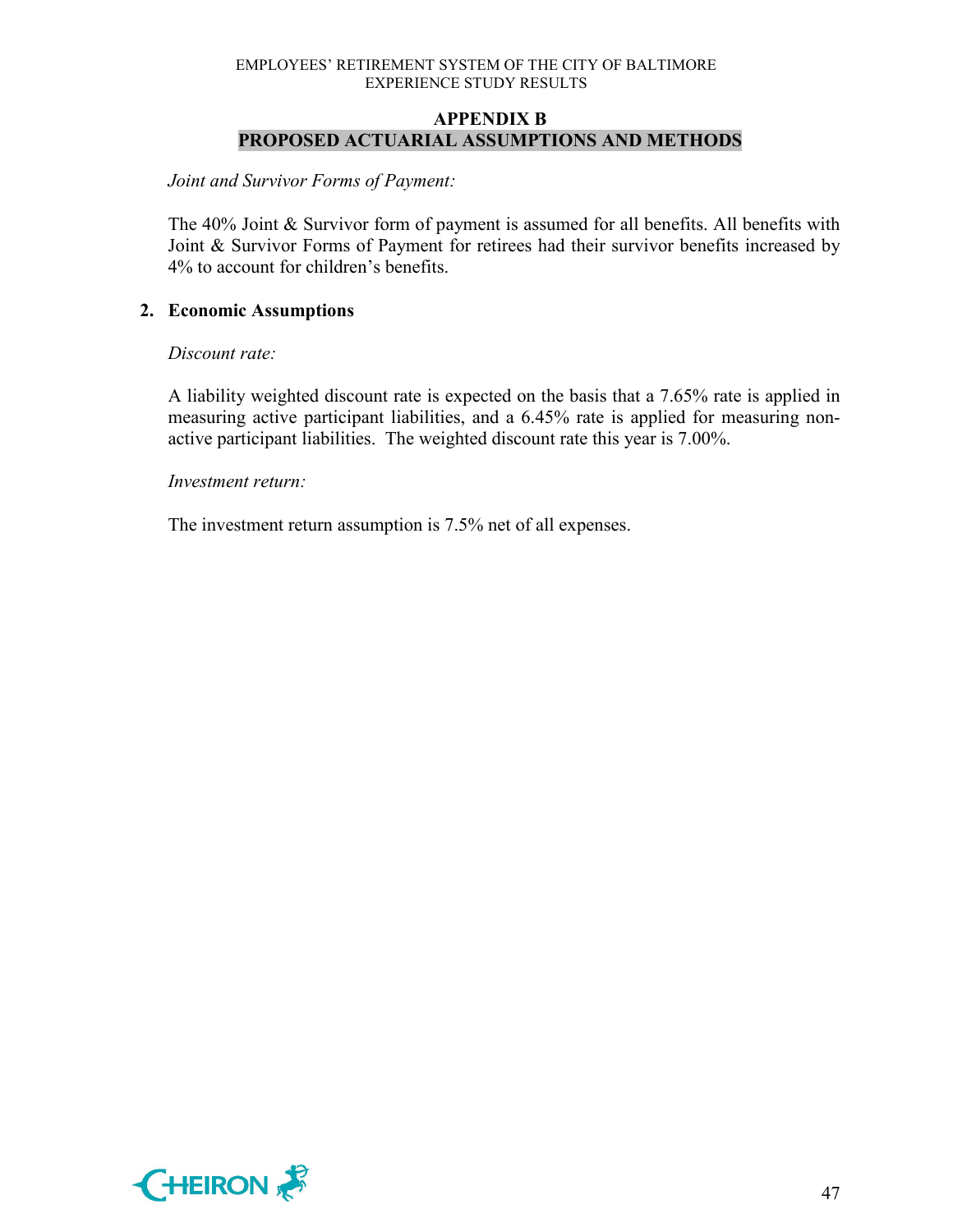# **APPENDIX B PROPOSED ACTUARIAL ASSUMPTIONS AND METHODS**

#### *Salary increases:*

Salary increases are assumed to vary with age. Sample rates are as follows:

| Age | <b>Salary</b> |
|-----|---------------|
| 20  | 6.30%         |
| 25  | 5.80          |
| 30  | 5.30          |
| 35  | 4.70          |
| 40  | 4.10          |
| 45  | 3.70          |
| 50  | 3.50          |
| 55  | 3.50          |
| 60  | 3.50          |
| 65  | 3.50          |
| 69  | 3.50          |

*Social security wage base:*

2.67% per year compounded annually (effective 6/30/2015).

*Inflation:*

2.65% (effective 6/30/2015).

*Cost-of-Living adjustment assumption:*

1.5% for inactives in pay status under age 65 and 2.0% over age 65.

*Percent married:*

Males 90%, females 80%.

*Spouse age:*

A husband is assumed to be four years older than his wife.

*Remarriage rates:*

None.

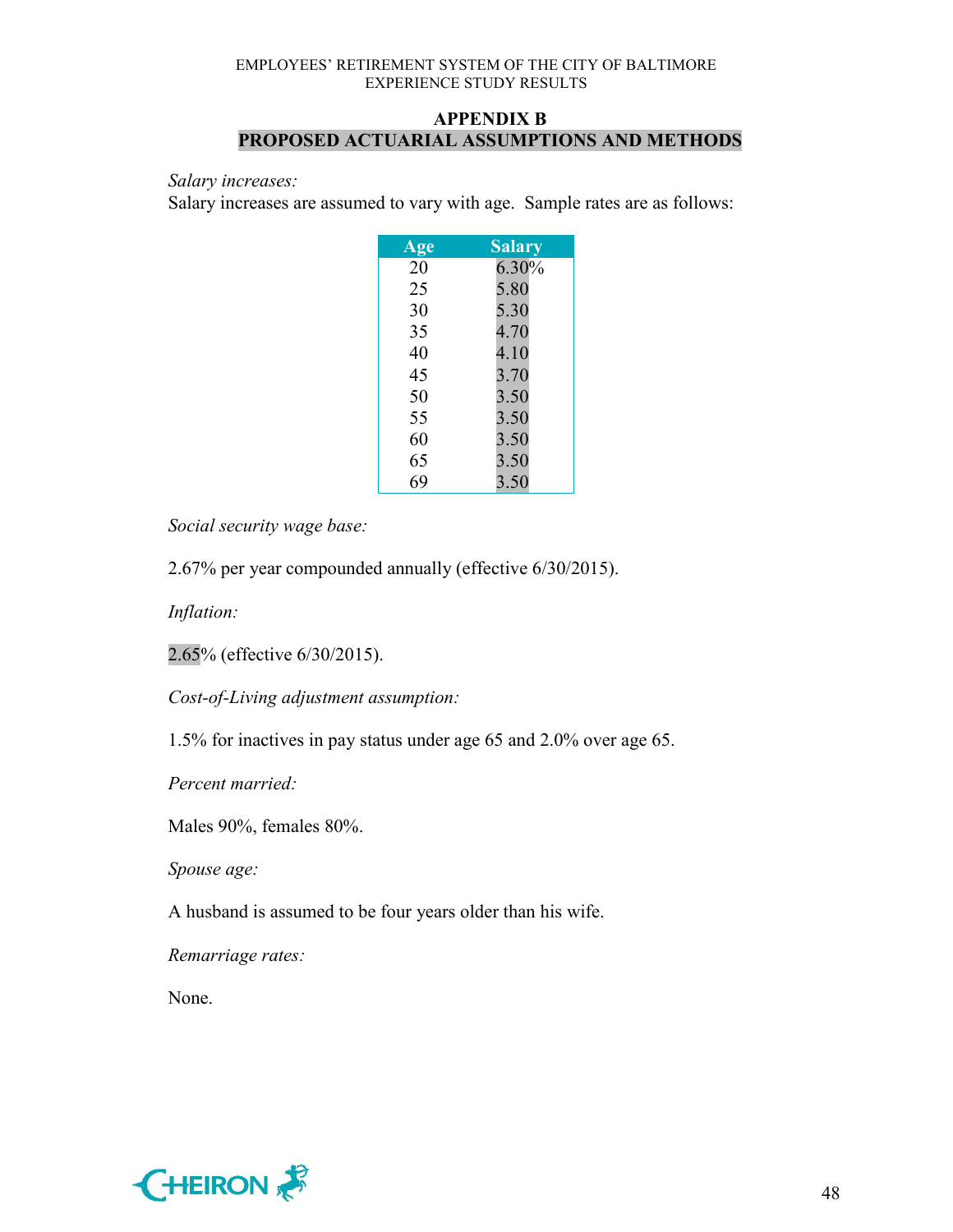# **APPENDIX B PROPOSED ACTUARIAL ASSUMPTIONS AND METHODS**

*Expenses:*

Investment expenses are assumed to be paid out of investment earnings.

Administrative expenses are expected to be equal to the prior years' actual expenses rounded up to the next hundred thousand dollars and added as part of the annual normal cost for the year.

#### *Job Elimination Benefit:*

A liability load of 1.75% is applied to active retirement benefits to account for the value of this benefit.

*New Entrant Assumption:*

A liability load of 0.5% is applied to active benefits to account for future new entrants who may have previous years of service restored or transferred into the System.

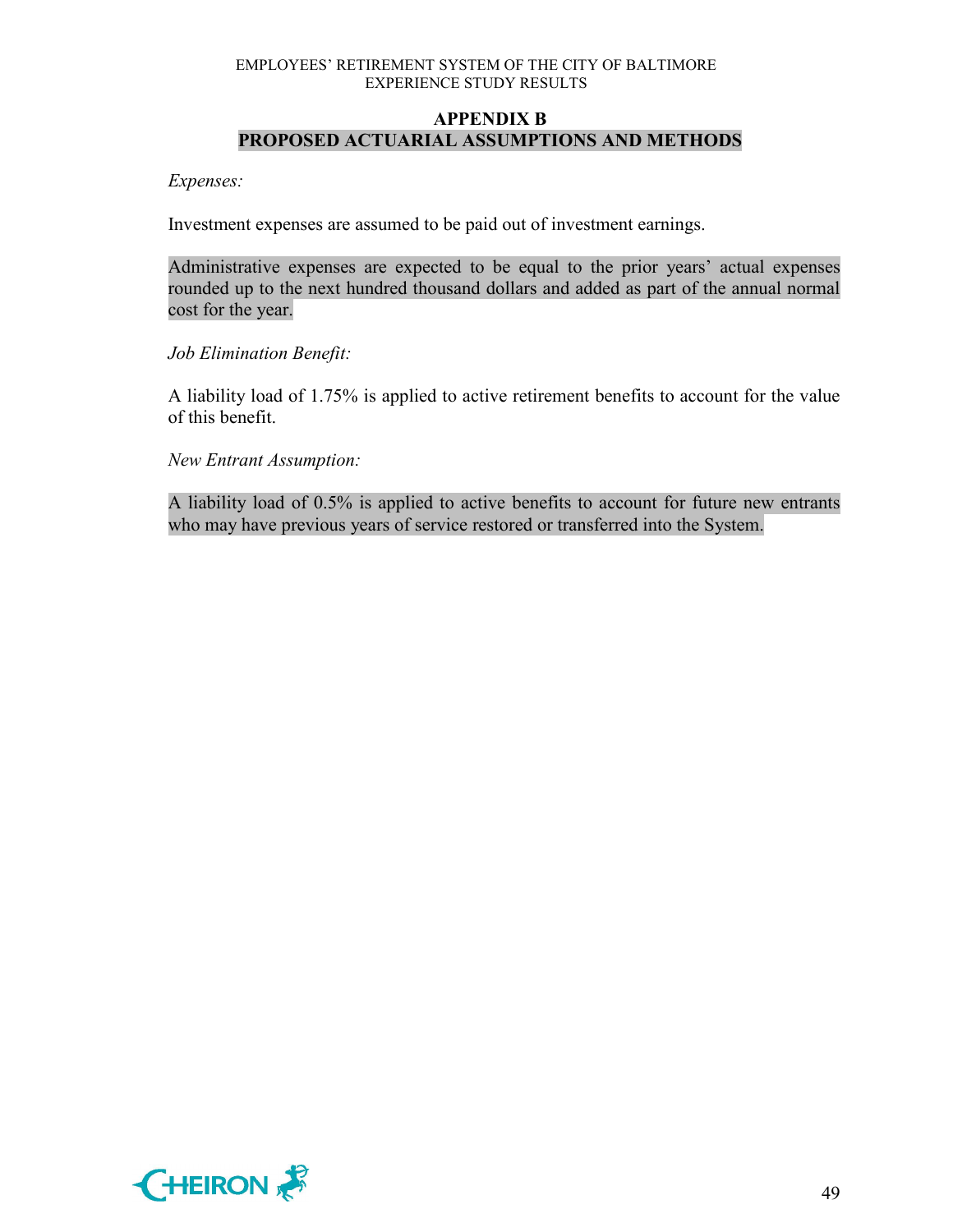# **APPENDIX B PROPOSED ACTUARIAL ASSUMPTIONS AND METHODS**

### **B. Actuarial Methods**

# **Entry Age Normal Funding Method**

The Entry Age Normal actuarial funding method was used for active employees, whereby the normal cost is computed as the level annual percentage of pay required to fund the retirement benefits between each member's date of hire and assumed retirement plus administrative expenses. The actuarial liability is the difference between the present value of future benefits and the present value of future normal cost. The unfunded actuarial liability is the difference between the actuarial liability and the actuarial value of assets.

# **Actuarial Assumptions and Methods**

# *Method of Funding:*

The Entry Age Normal Funding Method was approved by the Board of Trustees effective date of 7/1/2012.

The current unfunded actuarial liability is amortized as a level dollar over 20 years. The 20 year period decreases each year from 2011 until 2031, at which time the unfunded liability will be fully paid.

### *Asset Valuation:*

The actuarial value of assets is equal to the market value, adjusted for 20% of the five year aggregate investment surpluses and deficits. This calculation is done in the following steps:

- 1. The investment gain or loss for the current year is calculated; this equals the actual investment earnings during the year minus the expected earnings. Expected earnings are calculated using a weighted average of the pre- and post-retirement interest rate assumptions multiplied by the mean market value of assets during the year.
- 2. The current net excess earnings are computed by adding the investment gain or loss for the current year to the remaining excess earnings for the prior valuation. One-fifth of the excess earnings are recognized in the actuarial value as of the current valuation and fourfifths are deferred to future years.
- 3. The net assets are then adjusted to account for the Normal Cost Reserve held for the plan changes made during 2001.
- 4. The present value of the prior year's City contributions is added to the net assets to account for the one-year lag between required contributions and when the contributions are actually received.

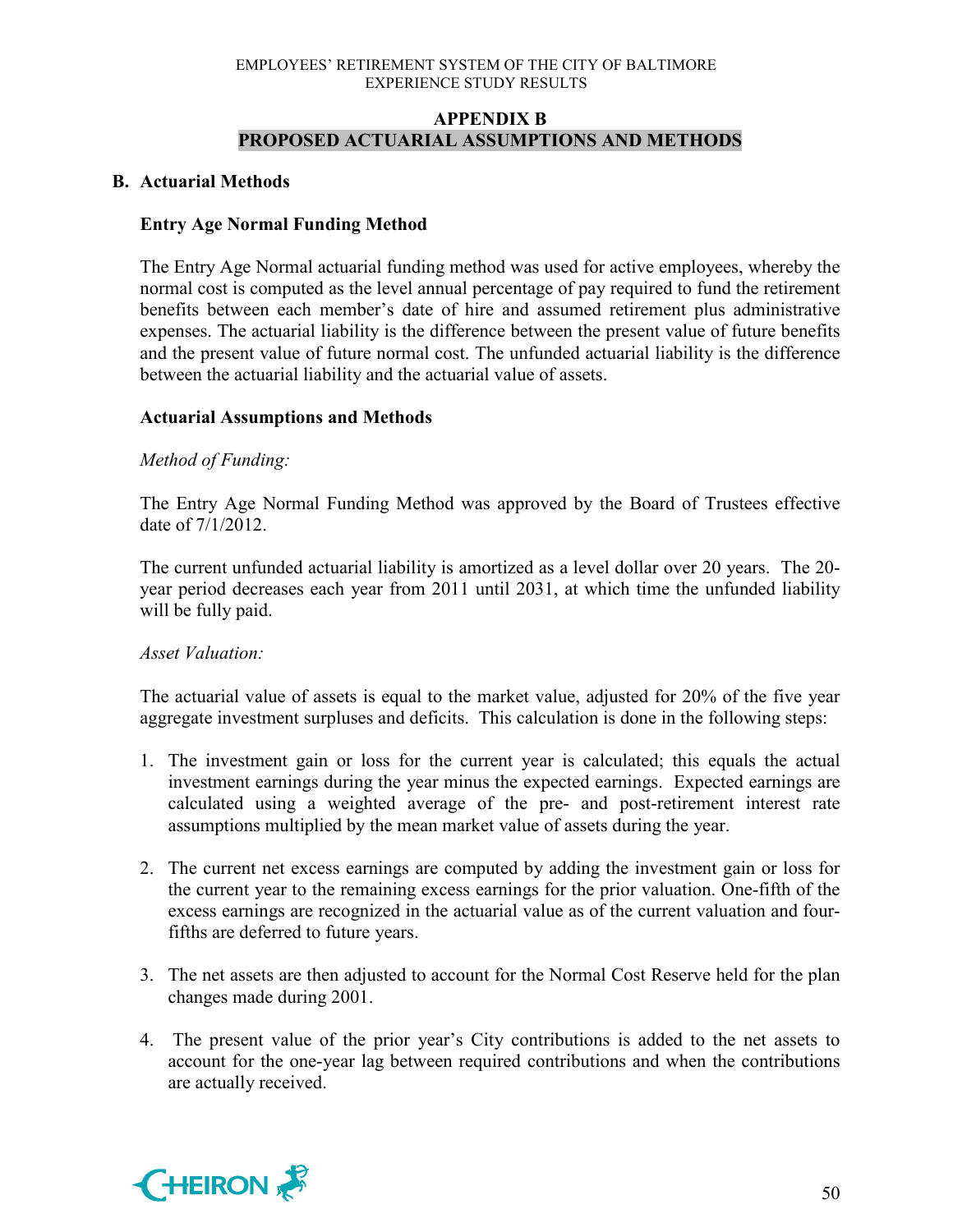### **APPENDIX B PROPOSED ACTUARIAL ASSUMPTIONS AND METHODS**

5. The actuarial value of assets will not be greater than 120% nor less than 80% of the market value of assets as of the valuation date.

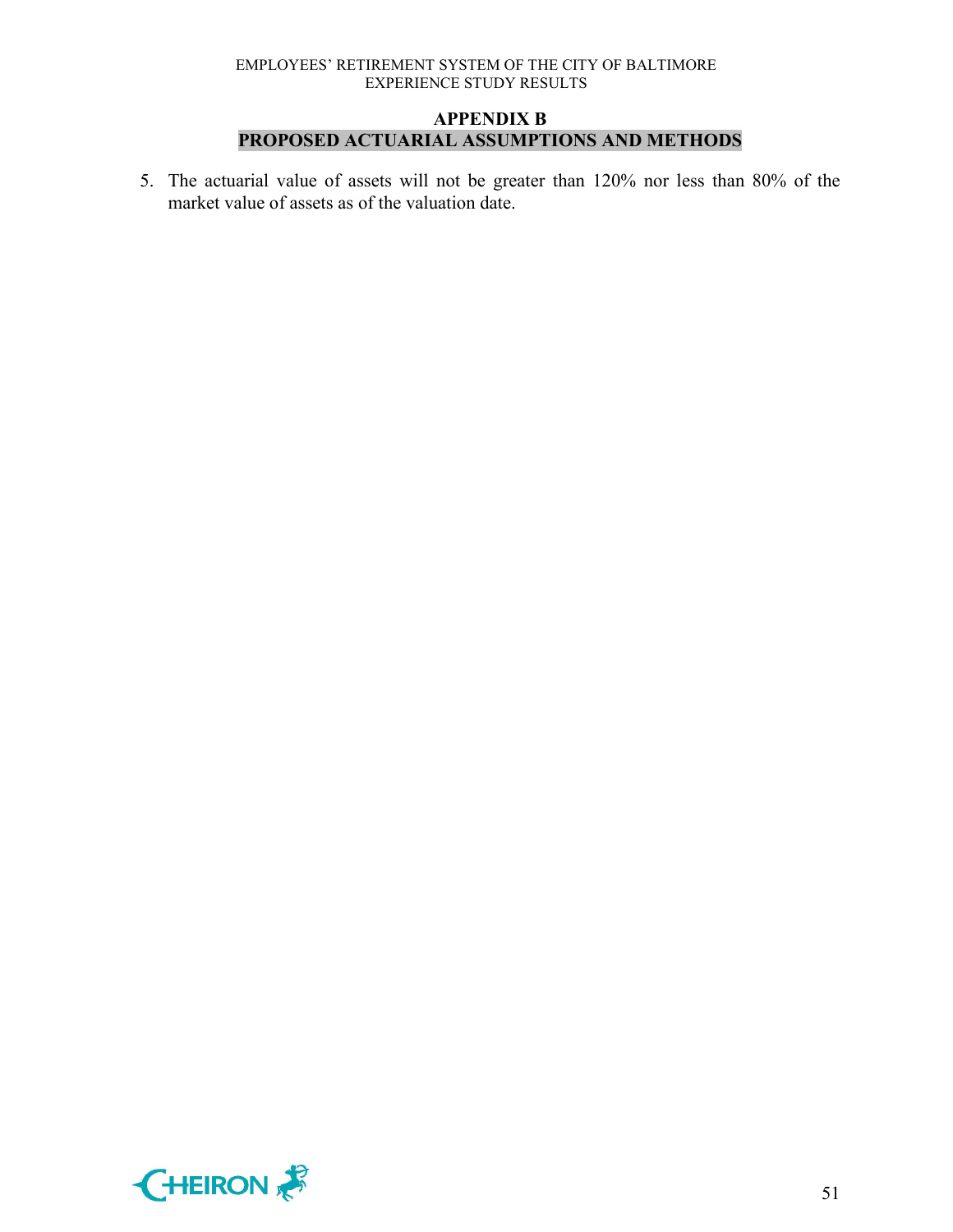# **APPENDIX C SUMMARY OF PLAN PROVISIONS**

# **Highlights**

The following plan provisions were changed since the 2013 actuarial valuation:

- 1. Employees hired or rehired on or after July 1, 2014 will be classified under new Class D membership. New employees will have the option to participate in both the Employees' Retirement System and the new Retirement Savings Plan (RSP) as hybrid members or opt out of the System and participate only in the RSP as non-hybrid members.
- 2. Class D members will receive a benefit of 1.0% of Average Final Compensation time years of service or an enhanced benefit of 1.1% of Average Final Compensation times years of service if the member retires with 20 or more years of service. Additionally, the City will contribute 3% of pay to RSP for hybrid members and 4% of pay for non-hybrid members. Members also have the option to make voluntary deferrals to the City's Deferred Compensation Plan, with the City matching 50% of the first 2% of compensation deferred by the member.

# **Effective Date**

The System was effective January 1, 1926 and has been periodically amended.

### **Eligibility**

Any regular and permanent officer, agent, or employee of the City with the exception of those required to join the Maryland State or any other Retirement System shall become a Class C member of the Employees' Retirement System upon completion of one year of service. The Board of Estimates may authorize prospective membership for any class of part-time employees. There are four classes of members as follows:

- 1. Class A Members who were hired before July 1, 1979, and entered membership on or after January 1, 1954, or who elected, prior to April 1, 1954, to contribute at the higher Class A rate. Any Class B member may elect to become a Class A member by bringing his accumulated contributions and interest up to what they would be if he had elected Class membership on January 1, 1954.
- 2. Class B Members as of January 1, 1954 who did not elect Class A membership there are no remaining active Class B participants as of June 30, 2011.
- 3. Class C Members who were hired on or after July 1, 1979, or any other members who may have elected to transfer during various open transfer periods.
- 4. Class D Members who were hired or rehired on or after July 1, 2014. Class D Members will have the option to participate in both the Employees' Retirement System and the new

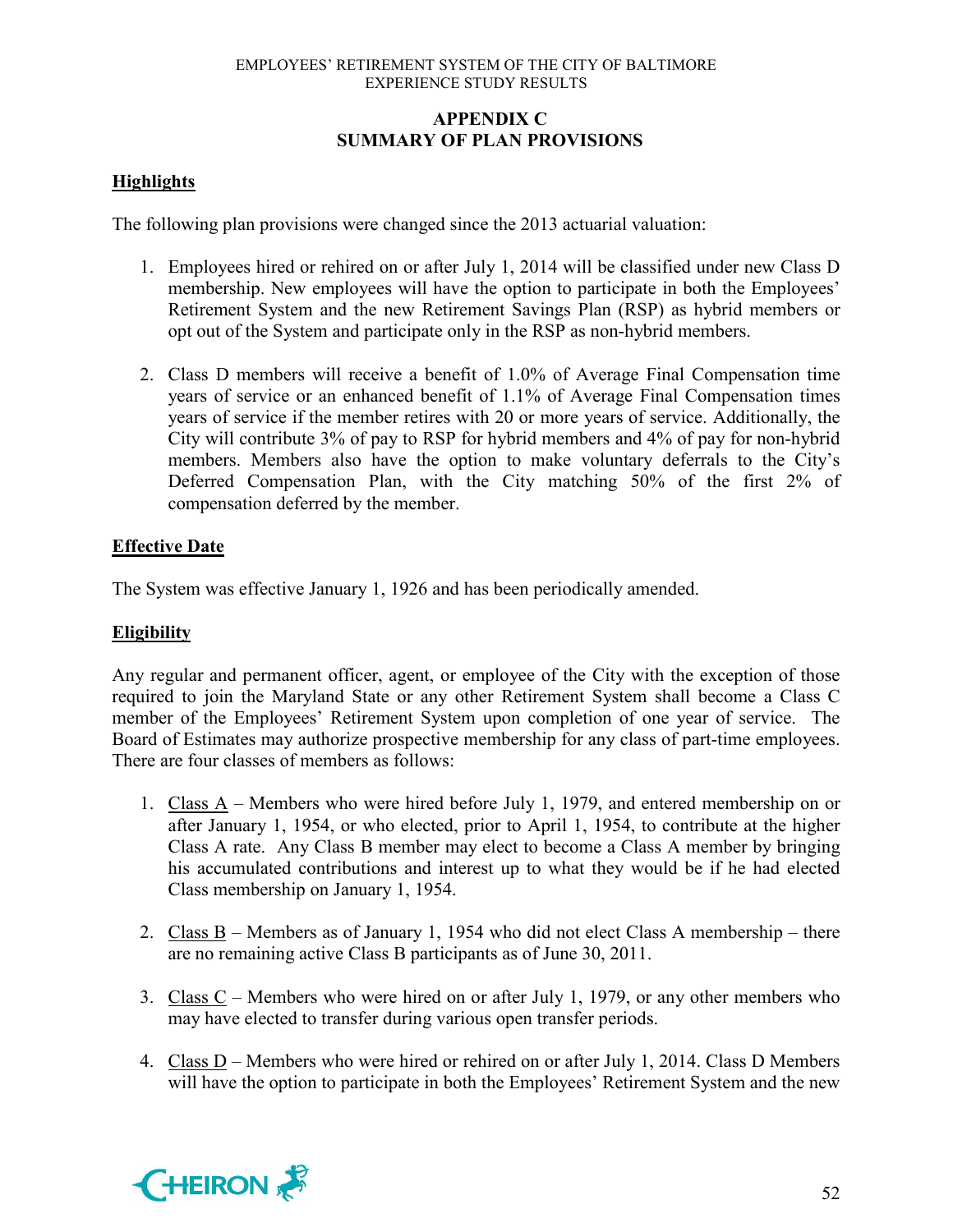# **APPENDIX C SUMMARY OF PLAN PROVISIONS**

Retirement Savings Plan (RSP) as hybrid members or opt out of the System and participate only in the RSP as non-hybrid members.

# **Member Contributions**

Class C members (except participants of Detention Services and Department of Education) begin making contributions at 1.0% of compensation starting July 1, 2013 increasing 1.0% each year until they reach 5.0% of compensation. Plan A and Plan B members currently contribute at the rate of 4% of earnable compensation and contributions are not required upon attaining age 60 and completing 35 years of service. Class D members will make contributions at 5.0% of pay from date of participation. Interest is credited on contributions at a rate of 5.25% per annum for Plan A and B members and 3.00% for Plan C and Plan D members.

# **Compensation**

Earnable compensation is the annual salary authorized for the member, not including overtime, differential pay, environmental pay, hazardous duty pay, pay for conversion of leave or other fringe benefits, or any like additional payment. Average Final Compensation is the average of the member's annual earnable compensation on January 1 for the three successive years of service when the member's earnable compensation is the highest or, if the member is in service on January 1 for less than three successive years, than the average during total service.

### **Covered Compensation**

The covered compensation (for Class C only) is the average of the FICA wage base for the 35 year period ending with the calendar year which ends immediately prior to the earlier of: (1) January 1, employment; or (2) January 1, of the calendar year in which the member attains age 65.

### **Military Service Credit**

- A. Military Service Prior to Employment:
	- 1. Classes A and B

A maximum of 3 years service credit is granted provided the member has acquired 10 years of service and has reached the age of 60 or has acquired 20 years of service, regardless of age.

2. Classes C and D

A maximum of 3 years service credit is granted provided the member has acquired 10 years of service and has reached the age of 62 or has acquired 20 years of service, regardless of age.

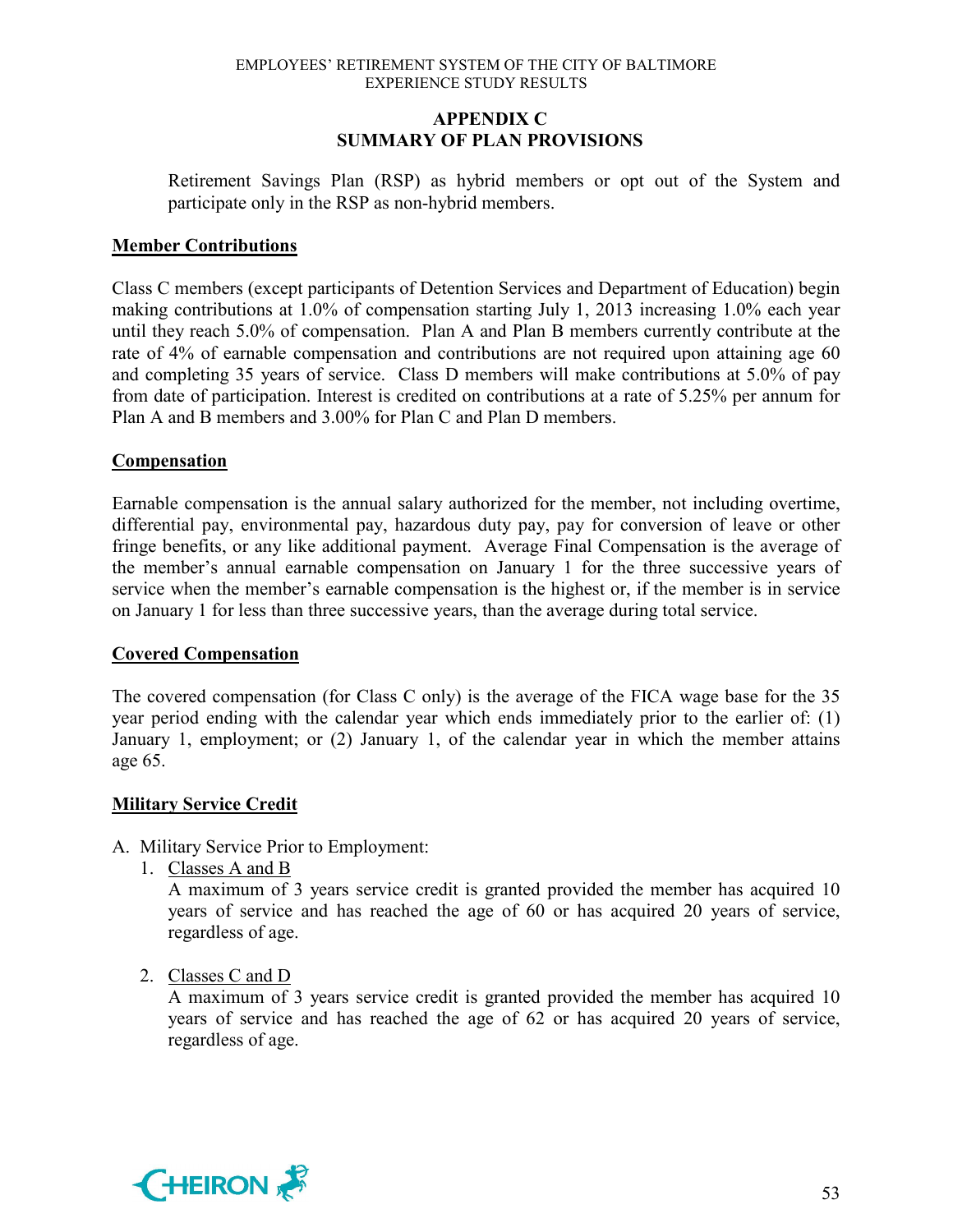# **APPENDIX C SUMMARY OF PLAN PROVISIONS**

- B. Military Service Within Employment:
	- 1. Classes A and B

Upon retirement or death, any member who, because of military duty, had a break in employment shall receive service credit for the period of absence as provided by the Veterans' Reemployment Rights Act.

# **Retirement Eligibility**

- A. Service Retirement:
	- 1. Classes A and B Age 60 with 5 years of service or 30 years of membership service.
	- 2. Classes C and  $D Age$  65 with 5 years of service or 30 years of service, regardless of age. Early retirement allowed at age 55 with 5 years of service payable at age 65 or reduced for payment before 65.
- B. Non-Line-of-Duty Disability Retirement: Five years of membership service and determined by a hearing examiner to be mentally or physically incapacitated for the performance of duty and that incapacity is likely to be permanent.
- C. Line-of-Duty Disability Retirement: Totally and permanently incapacitated for duty as the result of an accident while in performance of duty and certified by a hearing examiner as mentally or physically incapacitated for the performance of duty and that such incapacity is likely to be permanent.
- D. Dismemberment Disability Retirement:
	- 1. Class C Loss of any 2 or more of hands, feet, sight of eye(s) as a direct result of bodily injury from an accident while in actual performance of duty as determined by a hearing examiner.

# **Termination of Employment**

- 1. Classes A and B
	- 1. Eligible for Termination Retirement Allowance, deferred to age 60, upon completion of (1) 15 years of membership service, or (2) 5 years of service, if removed from a position without fault.
	- 2. Eligible for a Termination Retirement Allowance, payable immediately, upon completing 20 years of service, if removed from a position without fault.
	- 3. Eligible for a refund of accumulated contributions if not eligible for any other benefits.
- 2. Classes C and D
	- 1. Eligible for a Termination Retirement Allowance, deferred to age 65, upon completion of (1) 10 years of service, or (2) 5 years of service, if removed from a position without fault.

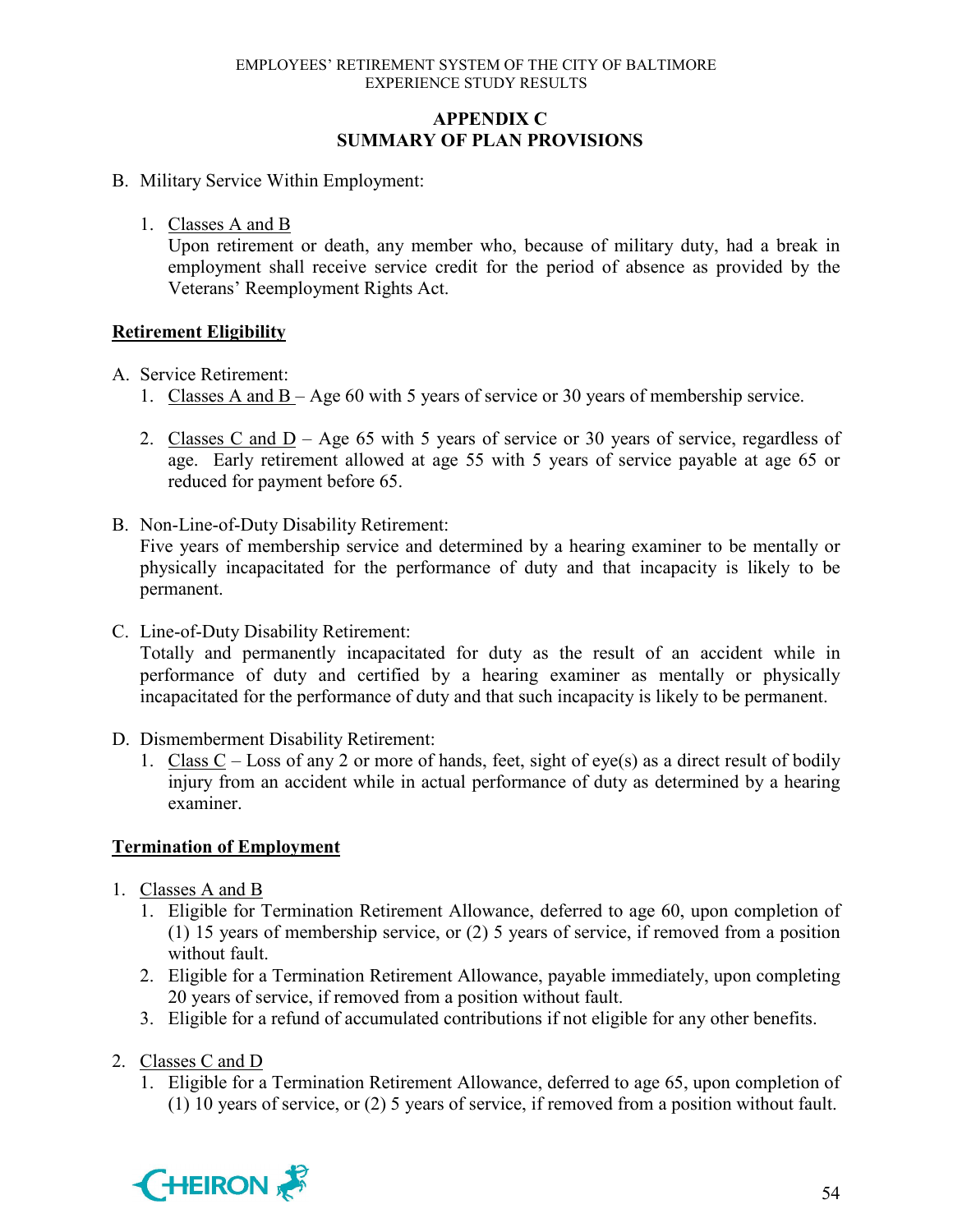# **APPENDIX C SUMMARY OF PLAN PROVISIONS**

2. Eligible for an immediate benefit if removed without fault after 20 years of service.

### **Retirement Allowances**

- A. Service Retirement:
	- 1. Classes A and B

The sum of:

- a. An annuity of the actuarial equivalent of a member's accumulated contributions; and
- b. A pension, which together with the annuity shall equal 1.935% (Class A) or 1.785% (Class B) of Average Final Compensation times years of service.
- 2. Class C

A pension of (1) 1.60% of Average Final Compensation, times years of service up to 30 years, plus (2) 0.25% of Average Final Compensation in excess of Covered Compensation, times years of service up to 30 years, plus (3) 1.85% of Average Final Compensation, times years of service in excess of 30 years.

3. Class D

A pension of 1.00% of Average Final Compensation, times years of service. If the member retires at or after age 62 with at least 20 years of service the member receives an enhanced benefit of 1.10% of Average Final Compensation times years of service.

- B. Early Retirement:
	- 1. Classes C and D

If a member is age 55 with 5 years of service, the member may retire at any time, with a benefit reduced for early commencement. The reduction factor is 1/180 for each of the first 60 months prior to age 65 and 1/360 for each additional month preceding age 65. If the member has 30 years of service at retirement, then there is no reduction factor applied to the benefit.

- C. Non-Line-of-Duty Disability Retirement:
	- 1. Classes A and B

A benefit equal to the service retirement benefit if age 60; otherwise, an annuity of the actuarial equivalent of a member's accumulated contributions plus a pension which, together with the annuity, shall equal 1.90% (Class A) or 1.75% (Class B) of Average Final Compensation times years of service.

The member will receive the benefit as calculated above, if the benefit exceeds 25% of the member's Average Final Compensation. Otherwise, the member shall receive 25% of the member's Average Final Compensation.

This benefit is offset by:

a. Worker's compensation (excluding amounts paid to third parties);

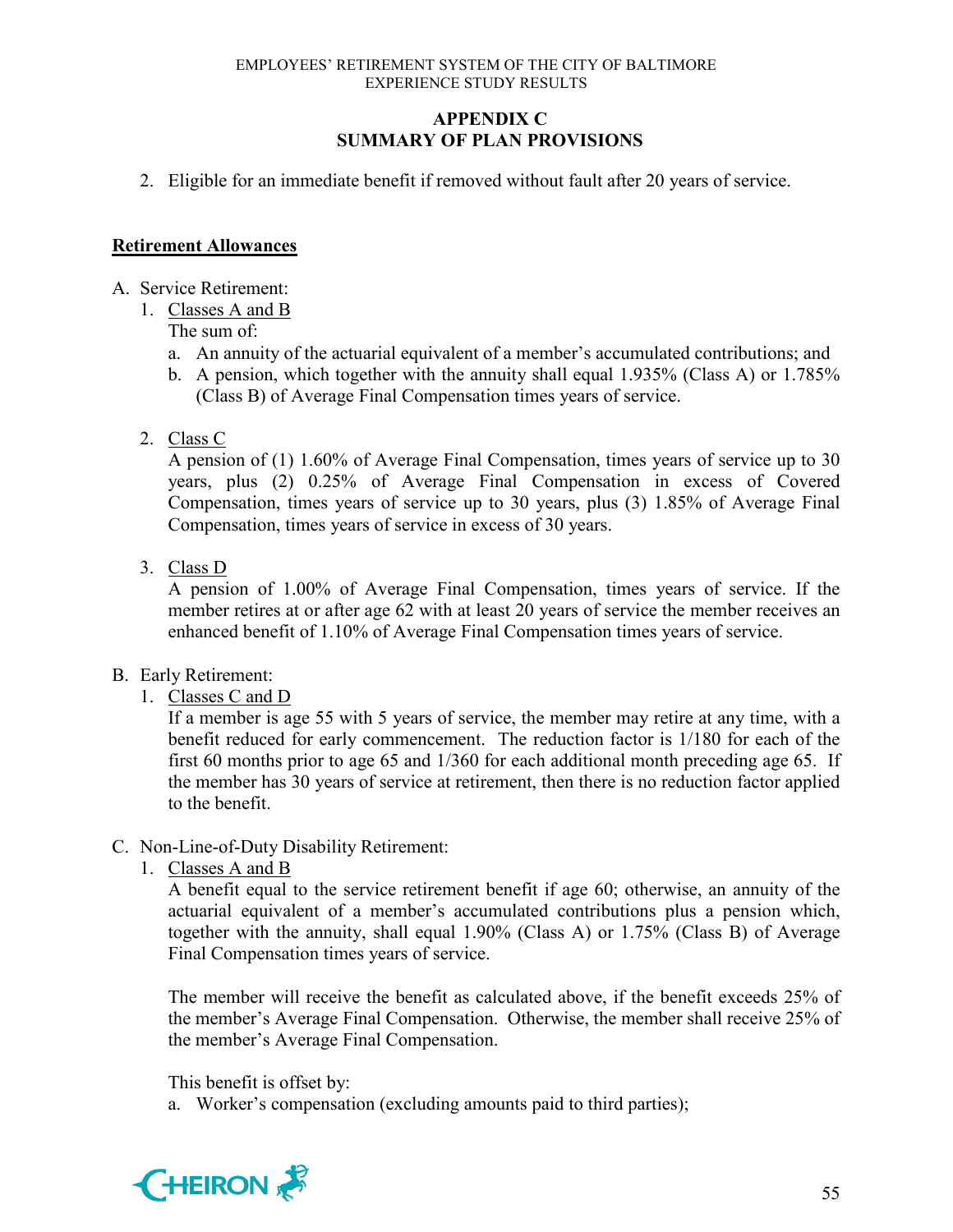# **APPENDIX C SUMMARY OF PLAN PROVISIONS**

b. Earnings in excess of base amount (current earnable compensation in same job grade and step adjusted for longevity) with a \$1.00 reduction for each \$2.00 of the first \$5,000 of excess and a \$2.00 reduction for each \$5.00 of additional excess earnings.

# 2. Classes C and D

The ordinary disability pension shall be equal to the greater of:

- 1. The member's accrued service retirement benefit; or
- 2. 15% of the member's average final compensation.

This benefit is offset by:

- a. Worker's compensation (excluding amounts paid to third parties);
- b. Unemployment compensation.
- D. Line-of-Duty Disability Retirement:

An annuity of the actuarial equivalent of a member's accumulated contributions, plus a pension equal to 66-2/3% of Average Final Compensation.

This benefit is offset by: Same offsets are applied as for non-line of duty disability.

- E. Dismemberment Disability Retirement:
	- 1. Classes C and D

A pension, equal to 100% of Average Final Compensation. Same offsets as for Class C Line-of-Duty Disability benefits.

- F. Termination Retirement Allowance (Deferred Payment): Determined the same as for Service Retirement, but based on membership service and Average Final Compensation at the time of termination.
- G. Termination Retirement Allowance (Immediate Payment): Determined the same as if the member had retired with a non-line-of-duty retirement allowance.

# **Option Methods of Receiving Benefit Payments**

- A. Maximum Service Retirement: Joint & Survivor form of payment to unmarried spouse or dependent children until the last marries, dies or attains age 18 (age 22 if a full-time student). The percent continued to the spouse is 40%.
- B. Cash refund to retiree's beneficiary based on present value of allowance at retirement less payments made.

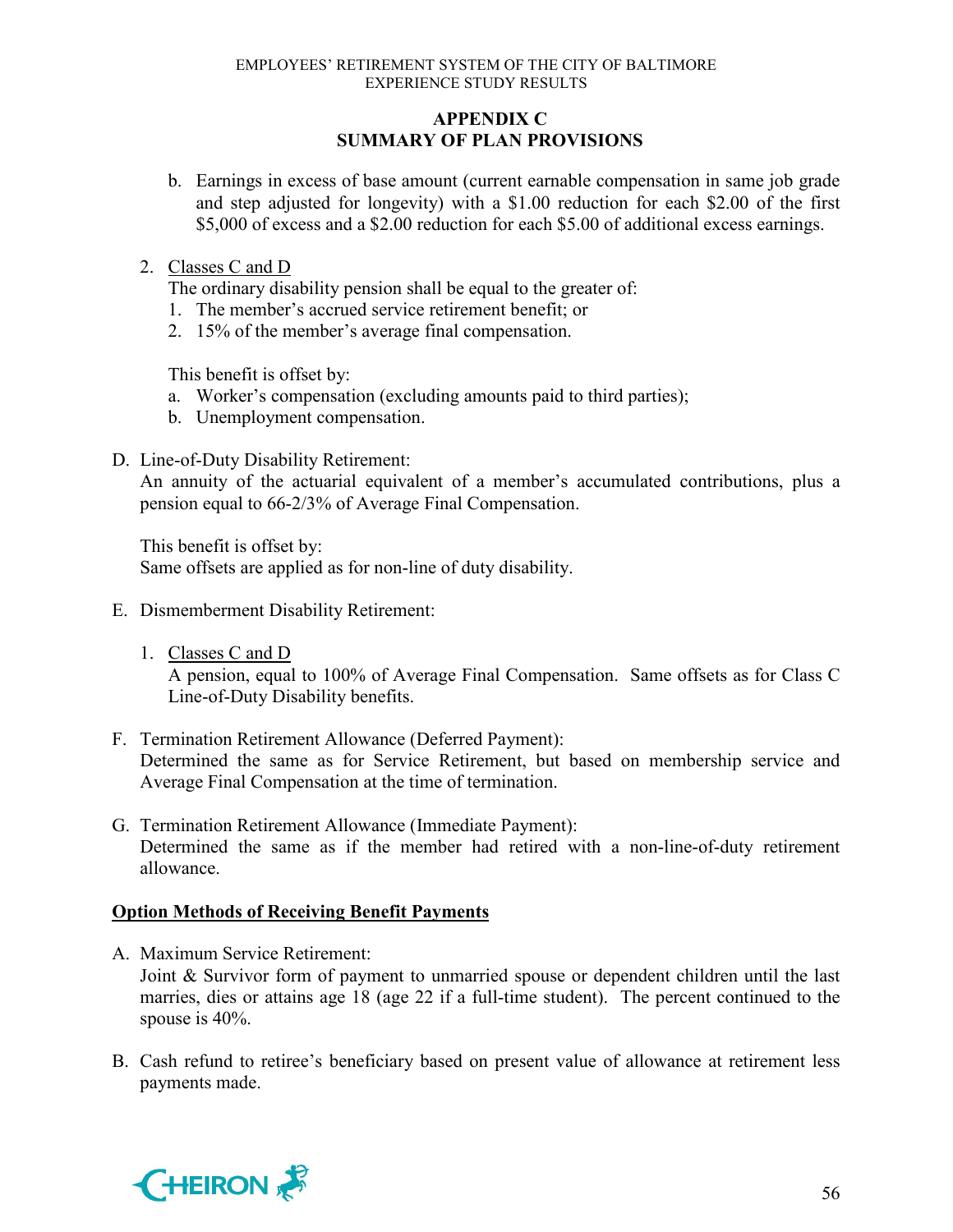# **APPENDIX C SUMMARY OF PLAN PROVISIONS**

- C. Joint and 100% to Contingent Beneficiary
- D. Joint and 50% to Contingent Beneficiary
- E. Some other periodic benefit subject to the approval of the Board of Trustees.

These options are available for service, termination, non-line-of-duty disability and line-ofduty disability retirement. Any option and/or beneficiary may be changed by the retired member within 30 days after retirement.

# **Non-Line-of-Duty-Death Benefits**

- 1. Class A and B
	- The member's accumulated contributions will be returned; plus, if one or more years of membership service, 50% of the greater of Average Final Compensation or current annual earnable compensation, or
	- If (1) eligible for service retirement, or (2) would have become eligible for service retirement within 90 days, or (3) if retired on account of service, non-line-of-duty disability, or line-of-duty disability and dies within 30 days of retirement, or (4) entitled to a deferred allowance at age 60; and the member's designated beneficiary is his spouse with whom he has been living for at least 5 years or his partner(s), such beneficiary may elect, in lieu of paragraph (1) above, an allowance equal to the greater of 40% of the participant's accrued benefit or the amount that would have been paid under the Joint and 100% Contingent Option.

This benefit is offset by worker's compensation (excluding amounts paid to third parties). If no beneficiary and if intestate without heirs, then contributions shall remain part of the System.

- 2. Classes C and D
	- If (1) eligible for service retirement, or (2) would have become eligible for service retirement within 90 days, or (3) if retired on account of service, ordinary disability, or accidental disability and dies within 30 days of retirement, or (4) entitled to a deferred allowance at age 65, or (5) has 20 years of service and dies anytime between effective retirement date at age 65 and no later than 30 days following the attainment of age 65; and the member's designated beneficiary shall receive an allowance equal to the greater of 40% of the participant's accrued benefit or the amount that would have been paid under the Joint and 100% Contingent Option, or
	- If (1) not eligible under paragraph (1) above, and (2) if one or more years of service,  $50\%$ of the greater of Average Final Compensation or current annual earnable compensation, shall be paid as a lump sum.